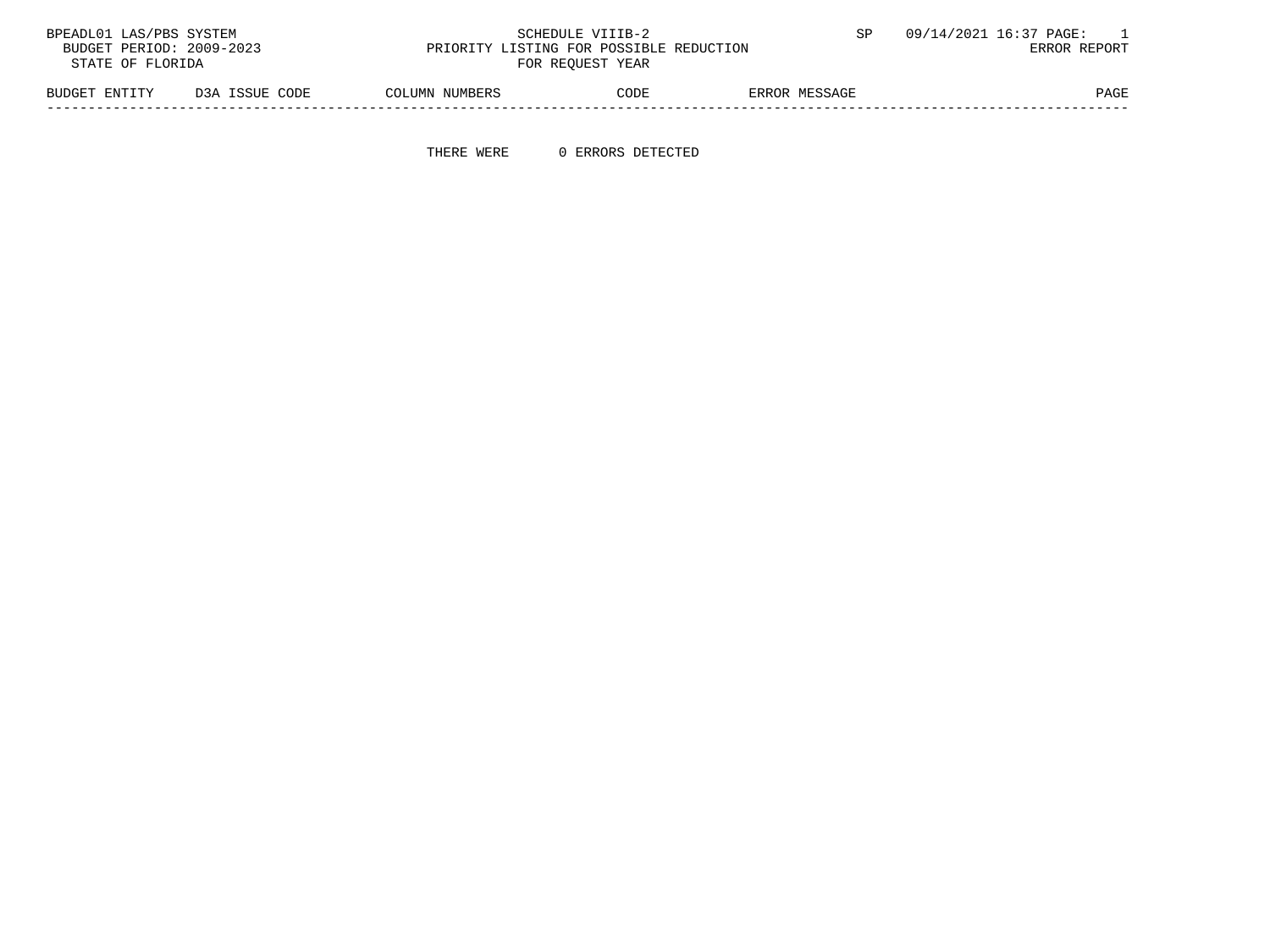#### BPEADL01 LAS/PBS SYSTEM SOHEDULE VIIIB-2 SCHEDULE VIIIB-2 SP 09/14/2021 16:37 PAGE: 1<br>BUDGET PERIOD: 2009-2023 PRIORITY LISTING FOR POSSIBLE REDUCTION BUDGET PERIOD: 2009-2023 PRIORITY LISTING FOR POSSIBLE REDUCTION<br>STATE OF FLORIDA POR REOUEST YEAR FOR REQUEST YEAR

|                                             |         | COL A10          |                  |               |
|---------------------------------------------|---------|------------------|------------------|---------------|
|                                             |         | SCH VIIIB-2      |                  |               |
|                                             |         | RED FY22-23      |                  |               |
|                                             |         | POS AMOUNT       |                  | CODES         |
|                                             |         | ---------------  |                  |               |
|                                             |         |                  |                  |               |
| HIWAY SAFETY/MTR VEH, DEPT                  |         |                  |                  | 76000000      |
| PGM: EXEC DIR/ADM SVCS                      |         |                  |                  | 76010000      |
| EXECUTIVE DIR/SUPPORT SVCS                  |         |                  |                  | 76010100      |
| GOV OPERATIONS/SUPPORT                      |         |                  |                  | 16            |
| EXEC LEADERSHIP/SUPPRT SVC                  |         |                  |                  | 1602.00.00.00 |
| PROGRAM REDUCTIONS                          |         |                  |                  | 33V0000       |
| VACANT POSITION REDUCTIONS                  |         |                  |                  | 33V1620       |
| SALARY RATE                                 |         |                  |                  | 000000        |
| SALARY RATE 38,529-                         |         |                  |                  |               |
|                                             |         | ===============  |                  |               |
|                                             |         |                  |                  |               |
| SALARIES AND BENEFITS                       |         |                  |                  | 010000        |
|                                             | $1.00-$ |                  |                  |               |
| HIGHWAY SAFETY OPER TF<br>$-\mathtt{STATE}$ |         | $61,341-$        |                  | 2009 1        |
|                                             |         | ================ |                  |               |
| TOTAL: VACANT POSITION REDUCTIONS           |         |                  |                  | 33V1620       |
| TOTAL POSITIONS 1.00-                       |         |                  |                  |               |
| TOTAL ISSUE                                 |         | $61,341-$        |                  |               |
| TOTAL SALARY RATE 38,529-                   |         |                  |                  |               |
|                                             |         |                  |                  |               |
|                                             |         |                  |                  |               |
|                                             |         |                  |                  |               |
| AGENCY ISSUE NARRATIVE:                     |         |                  |                  |               |
| SCH VIIIB-2 NARR 22-23 NARRATIVE:           |         |                  | IT COMPONENT? NO |               |
|                                             |         |                  |                  |               |
|                                             |         |                  |                  |               |
| PRIORITY: 04                                |         |                  |                  |               |

DESCRIPTION OF ACTIVITY TO BE REDUCED OR ELIMINATED: Eliminate vacant Deputy Legislative Affairs Director position

Long Range Program Plan (LRPP) Approved Activity: Legislative Affairs

ELIMINATE POSITION IN THE OFFICE OF EXECUTIVE DIRECTION

 This issue proposes to eliminate the vacant Deputy Legislative Affairs Director position in the Office of Executive Direction.

 This reduction would eliminate one (1) position and result in a savings of \$61,342.00 in Salaries & Benefits in the Highway Safety Operating Trust Fund.

IMPACT TO THE PUBLIC: None

 COUNTIES TO WHICH THIS ISSUE APPLIES: Statewide \*\*\*\*\*\*\*\*\*\*\*\*\*\*\*\*\*\*\*\*\*\*\*\*\*\*\*\*\*\*\*\*\*\*\*\*\*\*\*\*\*\*\*\*\*\*\*\*\*\*\*\*\*\*\*\*\*\*\*\*\*\*\*\*\*\*\*\*\*\*\*\*\*\*\*\*\*\*\*\*\*\*\*\*\*\*\*\*\*\*\*\*\*\*\*\*\*\*\*\*\*\*\*\*\*\*\*\*\*\*\*\*\*\*\*\*\*\*\*\*\*\*\*\*\*\*\*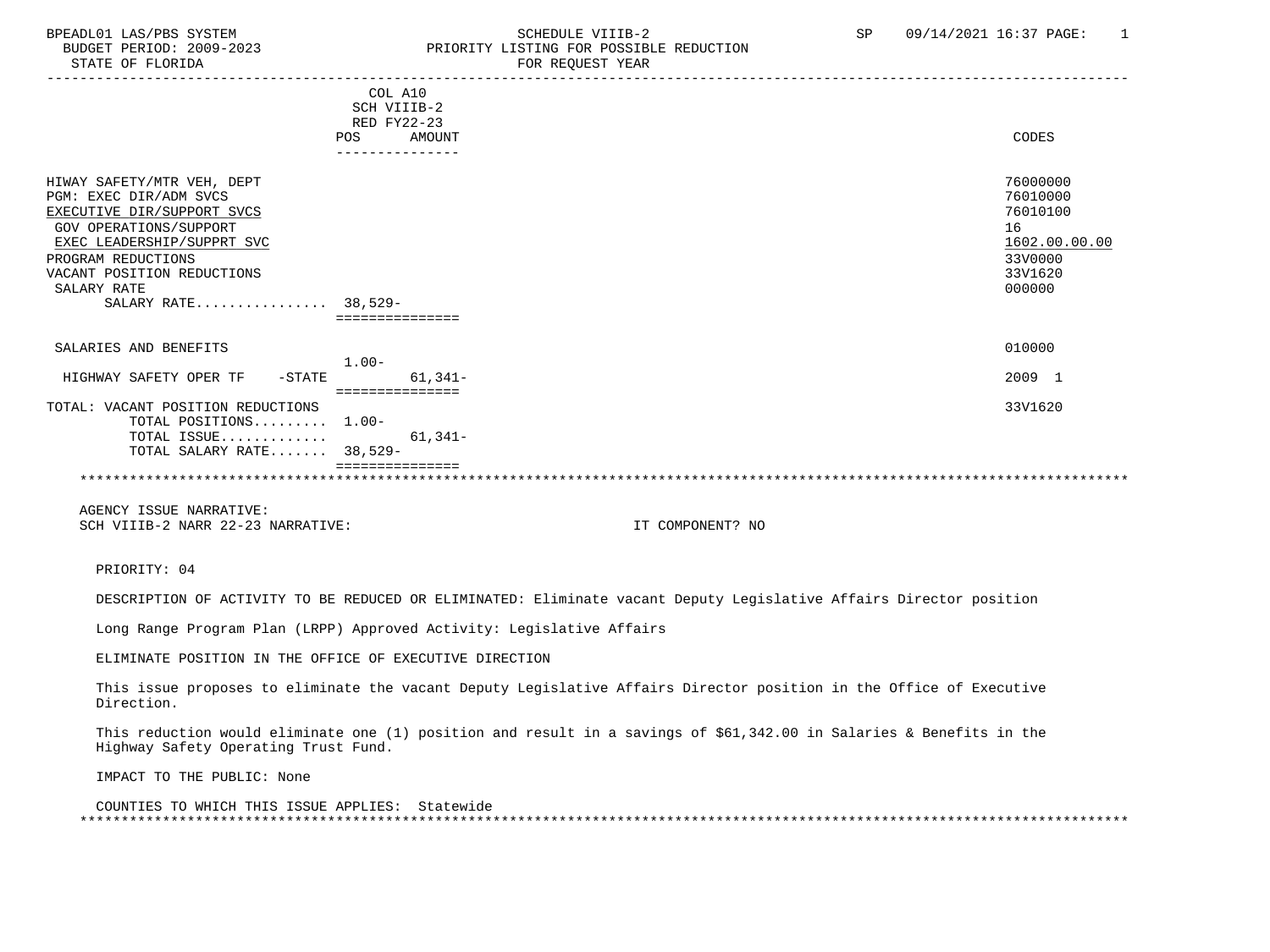#### BPEADL01 LAS/PBS SYSTEM SCHEDULE VIIIB-2 SCHEDULE VIIIB-2 SP 09/14/2021 16:37 PAGE: 2<br>BUDGET PERIOD: 2009-2023 PRIORITY LISTING FOR POSSIBLE REDUCTION BUDGET PERIOD: 2009-2023 PRIORITY LISTING FOR POSSIBLE REDUCTION FOR REQUEST YEAR

|                                                      | COL A10         |           |                       |                    |                                |                 |                       |
|------------------------------------------------------|-----------------|-----------|-----------------------|--------------------|--------------------------------|-----------------|-----------------------|
|                                                      | SCH VIIIB-2     |           |                       |                    |                                |                 |                       |
|                                                      | RED FY22-23     |           |                       |                    |                                |                 |                       |
|                                                      | POS AMOUNT      |           |                       |                    |                                |                 | CODES                 |
|                                                      | --------------- |           |                       |                    |                                |                 |                       |
|                                                      |                 |           |                       |                    |                                |                 |                       |
| HIWAY SAFETY/MTR VEH, DEPT                           |                 |           |                       |                    |                                |                 | 76000000              |
| PGM: EXEC DIR/ADM SVCS                               |                 |           |                       |                    |                                |                 | 76010000              |
| EXECUTIVE DIR/SUPPORT SVCS                           |                 |           |                       |                    |                                |                 | 76010100<br>16        |
| GOV OPERATIONS/SUPPORT<br>EXEC LEADERSHIP/SUPPRT SVC |                 |           |                       |                    |                                |                 | 1602.00.00.00         |
| PROGRAM REDUCTIONS                                   |                 |           |                       |                    |                                |                 | 33V0000               |
| VACANT POSITION REDUCTIONS                           |                 |           |                       |                    |                                |                 | 33V1620               |
|                                                      |                 |           |                       |                    |                                |                 |                       |
| POSITION DETAIL OF SALARIES AND BENEFITS:            |                 |           |                       |                    |                                |                 |                       |
|                                                      |                 |           |                       |                    |                                |                 | LAPSE LAPSED SALARIES |
|                                                      | FTE             |           | BASE RATE             | ADDITIVES BENEFITS |                                | SUBTOTAL        | % AND BENEFITS        |
|                                                      |                 |           |                       |                    |                                |                 |                       |
|                                                      |                 |           |                       |                    |                                |                 |                       |
| A10 - SCH VIIIB-2 RED FY22-23                        |                 |           |                       |                    |                                |                 |                       |
| CHANGES TO CURRENTLY AUTHORIZED POSITIONS            |                 |           |                       |                    |                                |                 |                       |
| P101 PROPOSED CLASS CODE                             |                 |           |                       |                    |                                |                 |                       |
| C0002 001                                            |                 |           | $1.00 - 38,529 -$     |                    | $22,812-$ 61,341- 0.00 61,341- |                 |                       |
|                                                      |                 |           | <u>a aadadadadada</u> |                    |                                |                 |                       |
|                                                      |                 |           |                       |                    |                                |                 |                       |
| TOTALS FOR ISSUE BY FUND                             |                 |           |                       |                    |                                |                 |                       |
| 2009 HIGHWAY SAFETY OPER TF                          |                 |           |                       |                    |                                |                 | $61,341-$             |
|                                                      |                 |           |                       |                    |                                |                 |                       |
|                                                      |                 |           | $1.00 - 38,529 -$     |                    |                                | 22,812- 61,341- | $61,341-$             |
|                                                      |                 |           |                       |                    |                                |                 | ==============        |
|                                                      |                 |           |                       |                    |                                |                 |                       |
|                                                      |                 |           |                       |                    |                                |                 |                       |
| TOTAL: EXEC LEADERSHIP/SUPPRT SVC                    |                 |           |                       |                    |                                |                 | 1602.00.00.00         |
| BY FUND TYPE                                         |                 |           |                       |                    |                                |                 |                       |
|                                                      | $1.00 -$        |           |                       |                    |                                |                 |                       |
| TRUST FUNDS                                          |                 | $61,341-$ |                       |                    |                                |                 | 2000                  |
| SALARY RATE 38,529-                                  |                 |           |                       |                    |                                |                 |                       |
|                                                      | =============== |           |                       |                    |                                |                 |                       |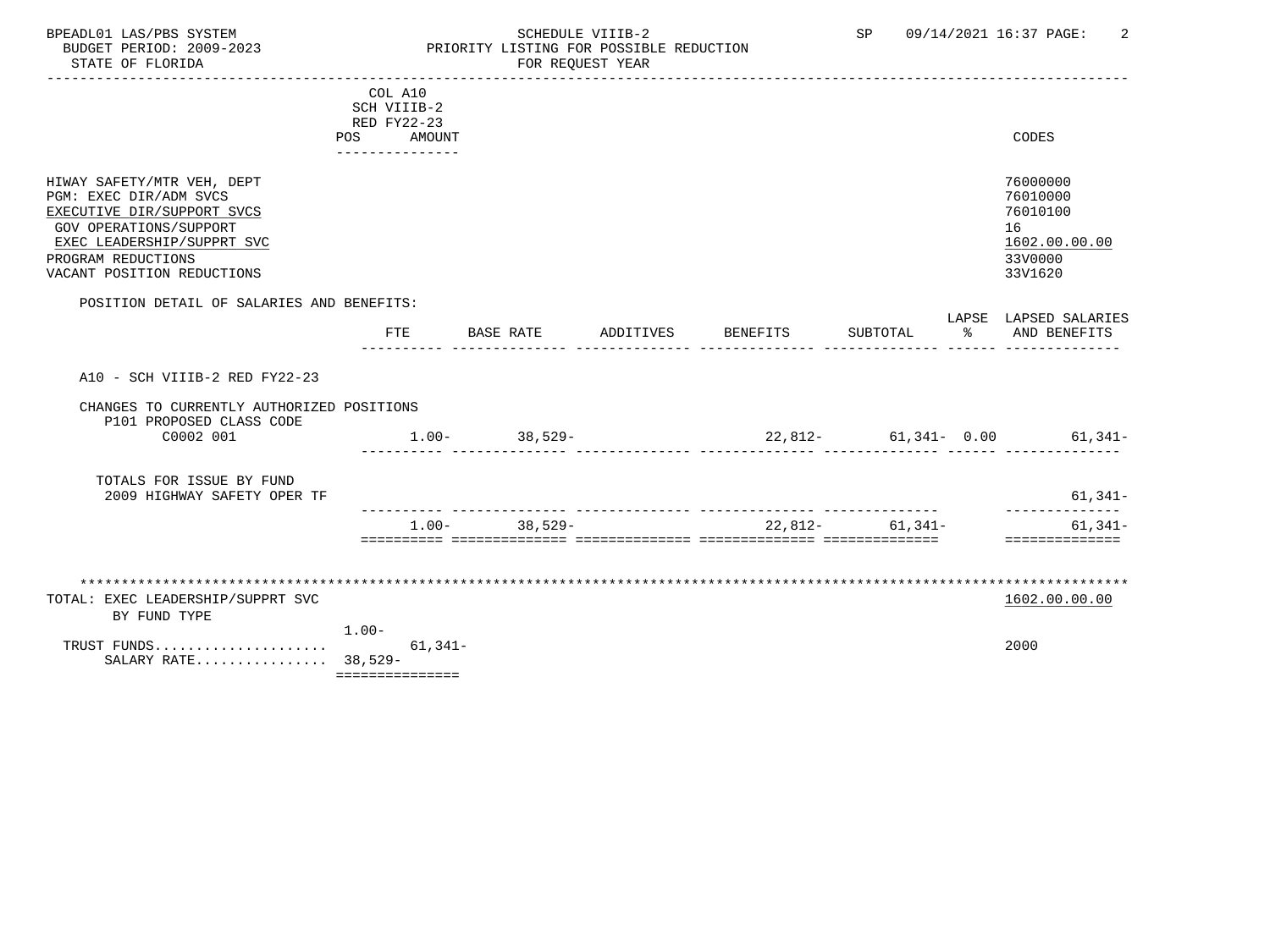#### BPEADL01 LAS/PBS SYSTEM SOHEDULE VIIIB-2 SCHEDULE VIIIB-2 SP 09/14/2021 16:37 PAGE: 3<br>BUDGET PERIOD: 2009-2023 PRIORITY LISTING FOR POSSIBLE REDUCTION PRIORITY LISTING FOR POSSIBLE REDUCTION STATE OF FLORIDA FOR STATE OF STATE OF STATE OF STATE OF STATE OF STATE OF STATE OF STATE OF STATE OF STATE OF STATE OF STATE OF STATE OF STATE OF STATE OF STATE OF STATE OF STATE OF STATE OF STATE OF STATE OF STATE OF STA

|                            | <b>POS</b> | COL A10<br>SCH VIIIB-2<br>RED FY22-23<br>AMOUNT<br>--------- | CODES         |
|----------------------------|------------|--------------------------------------------------------------|---------------|
|                            |            |                                                              |               |
| HIWAY SAFETY/MTR VEH, DEPT |            |                                                              | 76000000      |
| PGM: FLA HIGHWAY PATROL    |            |                                                              | 76100000      |
| HIGHWAY SAFETY             |            |                                                              | 76100100      |
| PUBLIC PROTECTION          |            |                                                              | 12            |
| LAW ENFORCEMENT            |            |                                                              | 1202.00.00.00 |
| PROGRAM REDUCTIONS         |            |                                                              | 33V0000       |
| REDUCE CONTRACTED SERVICES |            |                                                              | 33V0510       |
| SPECIAL CATEGORIES         |            |                                                              | 100000        |
| CONTRACTED SERVICES        |            |                                                              | 100777        |
| HIGHWAY SAFETY OPER TF     | -STATE     | $7,793-$                                                     | 2009 1        |
|                            |            |                                                              |               |

 AGENCY ISSUE NARRATIVE: SCH VIIIB-2 NARR 22-23 NARRATIVE: IT COMPONENT? NO

PRIORITY #002

DESCRIPTION OF ACTIVITY TO BE REDUCED OR ELIMINATED: Reduce Contracted Services Funding in Florida Highway Patrol

Long-Range Program Plan Activity: Enforcement of Traffic Laws

 This issue proposes a reduction in the Florida Highway Patrol budget authority (76100100) by \$7,793, in the Contracted Services category (100777) in the Highway Safety Operating Trust Fund.

This reduction of \$7,793 will result in a decrease for contracted services.

REDUCTION SUMMARY:

| 'at               |                                          |                 | Entity<br>Budget<br>---- |        | Funa<br>_____ | n                |  |
|-------------------|------------------------------------------|-----------------|--------------------------|--------|---------------|------------------|--|
| ----------------- |                                          |                 | ----------------         |        | -----         | ---------        |  |
| 100777            | SAPII<br>Pontracted<br>$C^{\alpha}$<br>. | lorida<br>_____ | Highway<br>---           | Patroi | HSOTF         | 793<br>ب ہے<br>ັ |  |

IMPACT TO THE PUBLIC: None

COUNTIES TO WHICH THIS ISSUE APPLIES: Statewide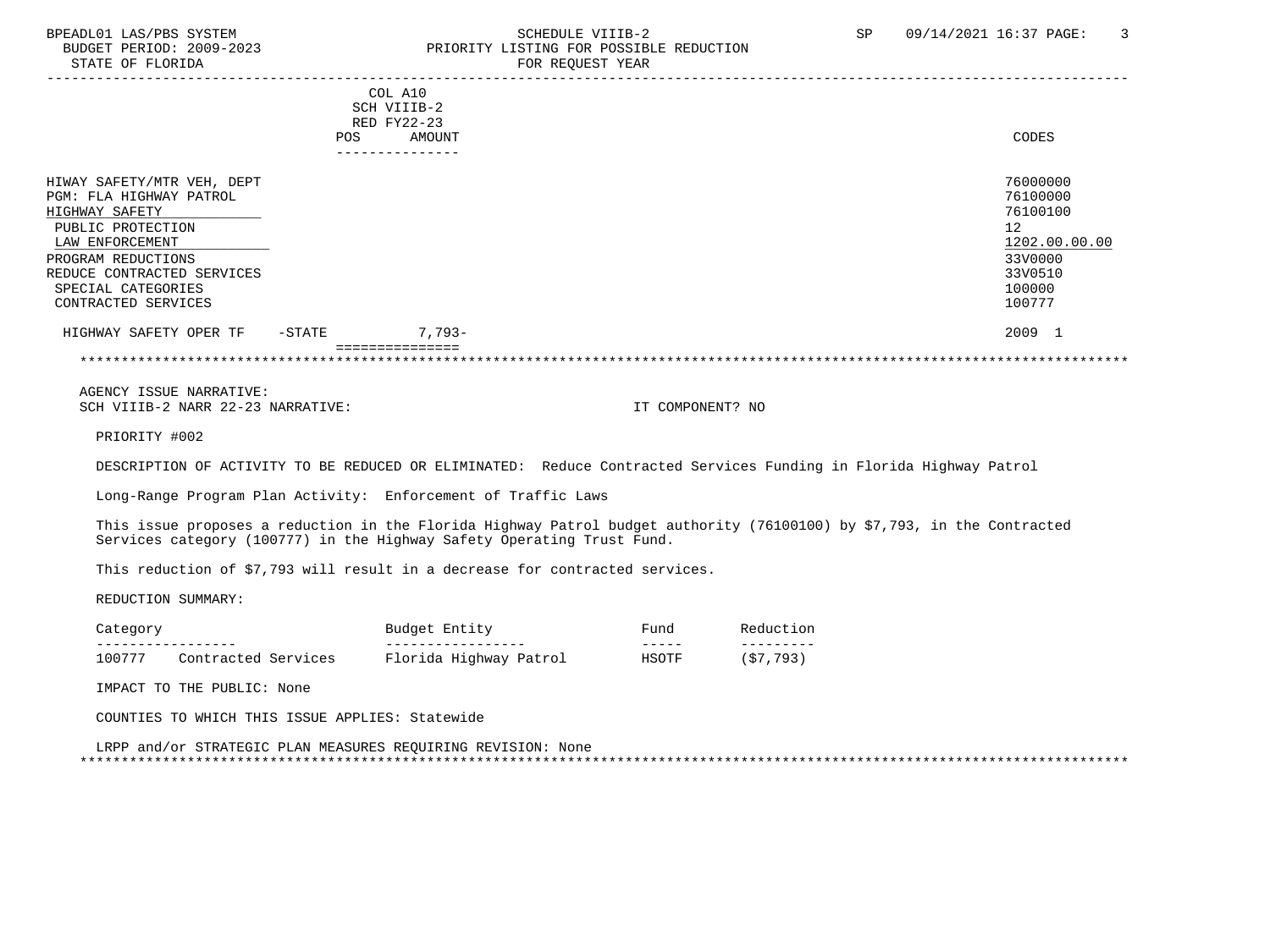# BPEADL01 LAS/PBS SYSTEM STRING THE SCHEDULE VIIIB-2 SCHEDULE VIIIB-2 SP 09/14/2021 16:37 PAGE: 4 PRIORITY LISTING FOR POSSIBLE REDUCTION

| CODES                                                              |
|--------------------------------------------------------------------|
|                                                                    |
| 76000000<br>76100000<br>76100100<br>12<br>1202.00.00.00<br>33V0000 |
| 33V0830                                                            |
| 030000                                                             |
| 2009 1                                                             |
|                                                                    |

\*\*\*\*\*\*\*\*\*\*\*\*\*\*\*\*\*\*\*\*\*\*\*\*\*\*\*\*\*\*\*\*\*\*\*\*\*\*\*\*\*\*\*\*\*\*\*\*\*\*\*\*\*\*\*\*\*\*\*\*\*\*\*\*\*\*\*\*\*\*\*\*\*\*\*\*\*\*\*\*\*\*\*\*\*\*\*\*\*\*\*\*\*\*\*\*\*\*\*\*\*\*\*\*\*\*\*\*\*\*\*\*\*\*\*\*\*\*\*\*\*\*\*\*\*\*\*

 AGENCY ISSUE NARRATIVE: SCH VIIIB-2 NARR 22-23 NARRATIVE: IT COMPONENT? NO

PRIORITY #014

DESCRIPTION OF ACTIVITY TO BE REDUCED OR ELIMINATED: Eliminate Hireback Activities

Long-Range Program Plan Activity: Enforcement of Traffic Laws

 This issue proposes a reduction in the Florida Highway Patrol budget authority (76100100) by \$3,727,000 in the Other Personal Services category (030000) in the Highway Safety Operating Trust Fund.

 This reduction of \$3,727,000 will result in a decrease in the number of Florida Highway Patrol troopers present in work zones for construction. This eliminates the number of troopers available for Hireback details.

REDUCTION SUMMARY:

|        |                            | Budget<br>Entity       | ਸuna  | $\overline{1}$ |
|--------|----------------------------|------------------------|-------|----------------|
|        | _ _ _ _ _ _ _ _ _          | _________              | ----- | ____           |
| 030000 | Other Personal<br>Services | Florida Highway Patrol | HSOTF | (\$3,727,000)  |

IMPACT TO THE PUBLIC: None

COUNTIES TO WHICH THIS ISSUE APPLIES: Statewide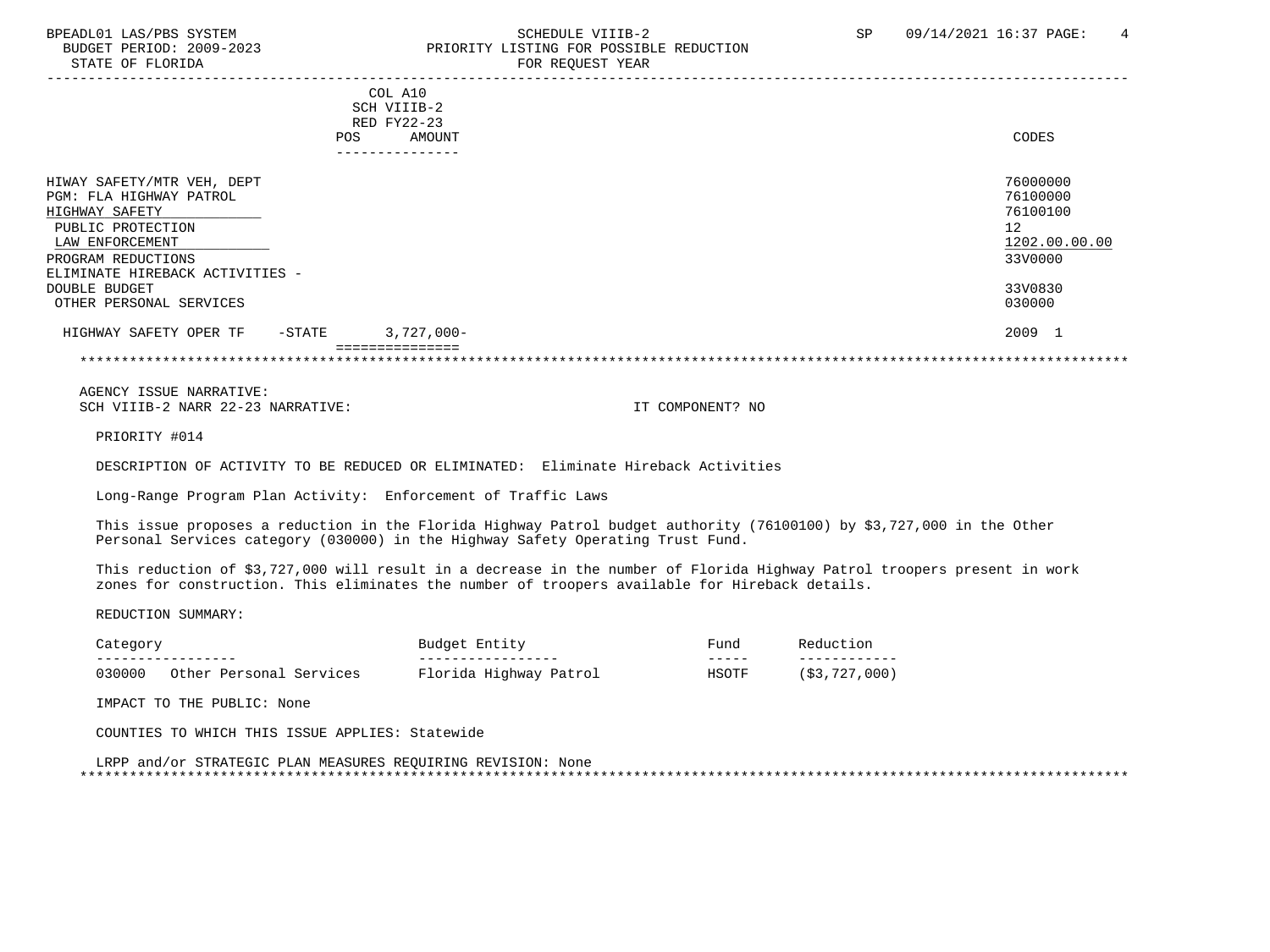#### BPEADL01 LAS/PBS SYSTEM SALLE STRIDULE VIIIB-2 SCHEDULE VIIIB-2 SP 09/14/2021 16:37 PAGE: 5<br>BUDGET PERIOD: 2009-2023 PRIORITY LISTING FOR POSSIBLE REDUCTION BUDGET PERIOD: 2009-2023<br>
STATE OF FLORIDA<br>
STATE OF FLORIDA FOR REQUEST YEAR

|                                                                         | COL A10               | SCH VIIIB-2                                                                                                                                                                                            |                                                                                                                                                                                                                                                                                                                                                                                                      |                          |                                  |
|-------------------------------------------------------------------------|-----------------------|--------------------------------------------------------------------------------------------------------------------------------------------------------------------------------------------------------|------------------------------------------------------------------------------------------------------------------------------------------------------------------------------------------------------------------------------------------------------------------------------------------------------------------------------------------------------------------------------------------------------|--------------------------|----------------------------------|
|                                                                         | RED FY22-23<br>POS DO | AMOUNT<br>_______________                                                                                                                                                                              |                                                                                                                                                                                                                                                                                                                                                                                                      |                          | <b>CODES</b>                     |
| HIWAY SAFETY/MTR VEH, DEPT<br>PGM: FLA HIGHWAY PATROL<br>HIGHWAY SAFETY |                       |                                                                                                                                                                                                        |                                                                                                                                                                                                                                                                                                                                                                                                      |                          | 76000000<br>76100000<br>76100100 |
| PUBLIC PROTECTION<br>LAW ENFORCEMENT                                    |                       |                                                                                                                                                                                                        |                                                                                                                                                                                                                                                                                                                                                                                                      |                          | 12<br>1202.00.00.00              |
| PROGRAM REDUCTIONS<br>REDUCE LEASE OR LEASE-PURCHASE OF                 |                       |                                                                                                                                                                                                        |                                                                                                                                                                                                                                                                                                                                                                                                      |                          | 33V0000                          |
| <b>EOUIPMENT</b><br>SPECIAL CATEGORIES<br>LEASE/PURCHASE/EQUIPMENT      |                       |                                                                                                                                                                                                        |                                                                                                                                                                                                                                                                                                                                                                                                      |                          | 33V0900<br>100000<br>105281      |
| HIGHWAY SAFETY OPER TF -STATE 1,301-                                    |                       |                                                                                                                                                                                                        |                                                                                                                                                                                                                                                                                                                                                                                                      |                          | 2009 1                           |
|                                                                         | ===============       |                                                                                                                                                                                                        |                                                                                                                                                                                                                                                                                                                                                                                                      |                          |                                  |
| AGENCY ISSUE NARRATIVE:<br>SCH VIIIB-2 NARR 22-23 NARRATIVE:            |                       |                                                                                                                                                                                                        | IT COMPONENT? NO                                                                                                                                                                                                                                                                                                                                                                                     |                          |                                  |
| PRIORITY #002                                                           |                       |                                                                                                                                                                                                        |                                                                                                                                                                                                                                                                                                                                                                                                      |                          |                                  |
|                                                                         |                       | DESCRIPTION OF ACTIVITY TO BE REDUCED OR ELIMINATED: Reduce Lease or Lease Purchase of Equipment                                                                                                       |                                                                                                                                                                                                                                                                                                                                                                                                      |                          |                                  |
|                                                                         |                       | Long-Range Program Plan Activity: Enforcement of Traffic Laws                                                                                                                                          |                                                                                                                                                                                                                                                                                                                                                                                                      |                          |                                  |
|                                                                         |                       | This issue proposes a reduction in the Florida Highway Patrol budget authority (76100100) by \$1,301, in the Lease<br>Purchase Equipment category (105281) in the Highway Safety Operating Trust Fund. |                                                                                                                                                                                                                                                                                                                                                                                                      |                          |                                  |
|                                                                         |                       | This reduction of \$1,301 will result in a decrease for lease purchase equipment.                                                                                                                      |                                                                                                                                                                                                                                                                                                                                                                                                      |                          |                                  |
| REDUCTION SUMMARY:                                                      |                       |                                                                                                                                                                                                        |                                                                                                                                                                                                                                                                                                                                                                                                      |                          |                                  |
| Category<br>_________________                                           |                       | Budget Entity<br>__________________                                                                                                                                                                    | Fund<br>$\frac{1}{2} \frac{1}{2} \frac{1}{2} \frac{1}{2} \frac{1}{2} \frac{1}{2} \frac{1}{2} \frac{1}{2} \frac{1}{2} \frac{1}{2} \frac{1}{2} \frac{1}{2} \frac{1}{2} \frac{1}{2} \frac{1}{2} \frac{1}{2} \frac{1}{2} \frac{1}{2} \frac{1}{2} \frac{1}{2} \frac{1}{2} \frac{1}{2} \frac{1}{2} \frac{1}{2} \frac{1}{2} \frac{1}{2} \frac{1}{2} \frac{1}{2} \frac{1}{2} \frac{1}{2} \frac{1}{2} \frac{$ | Reduction<br>----------- |                                  |
|                                                                         |                       | 105281 Lease Purchase Equipment Florida Highway Patrol                                                                                                                                                 | HSOTF                                                                                                                                                                                                                                                                                                                                                                                                | (S1, 301)                |                                  |
| IMPACT TO THE PUBLIC: None                                              |                       |                                                                                                                                                                                                        |                                                                                                                                                                                                                                                                                                                                                                                                      |                          |                                  |
| COUNTIES TO WHICH THIS ISSUE APPLIES: Statewide                         |                       |                                                                                                                                                                                                        |                                                                                                                                                                                                                                                                                                                                                                                                      |                          |                                  |
| LRPP and/or STRATEGIC PLAN MEASURES REOUIRING REVISION: None            |                       |                                                                                                                                                                                                        |                                                                                                                                                                                                                                                                                                                                                                                                      |                          |                                  |
|                                                                         |                       |                                                                                                                                                                                                        |                                                                                                                                                                                                                                                                                                                                                                                                      |                          |                                  |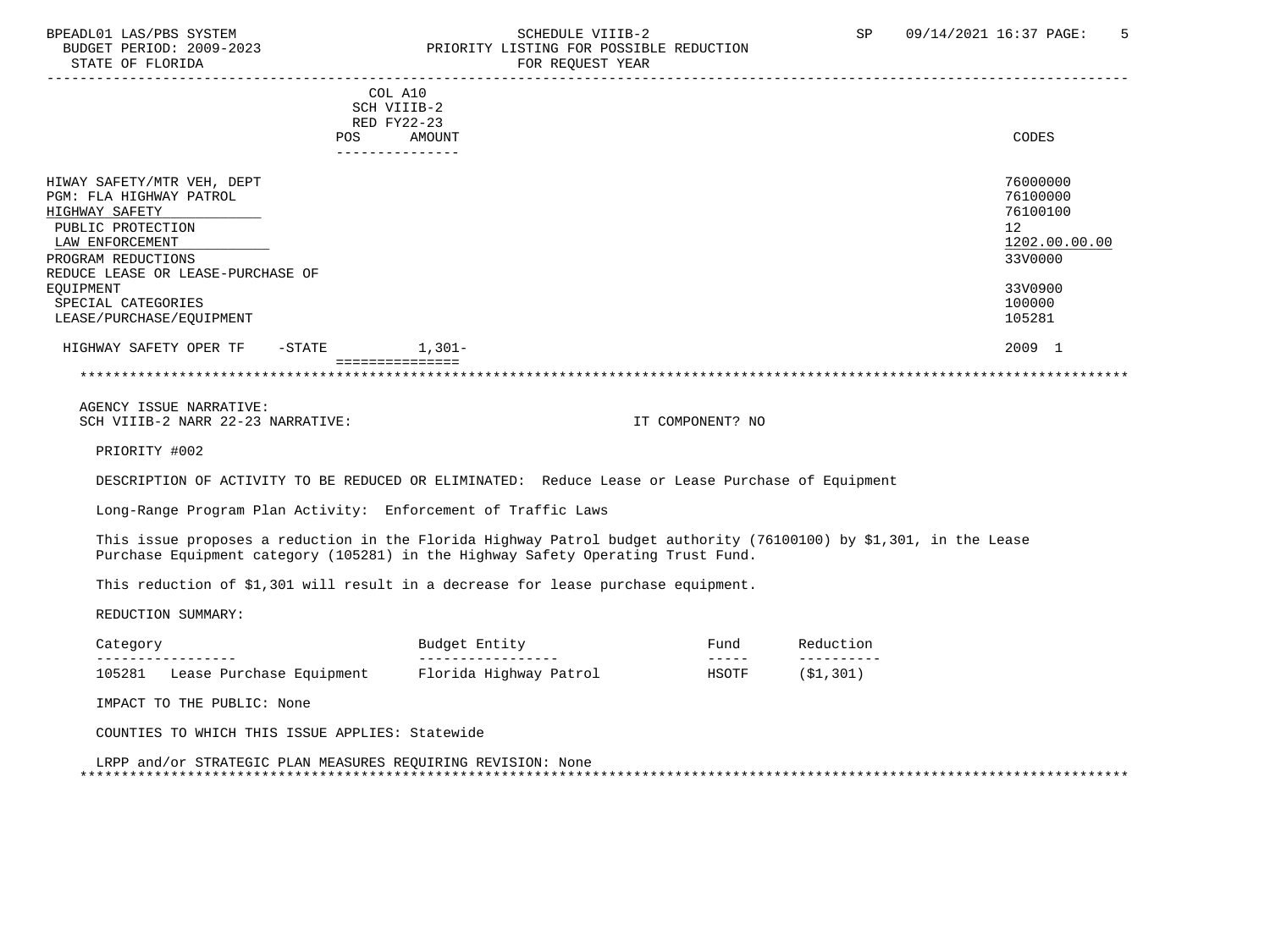#### BPEADL01 LAS/PBS SYSTEM SALLE SOME SCHEDULE VIIIB-2 SCHEDULE VIIIB-2 SP 09/14/2021 16:37 PAGE: 6<br>BUDGET PERIOD: 2009-2023 SP PRIORITY LISTING FOR POSSIBLE REDUCTION BUDGET PERIOD: 2009-2023 PRIORITY LISTING FOR POSSIBLE REDUCTION FOR REOUEST YEAR

| COL A10<br>SCH VIIIB-2<br>RED FY22-23<br><b>POS</b><br>AMOUNT<br>---------------                                                                                      | CODES                                                              |
|-----------------------------------------------------------------------------------------------------------------------------------------------------------------------|--------------------------------------------------------------------|
| HIWAY SAFETY/MTR VEH, DEPT<br>PGM: FLA HIGHWAY PATROL<br>HIGHWAY SAFETY<br>PUBLIC PROTECTION<br>LAW ENFORCEMENT<br>PROGRAM REDUCTIONS<br>ELIMINATE TROOPER POSITIONS, | 76000000<br>76100000<br>76100100<br>12<br>1202.00.00.00<br>33V0000 |
| FLORIDA HIGHWAY PATROL PROGRAM,<br>HIGHWAY SAFETY BUDGET ENTITY<br>SALARY RATE<br>SALARY RATE 12, 179, 556-<br>===============                                        | 33V1250<br>000000                                                  |
| SALARIES AND BENEFITS                                                                                                                                                 | 010000                                                             |
| $280.00 -$<br>HIGHWAY SAFETY OPER TF -STATE 18,497,511-<br>===============                                                                                            | 2009 1                                                             |
| <b>EXPENSES</b>                                                                                                                                                       | 040000                                                             |
| HIGHWAY SAFETY OPER TF<br>-STATE 772, 292-<br>===============                                                                                                         | 2009 1                                                             |
| SPECIAL CATEGORIES<br>ACQUISITION/MOTOR VEHICLES                                                                                                                      | 100000<br>100021                                                   |
| HIGHWAY SAFETY OPER TF<br>$-$ STATE 47,000 -<br>===============                                                                                                       | 2009 1                                                             |
| FHP COMMUNICATION SYSTEMS                                                                                                                                             | 100112                                                             |
| $-STATE$ 100, 240-<br>HIGHWAY SAFETY OPER TF<br>===============                                                                                                       | 2009 1                                                             |
| OPERATION/MOTOR VEHICLES                                                                                                                                              | 102289                                                             |
| $-STATE$<br>2,483,958-<br>HIGHWAY SAFETY OPER TF<br>===============                                                                                                   | 2009 1                                                             |
| OVERTIME                                                                                                                                                              | 102331                                                             |
| HIGHWAY SAFETY OPER TF<br>$-$ STATE $1,918,000-$<br>===============                                                                                                   | 2009 1                                                             |
| SALARY INCENTIVE PAYMENTS                                                                                                                                             | 103290                                                             |

HIGHWAY SAFETY OPER TF -STATE 560,000- 560 00- 2009 1 ===============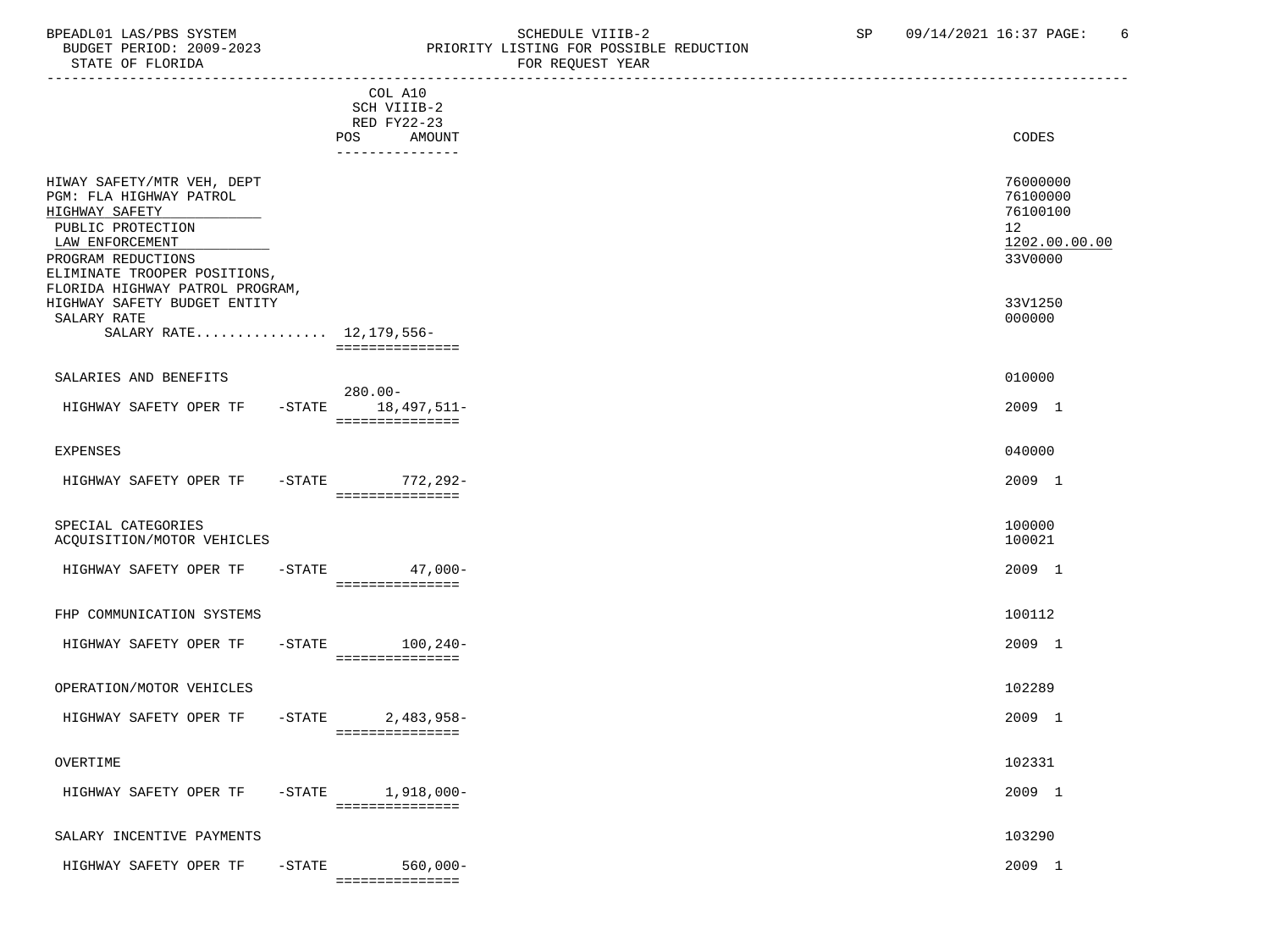## BPEADL01 LAS/PBS SYSTEM STRING THE SCHEDULE VIIIB-2 SP 09/14/2021 16:37 PAGE: 7<br>BUDGET PERIOD: 2009-2023 SP PRIORITY LISTING FOR POSSIBLE REDUCTION PRIORITY LISTING FOR POSSIBLE REDUCTION

| COL A10<br>SCH VIIIB-2<br>RED FY22-23                          |               |
|----------------------------------------------------------------|---------------|
| AMOUNT<br>POS                                                  | CODES         |
| ---------------                                                |               |
| HIWAY SAFETY/MTR VEH, DEPT                                     | 76000000      |
| PGM: FLA HIGHWAY PATROL                                        | 76100000      |
| HIGHWAY SAFETY                                                 | 76100100      |
| PUBLIC PROTECTION                                              | 12            |
| LAW ENFORCEMENT                                                | 1202.00.00.00 |
| PROGRAM REDUCTIONS                                             | 33V0000       |
| ELIMINATE TROOPER POSITIONS,                                   |               |
| FLORIDA HIGHWAY PATROL PROGRAM,                                |               |
| HIGHWAY SAFETY BUDGET ENTITY                                   | 33V1250       |
| SPECIAL CATEGORIES                                             | 100000        |
| MOBILE DATA TERMINAL SYS                                       | 106027        |
| 1,125,320-<br>HIGHWAY SAFETY OPER TF -STATE<br>=============== | 2009 1        |
| TOTAL: ELIMINATE TROOPER POSITIONS,                            | 33V1250       |
| FLORIDA HIGHWAY PATROL PROGRAM,                                |               |
| HIGHWAY SAFETY BUDGET ENTITY                                   |               |
| TOTAL POSITIONS $280.00-$                                      |               |
| TOTAL ISSUE 25,504,321-                                        |               |
| TOTAL SALARY RATE 12,179,556-                                  |               |
|                                                                |               |
|                                                                |               |

 AGENCY ISSUE NARRATIVE: SCH VIIIB-2 NARR 22-23 NARRATIVE: IT COMPONENT? NO

PRIORITY #016

DESCRIPTION OF ACTIVITY TO BE REDUCED OR ELIMINATED: Eliminate Trooper Positions

Long Range Program Plan (LRPP) Approved Activity: Enforcement of Traffic Laws

 This issue eliminates 280 Florida Highway patrol law enforcement officer positions in the Highway Safety Operating Trust Fund (2009), Highway Safety budget entity (76100100). This will result in reducing the total number of sworn positions from 1713 to 1433 (by approximately 16%). The reduction per sworn officer is \$90,706 including salaries and benefits, expenses, communications, operation of motor vehicles, overtime, salary incentive, mobile data terminals, and HR services for a total reduction of \$25,397,717.

#### REDUCTION SUMMARY:

|                            | Category | Amount            |
|----------------------------|----------|-------------------|
|                            |          |                   |
| Salary and Benefits        | 010000   | $(S$ 18,497,511)  |
| Expenses                   | 040000   | 772,292)          |
| Acquisition Motor Vehicles | 100021   | 47,000)<br>( S    |
| Communications             | 100112   | 100, 240)<br>( S  |
| Operation Motor Vehicles   | 102289   | 2,483,958)<br>(\$ |
| Overtime                   | 102331   | 1,918,000)<br>(\$ |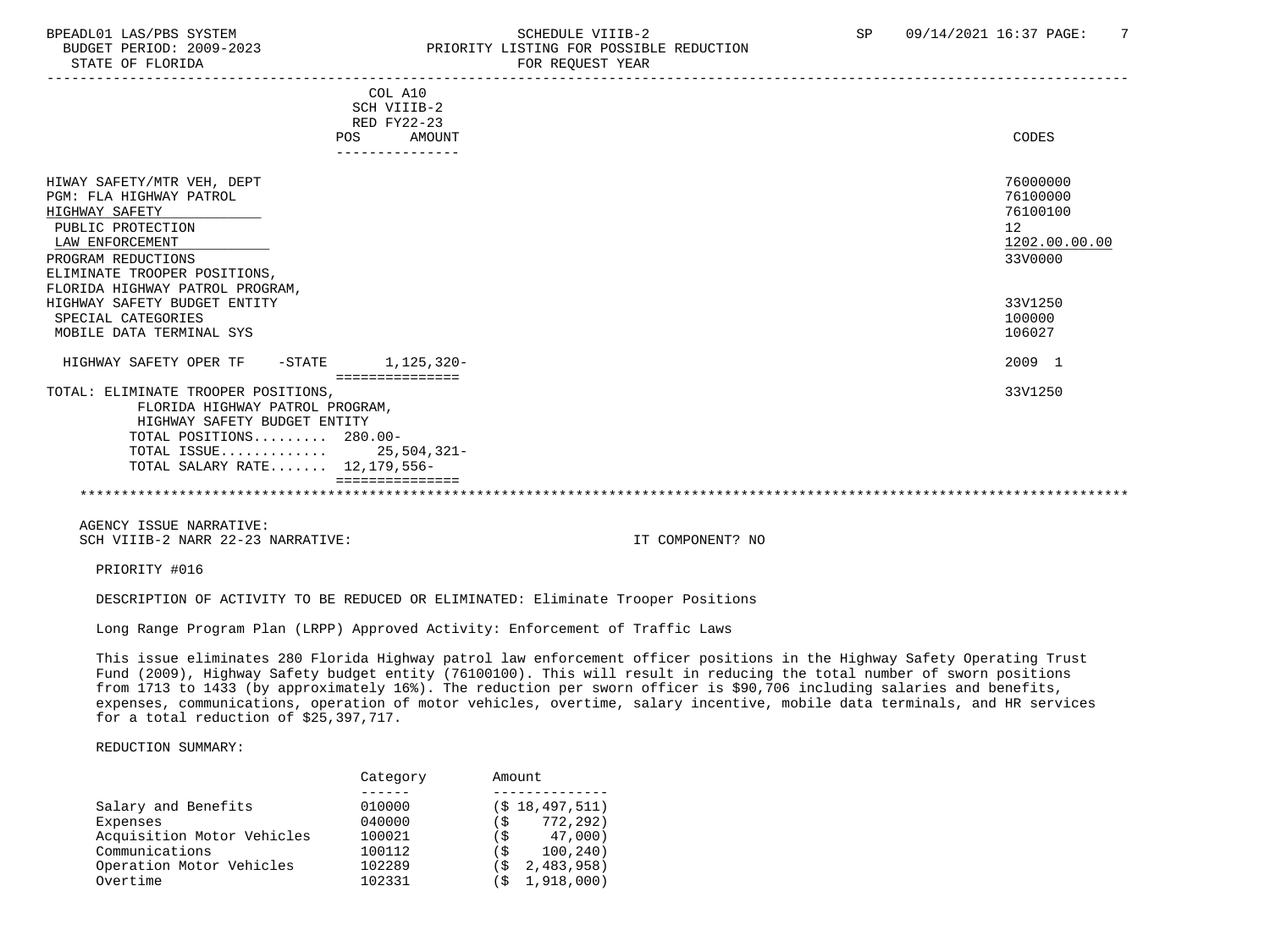#### BPEADL01 LAS/PBS SYSTEM SALL SALL SOMEDULE VIIIB-2 SP 09/14/2021 16:37 PAGE: 8 BUDGET PERIOD: 2009-2023 PRIORITY LISTING FOR POSSIBLE REDUCTION STATE OF FLORIDA FOR STATE OF STATE OF STATE OF STATE OF STATE OF STATE OF STATE OF STATE OF STATE OF STATE OF STATE OF STATE OF STATE OF STATE OF STATE OF STATE OF STATE OF STATE OF STATE OF STATE OF STATE OF STATE OF STA

|                                                                                                                                                                                                                                          | COL A10<br>SCH VIIIB-2<br>RED FY22-23<br>POS<br>AMOUNT |                                      | CODES                                                                         |
|------------------------------------------------------------------------------------------------------------------------------------------------------------------------------------------------------------------------------------------|--------------------------------------------------------|--------------------------------------|-------------------------------------------------------------------------------|
| HIWAY SAFETY/MTR VEH, DEPT<br>PGM: FLA HIGHWAY PATROL<br>HIGHWAY SAFETY<br>PUBLIC PROTECTION<br>LAW ENFORCEMENT<br>PROGRAM REDUCTIONS<br>ELIMINATE TROOPER POSITIONS,<br>FLORIDA HIGHWAY PATROL PROGRAM,<br>HIGHWAY SAFETY BUDGET ENTITY |                                                        |                                      | 76000000<br>76100000<br>76100100<br>12<br>1202.00.00.00<br>33V0000<br>33V1250 |
| Salary Incentive<br>Mobile Data Terminal Systems                                                                                                                                                                                         | 103290<br>106027                                       | 560,000)<br>(\$<br>(S)<br>1,125,320) |                                                                               |
| Total                                                                                                                                                                                                                                    |                                                        | (S 25, 397, 704)                     |                                                                               |
| Positions                                                                                                                                                                                                                                |                                                        | (280)                                |                                                                               |

 The Department's core mission is to provide safety and security on Florida's roadways. The Florida Highway Patrol plays a critical role in this mission. A reduction of 280 law enforcement officers would significantly impact our ability to patrol Florida's highways for criminal activity, traffic infractions and stranded motorists. FHP alone has responded to and assisted the public with more than 50% of crashes on Florida's State Highway System. In addition to compromising traffic safety, this issue will also impact the state's ability to respond to and provide disaster relief or homeland security services when needed. Currently the FHP, including Commercial Vehicle Enforcement, represents over 50% of the state's emergency response capability. Lastly, this issue would result in a significant reduction in traffic citation revenues, creating a negative fiscal impact on state and local levels of approximately (\$16,128,000).

 IMPACT TO REVENUES: Local governments would be severely impacted. The average number of arrests per LEO (384) X average fine (\$150) X 280 Troopers =(\$16,128,000)

 IMPACT TO THE PUBLIC: A reduction of Troopers would result in a significant decrease in law enforcement presence on the roadways and would negatively impact safety to the motoring public and emergency response.

#### COUNTIES TO WHICH THIS ISSUE APPLIES: Statewide

 LRPP and/or STRATEGIC PLAN MEASURES REQUIRING REVISION: Yes. The pending Performance Standard relating to response time to calls for service would require revision.

 STATUTORY AND OTHER LEGAL CITES REQUIRING REVISION: None \*\*\*\*\*\*\*\*\*\*\*\*\*\*\*\*\*\*\*\*\*\*\*\*\*\*\*\*\*\*\*\*\*\*\*\*\*\*\*\*\*\*\*\*\*\*\*\*\*\*\*\*\*\*\*\*\*\*\*\*\*\*\*\*\*\*\*\*\*\*\*\*\*\*\*\*\*\*\*\*\*\*\*\*\*\*\*\*\*\*\*\*\*\*\*\*\*\*\*\*\*\*\*\*\*\*\*\*\*\*\*\*\*\*\*\*\*\*\*\*\*\*\*\*\*\*\*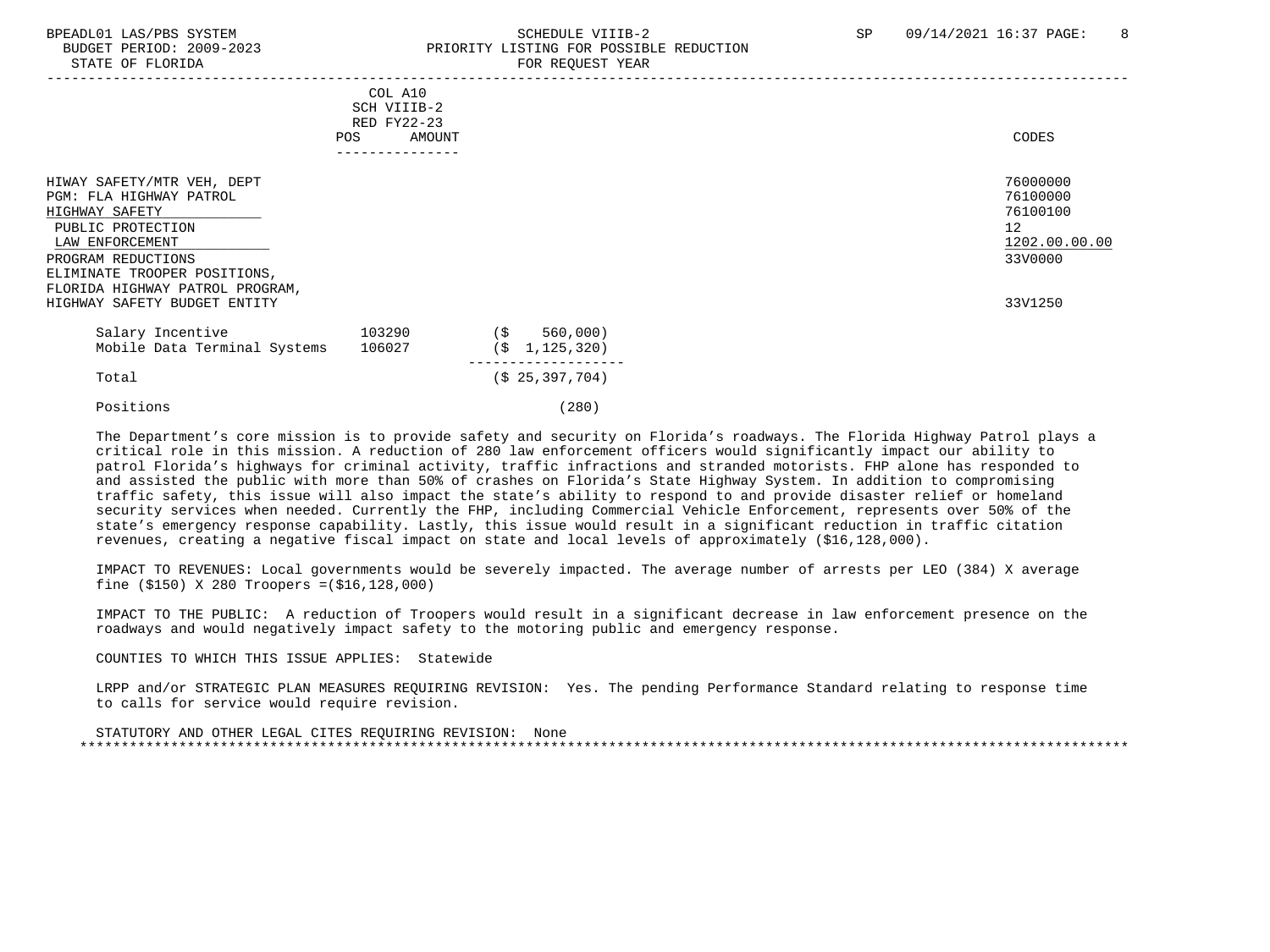#### BPEADL01 LAS/PBS SYSTEM SOHEDULE VIIIB-2 SCHEDULE VIIIB-2 SP 09/14/2021 16:37 PAGE: 9 BUDGET PERIOD: 2009-2023 PRIORITY LISTING FOR POSSIBLE REDUCTION<br>FOR REQUEST YEAR FOR REQUEST YEAR

|                                                                                                                                                                                                          | COL A10<br>SCH VIIIB-2<br>RED FY22-23 |                         |           |                                             |                            |    |                                                                                 |
|----------------------------------------------------------------------------------------------------------------------------------------------------------------------------------------------------------|---------------------------------------|-------------------------|-----------|---------------------------------------------|----------------------------|----|---------------------------------------------------------------------------------|
|                                                                                                                                                                                                          | POS<br>AMOUNT<br>---------------      |                         |           |                                             |                            |    | CODES                                                                           |
| HIWAY SAFETY/MTR VEH, DEPT<br>PGM: FLA HIGHWAY PATROL<br>HIGHWAY SAFETY<br>PUBLIC PROTECTION<br>LAW ENFORCEMENT<br>PROGRAM REDUCTIONS<br>ELIMINATE TROOPER POSITIONS,<br>FLORIDA HIGHWAY PATROL PROGRAM, |                                       |                         |           |                                             |                            |    | 76000000<br>76100000<br>76100100<br>12 <sup>°</sup><br>1202.00.00.00<br>33V0000 |
| HIGHWAY SAFETY BUDGET ENTITY                                                                                                                                                                             |                                       |                         |           |                                             |                            |    | 33V1250                                                                         |
| POSITION DETAIL OF SALARIES AND BENEFITS:                                                                                                                                                                |                                       |                         |           |                                             |                            |    | LAPSE LAPSED SALARIES                                                           |
|                                                                                                                                                                                                          | FTE                                   | BASE RATE               | ADDITIVES | BENEFITS                                    | SUBTOTAL                   | ႜၟ | AND BENEFITS                                                                    |
| A10 - SCH VIIIB-2 RED FY22-23                                                                                                                                                                            |                                       |                         |           |                                             |                            |    |                                                                                 |
| CHANGES TO CURRENTLY AUTHORIZED POSITIONS<br>P101 PROPOSED CLASS CODE                                                                                                                                    |                                       |                         |           |                                             |                            |    |                                                                                 |
| C0011 001                                                                                                                                                                                                |                                       | $280.00 - 12,179,556 -$ |           | $6,317,955 - 18,497,511 - 0.00$ 18,497,511- |                            |    |                                                                                 |
| TOTALS FOR ISSUE BY FUND<br>2009 HIGHWAY SAFETY OPER TF                                                                                                                                                  |                                       |                         |           |                                             |                            |    | 18,497,511-<br>--------------                                                   |
|                                                                                                                                                                                                          |                                       | $280.00 - 12.179.556 -$ |           |                                             | $6,317,955 - 18,497,511 -$ |    | 18,497,511-                                                                     |
| ELIMINATE SECURITY GUARD<br>SALARY RATE<br>SALARY RATE $19,600-$                                                                                                                                         | ===============                       |                         |           |                                             |                            |    | 33V1720<br>000000                                                               |
| SALARIES AND BENEFITS                                                                                                                                                                                    | $1.00 -$                              |                         |           |                                             |                            |    | 010000                                                                          |
| HIGHWAY SAFETY OPER TF                                                                                                                                                                                   | -STATE 37,750-<br>===============     |                         |           |                                             |                            |    | 2009 1                                                                          |
| TOTAL: ELIMINATE SECURITY GUARD<br>TOTAL POSITIONS 1.00-<br>TOTAL ISSUE<br>TOTAL SALARY RATE 19,600-                                                                                                     | $37,750-$<br>===============          |                         |           |                                             |                            |    | 33V1720                                                                         |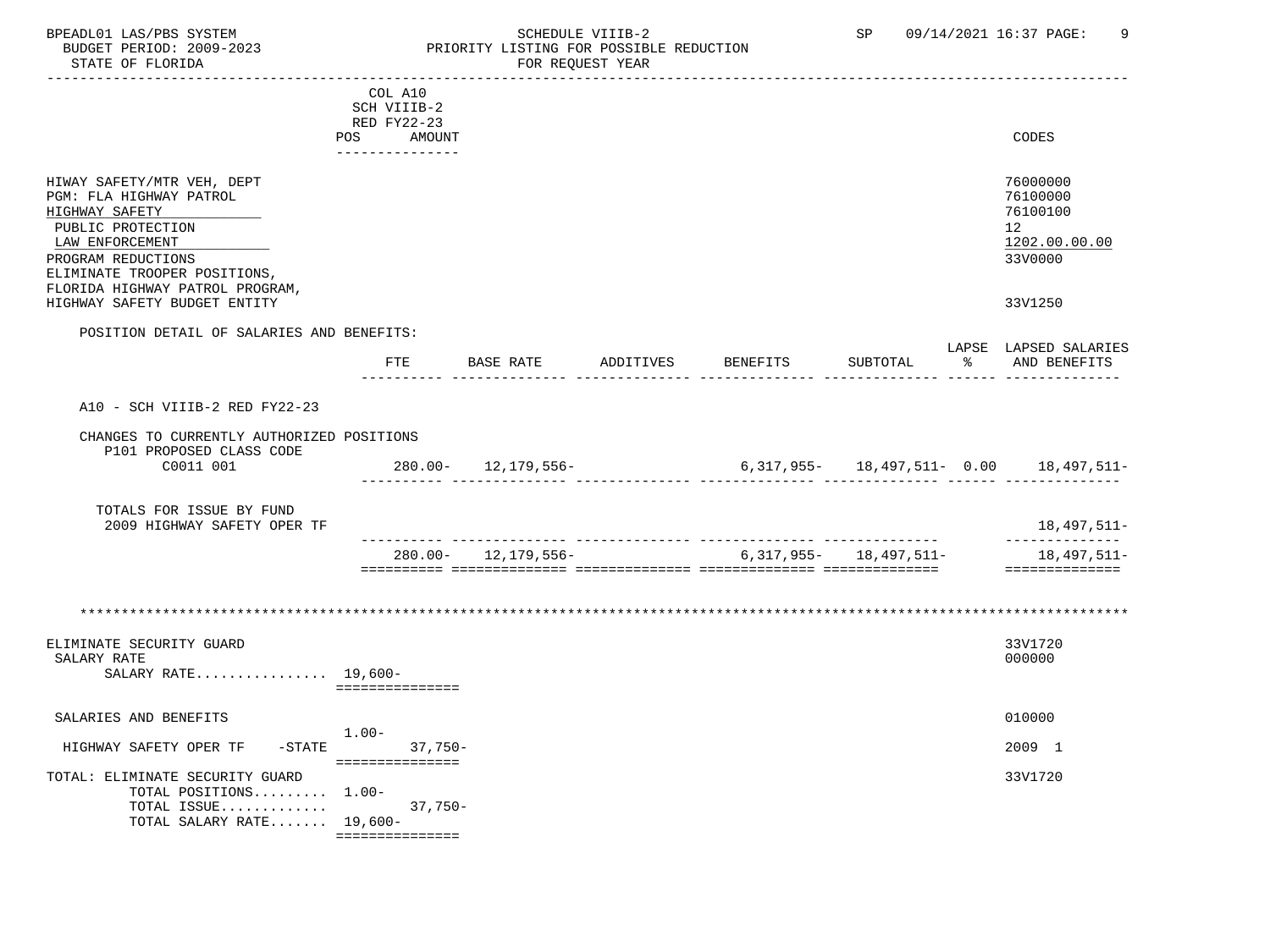STATE OF FLORIDA

# BPEADL01 LAS/PBS SYSTEM SOHEDULE VIIIB-2 SCHEDULE VIIIB-2 SP 09/14/2021 16:37 PAGE: 10<br>BUDGET PERIOD: 2009-2023 PRIORITY LISTING FOR POSSIBLE REDUCTION PRIORITY LISTING FOR POSSIBLE REDUCTION<br>FOR PEOURST VEAP

| DIAIL OF FIORIDA           | LOW WEQUEST TEAM                                        |               |
|----------------------------|---------------------------------------------------------|---------------|
|                            | COL A10<br>SCH VIIIB-2<br>RED FY22-23<br>POS.<br>AMOUNT | CODES         |
|                            | ------------                                            |               |
| HIWAY SAFETY/MTR VEH, DEPT |                                                         | 76000000      |
| PGM: FLA HIGHWAY PATROL    |                                                         | 76100000      |
| HIGHWAY SAFETY             |                                                         | 76100100      |
| PUBLIC PROTECTION          |                                                         | 12            |
| LAW ENFORCEMENT            |                                                         | 1202.00.00.00 |
| PROGRAM REDUCTIONS         |                                                         | 33V0000       |
| ELIMINATE SECURITY GUARD   |                                                         | 33V1720       |
|                            |                                                         |               |

 AGENCY ISSUE NARRATIVE: SCH VIIIB-2 NARR 22-23 NARRATIVE: IT COMPONENT? NO

PRIORITY #003

DESCRIPTION OF ACTIVITY TO BE REDUCED OR ELIMINATED: Eliminate Vacant Security Guard

Long-Range Program Plan Activity: Enforcement of Traffic Laws

 This issue proposes a reduction in the Florida Highway Patrol budget authority (76100100) by \$37,750 and one (1) FTE, in the Salaries and Benefits category (010000) in the Highway Safety Operating Trust Fund.

 This reduction of \$37,750 will result in eliminating a vacant security guard position as the need for security guard presence at Driver License offices has decreased.

REDUCTION SUMMARY:

| Category          |                       | Entity<br>Budget       | $F$ una | Reductior          |
|-------------------|-----------------------|------------------------|---------|--------------------|
| ----------------- |                       | _________________      | -----   | __________         |
| 010000            | Salaries and Benefits | Florida Highway Patrol | HSOTF   | 750<br>、ぐっつ<br>د د |

IMPACT TO THE PUBLIC: None

COUNTIES TO WHICH THIS ISSUE APPLIES: Statewide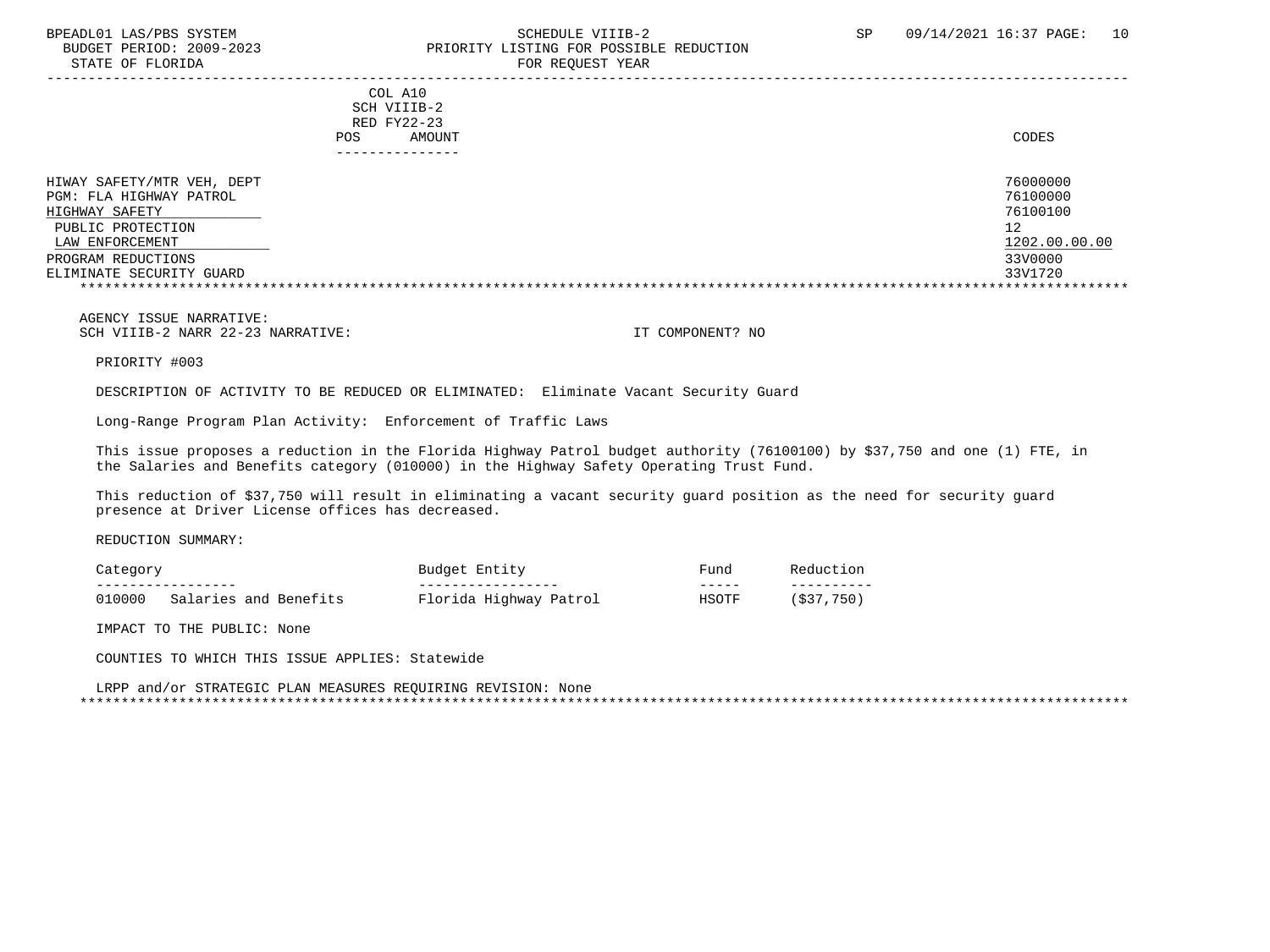#### BPEADL01 LAS/PBS SYSTEM STRING THE SCHEDULE VIIIB-2 SP 09/14/2021 16:37 PAGE: 11<br>BUDGET PERIOD: 2009-2023 PRIORITY LISTING FOR POSSIBLE REDUCTION BUDGET PERIOD: 2009-2023<br>BUDGET PERIOD: 2009-2023 PRIORITY LISTING FOR POSSIBLE REDUCTION<br>FOR REQUEST YEAR FOR REQUEST YEAR

|                                                       | COL A10                             |                   |           |                 |                       |                              |
|-------------------------------------------------------|-------------------------------------|-------------------|-----------|-----------------|-----------------------|------------------------------|
|                                                       | SCH VIIIB-2                         |                   |           |                 |                       |                              |
|                                                       | <b>RED FY22-23</b><br>POS<br>AMOUNT |                   |           |                 |                       | CODES                        |
|                                                       | ---------------                     |                   |           |                 |                       |                              |
|                                                       |                                     |                   |           |                 |                       |                              |
| HIWAY SAFETY/MTR VEH, DEPT<br>PGM: FLA HIGHWAY PATROL |                                     |                   |           |                 |                       | 76000000<br>76100000         |
| HIGHWAY SAFETY                                        |                                     |                   |           |                 |                       | 76100100                     |
| PUBLIC PROTECTION                                     |                                     |                   |           |                 |                       | 12                           |
| LAW ENFORCEMENT                                       |                                     |                   |           |                 |                       | 1202.00.00.00                |
| PROGRAM REDUCTIONS                                    |                                     |                   |           |                 |                       | 33V0000                      |
| ELIMINATE SECURITY GUARD                              |                                     |                   |           |                 |                       | 33V1720                      |
| POSITION DETAIL OF SALARIES AND BENEFITS:             |                                     |                   |           |                 |                       |                              |
|                                                       |                                     |                   |           |                 |                       | LAPSE LAPSED SALARIES        |
|                                                       | FTE                                 | BASE RATE         | ADDITIVES | <b>BENEFITS</b> | SUBTOTAL              | % AND BENEFITS               |
|                                                       |                                     |                   |           |                 |                       |                              |
| A10 - SCH VIIIB-2 RED FY22-23                         |                                     |                   |           |                 |                       |                              |
| CHANGES TO CURRENTLY AUTHORIZED POSITIONS             |                                     |                   |           |                 |                       |                              |
| P101 PROPOSED CLASS CODE                              |                                     |                   |           |                 |                       |                              |
| C0001 001                                             |                                     | $1.00 - 19,600 -$ |           |                 |                       | $18,150-37,750-0.00$ 37,750- |
|                                                       |                                     |                   |           |                 |                       |                              |
| TOTALS FOR ISSUE BY FUND                              |                                     |                   |           |                 |                       |                              |
| 2009 HIGHWAY SAFETY OPER TF                           |                                     |                   |           |                 |                       | 37,750-                      |
|                                                       |                                     |                   |           |                 |                       | --------------               |
|                                                       |                                     | $1.00 - 19,600 -$ |           |                 | $18, 150 - 37, 750 -$ | $37,750-$<br>==============  |
|                                                       |                                     |                   |           |                 |                       |                              |
|                                                       |                                     |                   |           |                 |                       |                              |
| TOTAL: LAW ENFORCEMENT                                |                                     |                   |           |                 |                       | 1202.00.00.00                |
| BY FUND TYPE                                          |                                     |                   |           |                 |                       |                              |
|                                                       | $281.00 -$                          |                   |           |                 |                       |                              |
|                                                       |                                     |                   |           |                 |                       | 2000                         |
| SALARY RATE 12,199,156-                               |                                     |                   |           |                 |                       |                              |
|                                                       | ===============                     |                   |           |                 |                       |                              |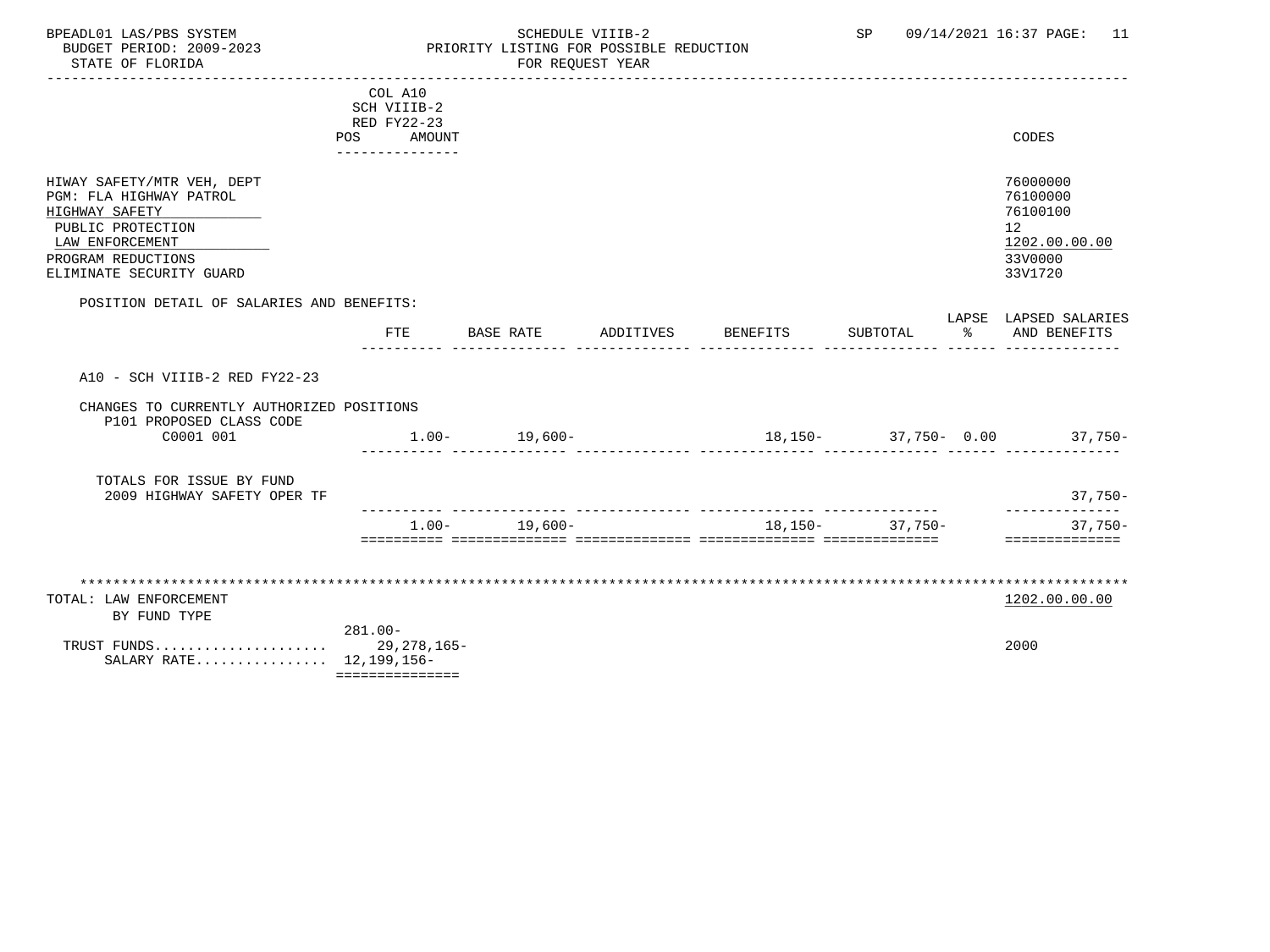STATE OF FLORIDA FOR REQUEST YEAR

# BPEADL01 LAS/PBS SYSTEM SOHEDULE VIIIB-2 SCHEDULE VIIIB-2 SP 09/14/2021 16:37 PAGE: 12 PRIORITY LISTING FOR POSSIBLE REDUCTION

|                                                                                                                                                                                                   | <b>POS</b> | COL A10<br>SCH VIIIB-2<br>RED FY22-23<br>AMOUNT<br>------------ | CODES                                                                                   |
|---------------------------------------------------------------------------------------------------------------------------------------------------------------------------------------------------|------------|-----------------------------------------------------------------|-----------------------------------------------------------------------------------------|
| HIWAY SAFETY/MTR VEH, DEPT<br>PGM: FLA HIGHWAY PATROL<br>EXECUTIVE DIR/SUPPORT SVCS<br>GOV OPERATIONS/SUPPORT<br>EXEC LEADERSHIP/SUPPRT SVC<br>PROGRAM REDUCTIONS<br>DECREASE EXPENSE<br>EXPENSES |            |                                                                 | 76000000<br>76100000<br>76100400<br>16<br>1602.00.00.00<br>33V0000<br>33V0470<br>040000 |
| HIGHWAY SAFETY OPER TF                                                                                                                                                                            | $-$ STATE  | $50,000-$<br>===============                                    | 2009 1                                                                                  |

\*\*\*\*\*\*\*\*\*\*\*\*\*\*\*\*\*\*\*\*\*\*\*\*\*\*\*\*\*\*\*\*\*\*\*\*\*\*\*\*\*\*\*\*\*\*\*\*\*\*\*\*\*\*\*\*\*\*\*\*\*\*\*\*\*\*\*\*\*\*\*\*\*\*\*\*\*\*\*\*\*\*\*\*\*\*\*\*\*\*\*\*\*\*\*\*\*\*\*\*\*\*\*\*\*\*\*\*\*\*\*\*\*\*\*\*\*\*\*\*\*\*\*\*\*\*\*

 AGENCY ISSUE NARRATIVE: SCH VIIIB-2 NARR 22-23 NARRATIVE: IT COMPONENT? NO

PRIORITY #002

 DESCRIPTION OF ACTIVITY TO BE REDUCED OR ELIMINATED: Reduce Contracted Services Funding in Florida Highway Patrol Executive Direction and Support Services

Long-Range Program Plan Activity: Enforcement of Traffic Laws

 This issue proposes a reduction in the Florida Highway Patrol budget authority, for the Executive Direction and Support Services budget entity (76100400) by \$50,000 in the Expenses category (040000) in the Highway Safety Operating Trust Fund.

This reduction of \$50,000 will result in a decrease for travel and uniforms.

REDUCTION SUMMARY:

| Category         |          | Budget Entity                            | Fund  | Reduction  |  |
|------------------|----------|------------------------------------------|-------|------------|--|
| ________________ |          | ---------------                          | _____ | --------   |  |
| 040000           | Expenses | Executive Direction and Support Services | HSOTF | (\$50,000) |  |

IMPACT TO THE PUBLIC: None

COUNTIES TO WHICH THIS ISSUE APPLIES: Statewide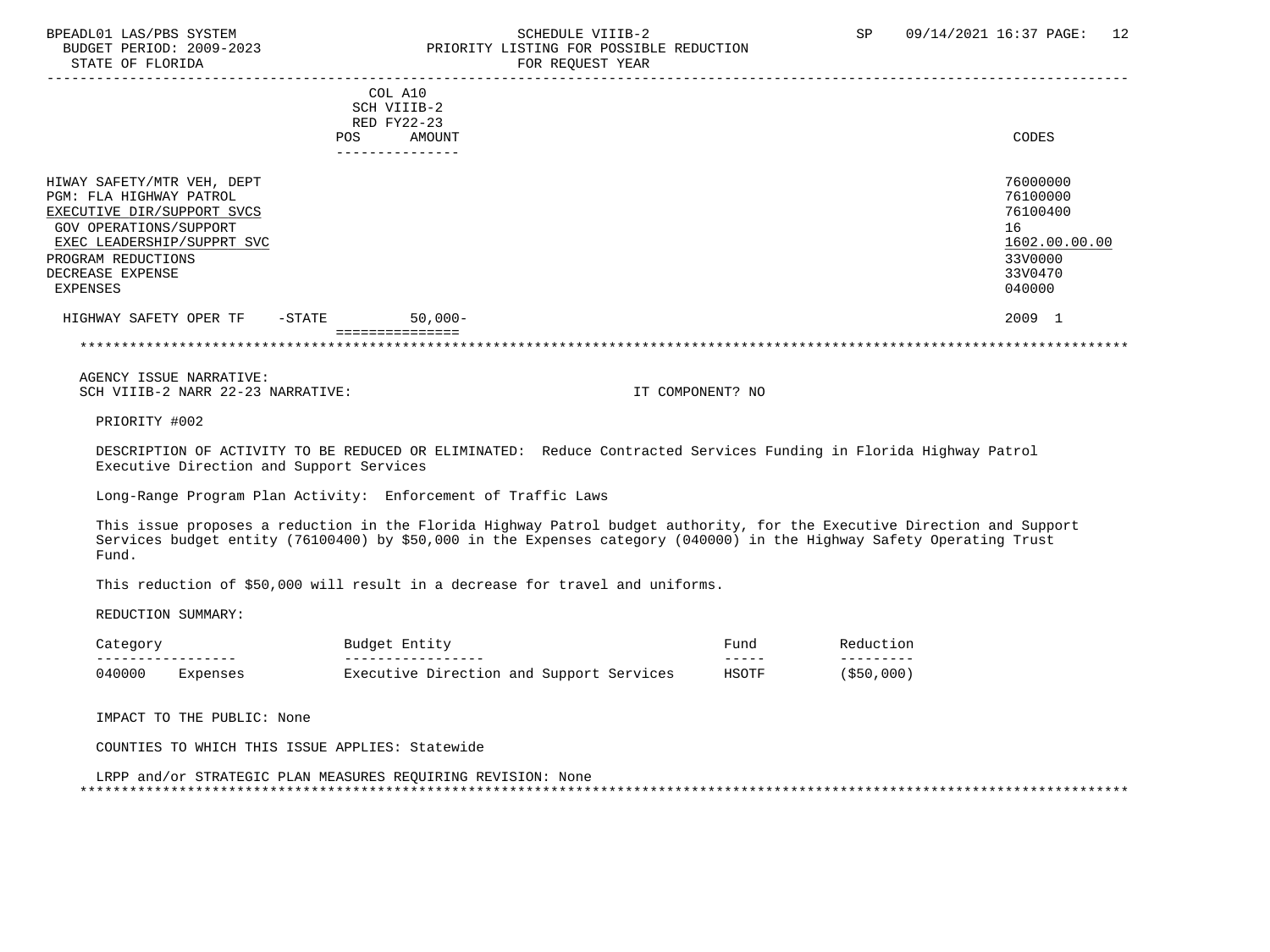#### BPEADL01 LAS/PBS SYSTEM STRING THE SCHEDULE VIIIB-2 SCHEDULE VIIIB-2 SP 09/14/2021 16:37 PAGE: 13 PRIORITY LISTING FOR POSSIBLE REDUCTION STATE OF FLORIDA FOR REQUEST YEAR FOR REQUEST YEAR

|                                                                                                                                                                                                                                              | POS       | COL A10<br>SCH VIIIB-2<br>RED FY22-23<br>AMOUNT<br>-------------- | CODES                                                                                             |
|----------------------------------------------------------------------------------------------------------------------------------------------------------------------------------------------------------------------------------------------|-----------|-------------------------------------------------------------------|---------------------------------------------------------------------------------------------------|
| HIWAY SAFETY/MTR VEH, DEPT<br>PGM: FLA HIGHWAY PATROL<br>EXECUTIVE DIR/SUPPORT SVCS<br>GOV OPERATIONS/SUPPORT<br>EXEC LEADERSHIP/SUPPRT SVC<br>PROGRAM REDUCTIONS<br>REDUCE CONTRACTED SERVICES<br>SPECIAL CATEGORIES<br>CONTRACTED SERVICES |           |                                                                   | 76000000<br>76100000<br>76100400<br>16<br>1602.00.00.00<br>33V0000<br>33V0510<br>100000<br>100777 |
| HIGHWAY SAFETY OPER TF                                                                                                                                                                                                                       | $-$ STATE | $1,500-$<br>===========                                           | 2009 1                                                                                            |

\*\*\*\*\*\*\*\*\*\*\*\*\*\*\*\*\*\*\*\*\*\*\*\*\*\*\*\*\*\*\*\*\*\*\*\*\*\*\*\*\*\*\*\*\*\*\*\*\*\*\*\*\*\*\*\*\*\*\*\*\*\*\*\*\*\*\*\*\*\*\*\*\*\*\*\*\*\*\*\*\*\*\*\*\*\*\*\*\*\*\*\*\*\*\*\*\*\*\*\*\*\*\*\*\*\*\*\*\*\*\*\*\*\*\*\*\*\*\*\*\*\*\*\*\*\*\*

 AGENCY ISSUE NARRATIVE: SCH VIIIB-2 NARR 22-23 NARRATIVE: IT COMPONENT? NO

PRIORITY #002

 DESCRIPTION OF ACTIVITY TO BE REDUCED OR ELIMINATED: Reduce Contracted Services Funding in Florida Highway Patrol Executive Direction and Support Services

Long-Range Program Plan Activity: Enforcement of Traffic Laws

 This issue proposes a reduction in the Florida Highway Patrol budget authority, for the Executive Direction and Support Services budget (76100400) by \$1,500 in the Contracted Services category (100777) in the Highway Safety Operating Trust Fund.

This reduction of \$1,500 will result in a decrease for contracted services.

REDUCTION SUMMARY:

| Jategor           |                        | Entity<br>Budget .                       | $F$ una |                   |
|-------------------|------------------------|------------------------------------------|---------|-------------------|
| _________________ |                        | _______________                          | ______  | _ _ _ _ _ _ _ _ _ |
| 100777            | Services<br>Contracted | Executive Direction and Support Services | HSOTF   | \$1,500           |

IMPACT TO THE PUBLIC: None

COUNTIES TO WHICH THIS ISSUE APPLIES: Statewide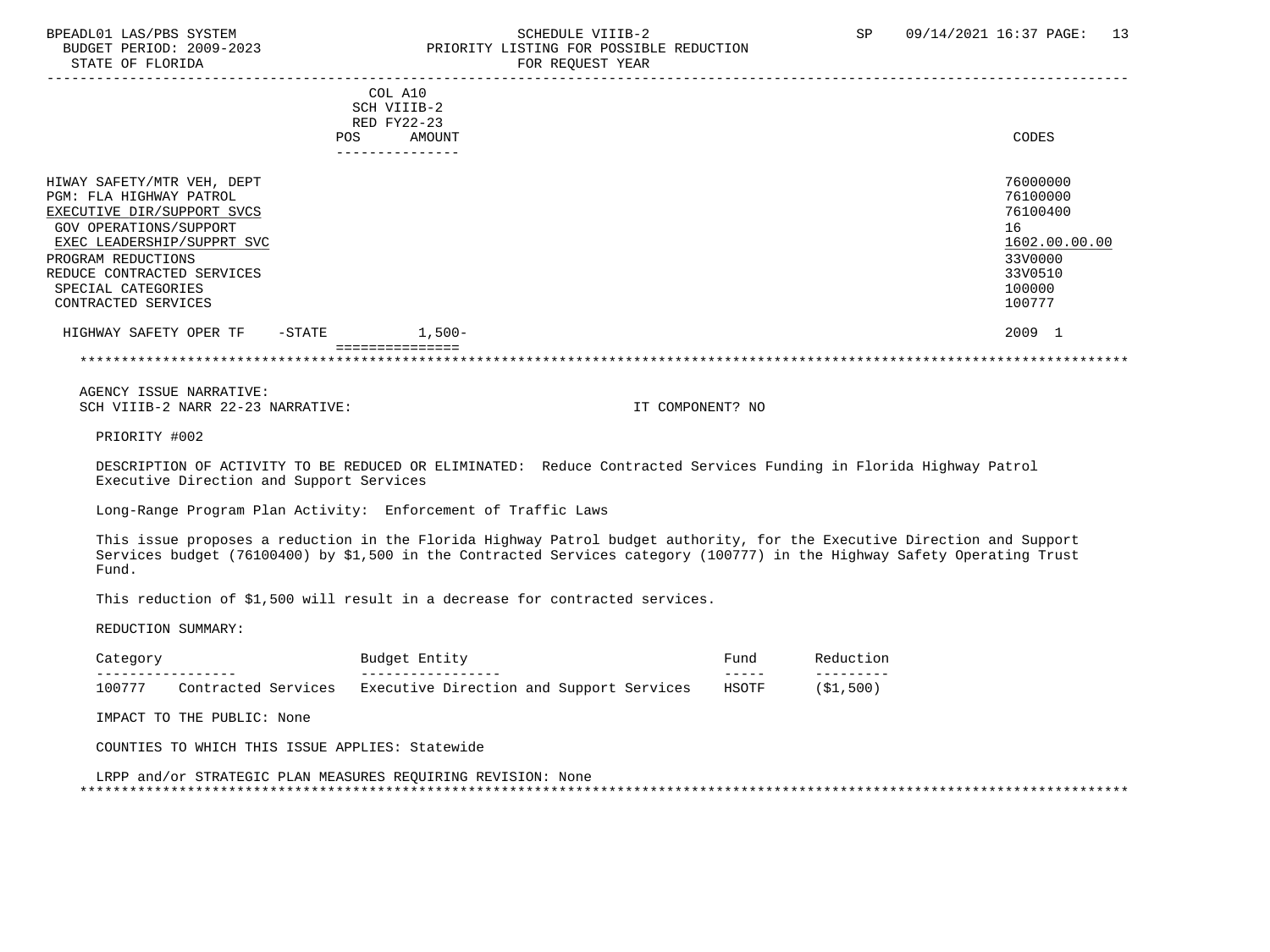#### BPEADL01 LAS/PBS SYSTEM SALL SCHEDULE VIIIB-2 SCHEDULE VIIIB-2 SP 09/14/2021 16:37 PAGE: 14 BUDGET PERIOD: 2009-2023 PRIORITY LISTING FOR POSSIBLE REDUCTION<br>STATE OF FLORIDA POR REOUEST YEAR FOR REQUEST YEAR

|                                                                                                                                             | COL A10<br>SCH VIIIB-2<br>RED FY22-23 |           |                  |                                                                 |
|---------------------------------------------------------------------------------------------------------------------------------------------|---------------------------------------|-----------|------------------|-----------------------------------------------------------------|
|                                                                                                                                             | POS<br>---------------                | AMOUNT    |                  | CODES                                                           |
| HIWAY SAFETY/MTR VEH, DEPT<br>PGM: FLA HIGHWAY PATROL<br>EXECUTIVE DIR/SUPPORT SVCS<br>GOV OPERATIONS/SUPPORT<br>EXEC LEADERSHIP/SUPPRT SVC |                                       |           |                  | 76000000<br>76100000<br>76100400<br>16<br>1602.00.00.00         |
| TOTAL: EXEC LEADERSHIP/SUPPRT SVC                                                                                                           |                                       |           |                  | 1602.00.00.00                                                   |
| BY FUND TYPE<br>TRUST FUNDS                                                                                                                 | ===============                       | $51,500-$ |                  | 2000                                                            |
| COMMERCIAL VEHICLE ENFORCE<br>PUBLIC PROTECTION<br>LAW ENFORCEMENT<br>PROGRAM REDUCTIONS<br>DECREASE EXPENSE<br><b>EXPENSES</b>             |                                       |           |                  | 76100600<br>12<br>1202.00.00.00<br>33V0000<br>33V0470<br>040000 |
| HIGHWAY SAFETY OPER TF<br>$-\mathtt{STATE}$                                                                                                 | $50,000-$                             |           |                  | 2009 1                                                          |
|                                                                                                                                             | ===============                       |           |                  |                                                                 |
| AGENCY ISSUE NARRATIVE:<br>SCH VIIIB-2 NARR 22-23 NARRATIVE:                                                                                |                                       |           | IT COMPONENT? NO |                                                                 |
| PRIORITY #002                                                                                                                               |                                       |           |                  |                                                                 |

DESCRIPTION OF ACTIVITY TO BE REDUCED OR ELIMINATED: Reduce Expense Funding in Commercial Vehicle Enforcement

Long-Range Program Plan Activity: Number of Commercial Motor Vehicle Inspections Performed

 This issue proposes a reduction in budget authority for the Commercial Vehicle Enforcement (76100600) by \$50,000 in the Expense category (040000) in the Highway Safety Operating Trust Fund.

This reduction of \$50,000 will result in a decrease for travel and uniforms.

#### REDUCTION SUMMARY:

| Category |          | Budget Entity |  |                                | Fund  | Reduction     |  |
|----------|----------|---------------|--|--------------------------------|-------|---------------|--|
|          |          |               |  |                                |       |               |  |
| 040000   | Expenses |               |  | Commercial Vehicle Enforcement | HSOTF | $($ \$50,000) |  |

IMPACT TO THE PUBLIC: None

COUNTIES TO WHICH THIS ISSUE APPLIES: Statewide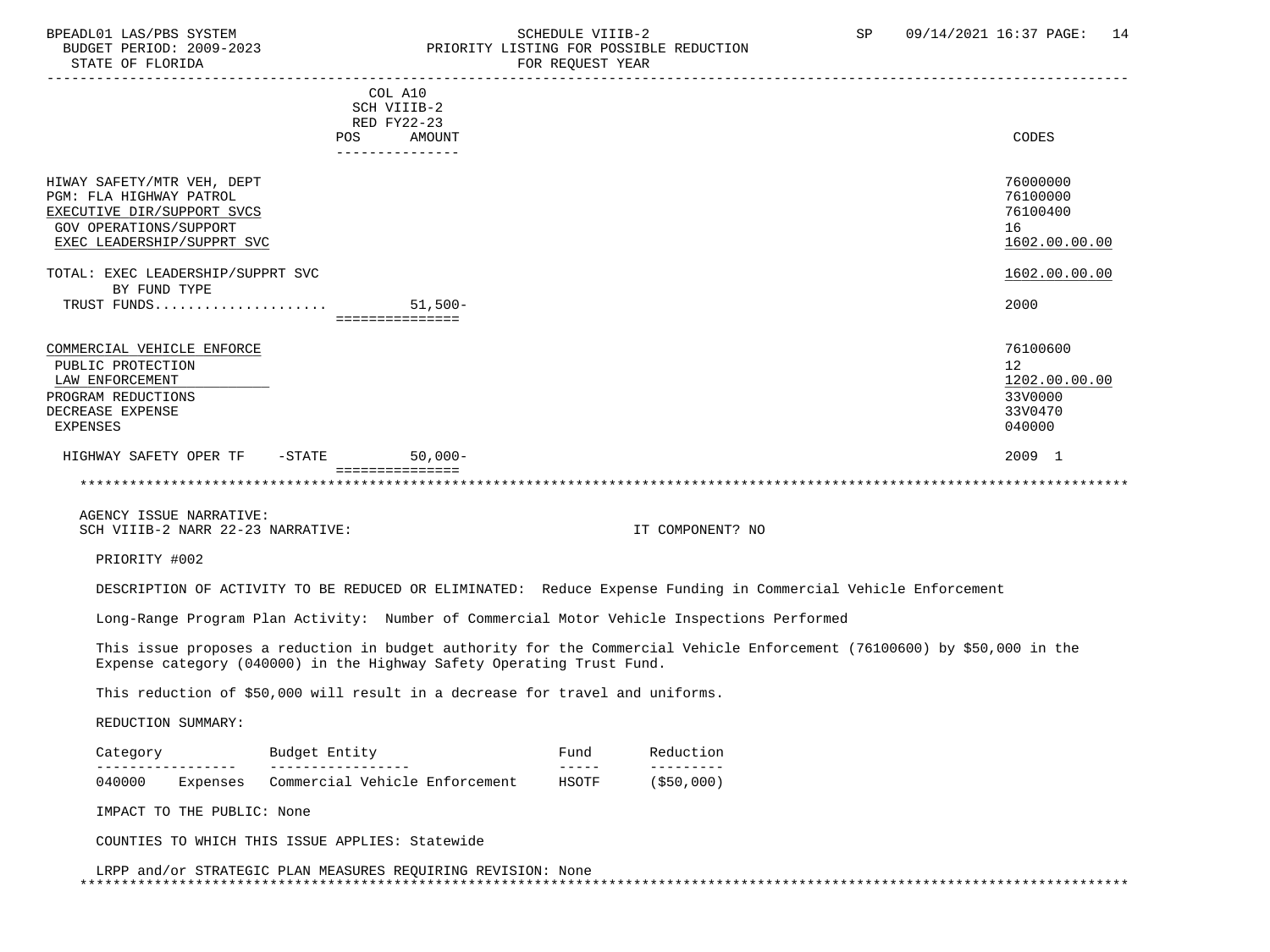#### BPEADL01 LAS/PBS SYSTEM STRING THE SCHEDULE VIIIB-2 SCHEDULE VIIIB-2 SP 09/14/2021 16:37 PAGE: 15 BUDGET PERIOD: 2009-2023<br>
STATE OF FLORIDA<br>
FOR REOUEST YEAR FOR REQUEST YEAR

|                                                                                                                                                                                                                              | POS       | COL A10<br>SCH VIIIB-2<br>RED FY22-23<br>AMOUNT<br>------------ |    | CODES                                                                                       |
|------------------------------------------------------------------------------------------------------------------------------------------------------------------------------------------------------------------------------|-----------|-----------------------------------------------------------------|----|---------------------------------------------------------------------------------------------|
| HIWAY SAFETY/MTR VEH, DEPT<br>PGM: FLA HIGHWAY PATROL<br>COMMERCIAL VEHICLE ENFORCE<br>PUBLIC PROTECTION<br>LAW ENFORCEMENT<br>PROGRAM REDUCTIONS<br>REDUCE CONTRACTED SERVICES<br>SPECIAL CATEGORIES<br>CONTRACTED SERVICES |           |                                                                 | 12 | 76000000<br>76100000<br>76100600<br>1202.00.00.00<br>33V0000<br>33V0510<br>100000<br>100777 |
| HIGHWAY SAFETY OPER TF                                                                                                                                                                                                       | $-$ STATE | $50,000-$<br>:===========                                       |    | 2009 1                                                                                      |

\*\*\*\*\*\*\*\*\*\*\*\*\*\*\*\*\*\*\*\*\*\*\*\*\*\*\*\*\*\*\*\*\*\*\*\*\*\*\*\*\*\*\*\*\*\*\*\*\*\*\*\*\*\*\*\*\*\*\*\*\*\*\*\*\*\*\*\*\*\*\*\*\*\*\*\*\*\*\*\*\*\*\*\*\*\*\*\*\*\*\*\*\*\*\*\*\*\*\*\*\*\*\*\*\*\*\*\*\*\*\*\*\*\*\*\*\*\*\*\*\*\*\*\*\*\*\*

 AGENCY ISSUE NARRATIVE: SCH VIIIB-2 NARR 22-23 NARRATIVE: IT COMPONENT? NO

PRIORITY #002

 DESCRIPTION OF ACTIVITY TO BE REDUCED OR ELIMINATED: Reduce Contracted Services Funding in Commercial Vehicle Enforcement

Long-Range Program Plan Activity: Number of Commercial Motor Vehicle Inspections Performed

 This issue proposes a reduction in budget authority for the Commercial Vehicle Enforcement (76100600) by \$50,000 in the Contracted Services category (100777) in the Highway Safety Operating Trust Fund.

This reduction of \$50,000 will result in a decrease for contracted services.

REDUCTION SUMMARY:

| Category          |                     | Budget Entity |                |  | ਸund                           | Reduction |           |
|-------------------|---------------------|---------------|----------------|--|--------------------------------|-----------|-----------|
| ----------------- |                     |               | -------------- |  |                                | _____     | --------- |
| 100777            | Contracted Services |               |                |  | Commercial Vehicle Enforcement | HSOTF     | \$50,000  |

IMPACT TO THE PUBLIC: None

COUNTIES TO WHICH THIS ISSUE APPLIES: Statewide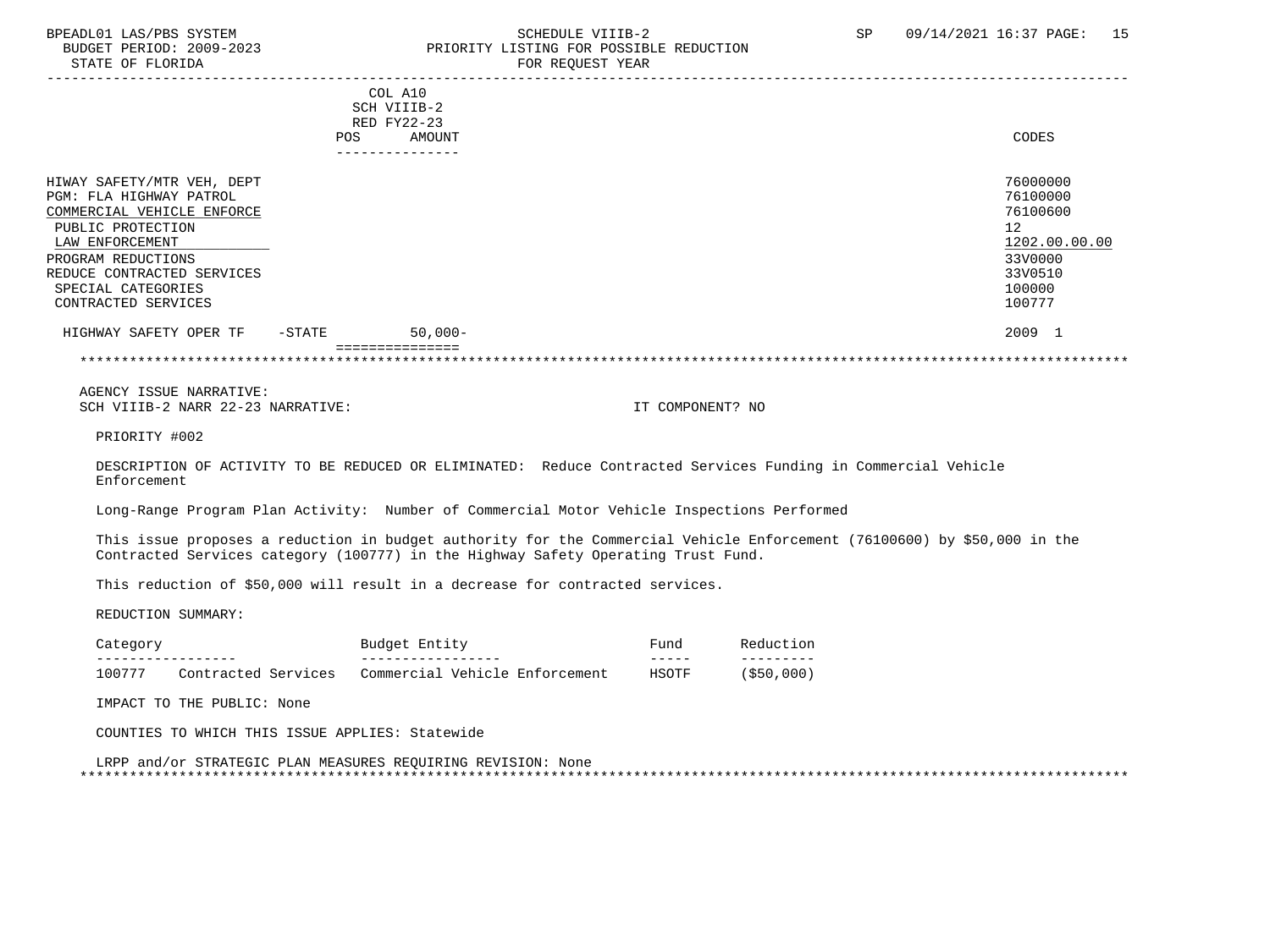# BPEADL01 LAS/PBS SYSTEM STRING THE SCHEDULE VIIIB-2 SCHEDULE VIIIB-2 SP 09/14/2021 16:37 PAGE: 16<br>BUDGET PERIOD: 2009-2023 PRIORITY LISTING FOR POSSIBLE REDUCTION PRIORITY LISTING FOR POSSIBLE REDUCTION<br>FOR REQUEST YEAR

|                                                                                                                                                                                              | COL A10<br>SCH VIIIB-2<br>RED FY22-23<br>POS<br>AMOUNT<br>--------------- | CODES                                                                           |
|----------------------------------------------------------------------------------------------------------------------------------------------------------------------------------------------|---------------------------------------------------------------------------|---------------------------------------------------------------------------------|
| HIWAY SAFETY/MTR VEH, DEPT<br>PGM: FLA HIGHWAY PATROL<br>COMMERCIAL VEHICLE ENFORCE<br>PUBLIC PROTECTION<br>LAW ENFORCEMENT<br>PROGRAM REDUCTIONS<br>ELIMINATE TROOPER POSITIONS,            |                                                                           | 76000000<br>76100000<br>76100600<br>12 <sup>°</sup><br>1202.00.00.00<br>33V0000 |
| FLORIDA HIGHWAY PATROL PROGRAM,<br>HIGHWAY SAFETY BUDGET ENTITY<br>SALARY RATE<br>SALARY RATE 1,912,447-                                                                                     | ===============                                                           | 33V1250<br>000000                                                               |
| SALARIES AND BENEFITS                                                                                                                                                                        |                                                                           | 010000                                                                          |
| HIGHWAY SAFETY OPER TF                                                                                                                                                                       | $44.00 -$<br>-STATE 2,904,997-<br>===============                         | 2009 1                                                                          |
| <b>EXPENSES</b>                                                                                                                                                                              |                                                                           | 040000                                                                          |
| HIGHWAY SAFETY OPER TF                                                                                                                                                                       | -STATE 313,956-<br>- ===============                                      | 2009 1                                                                          |
| SPECIAL CATEGORIES<br>OPERATION/MOTOR VEHICLES                                                                                                                                               |                                                                           | 100000<br>102289                                                                |
| HIGHWAY SAFETY OPER TF                                                                                                                                                                       | $-STATE$ 315, 235-<br>-===============                                    | 2009 1                                                                          |
| OVERTIME                                                                                                                                                                                     |                                                                           | 102331                                                                          |
| HIGHWAY SAFETY OPER TF                                                                                                                                                                       | -STATE 315,900-<br>================                                       | 2009 1                                                                          |
| SALARY INCENTIVE PAYMENTS                                                                                                                                                                    |                                                                           | 103290                                                                          |
| $-$ STATE<br>HIGHWAY SAFETY OPER TF                                                                                                                                                          | $88,000-$<br>===============                                              | 2009 1                                                                          |
| TOTAL: ELIMINATE TROOPER POSITIONS,<br>FLORIDA HIGHWAY PATROL PROGRAM,<br>HIGHWAY SAFETY BUDGET ENTITY<br>TOTAL POSITIONS 44.00-<br>TOTAL ISSUE 3,938,088-<br>TOTAL SALARY RATE $1,912,447-$ | ================                                                          | 33V1250                                                                         |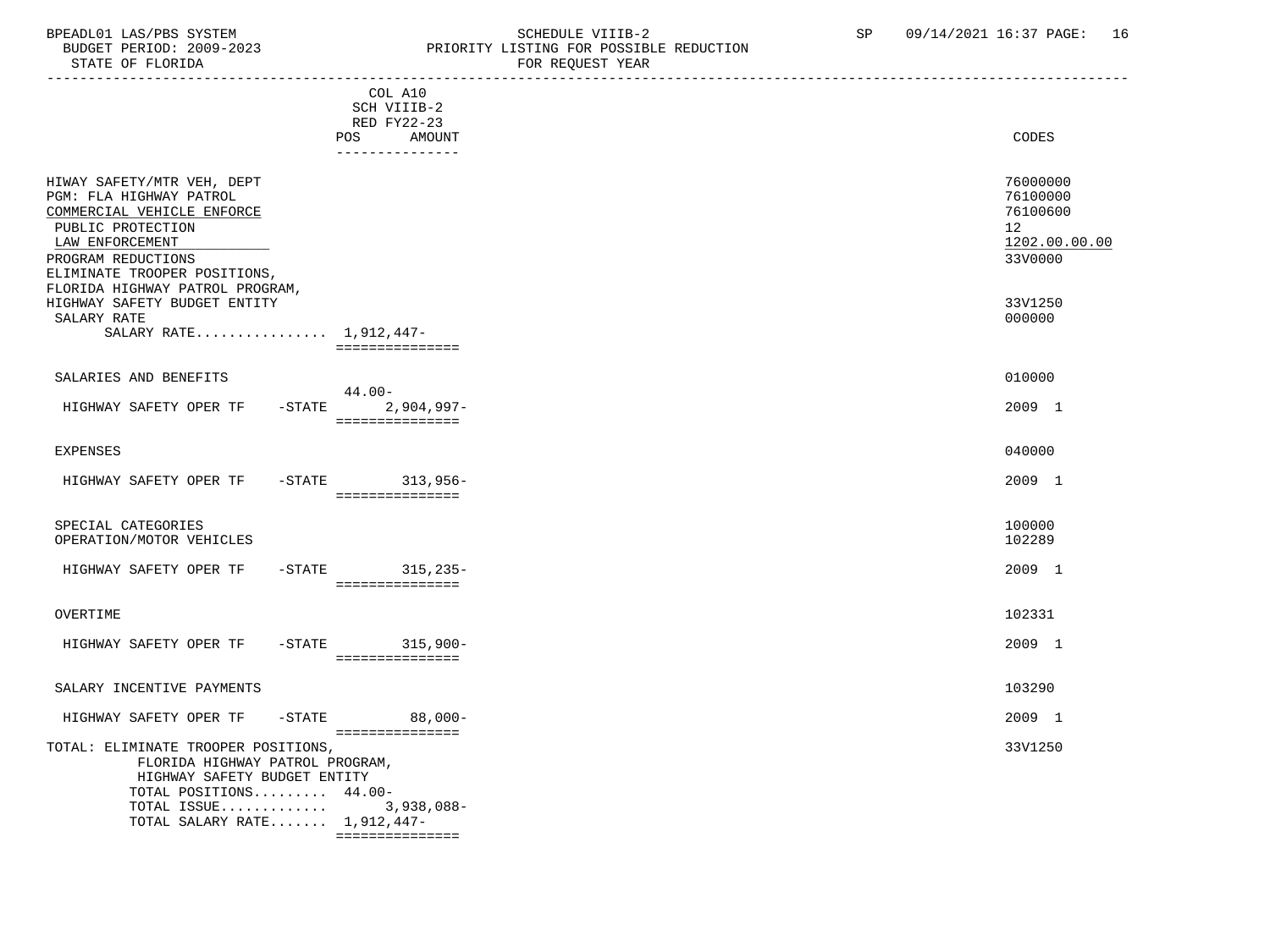STATE OF FLORIDA FOR REQUEST YEAR FOR REQUEST YEAR

### BPEADL01 LAS/PBS SYSTEM SALL STRINGER STRINGER STRINGER SCHEDULE VIIIB-2 SP 09/14/2021 16:37 PAGE: 17 BUDGET PERIOD: 2009-2023 PRIORITY LISTING FOR POSSIBLE REDUCTION

|                                                                                                                                                                                                                                                      | POS. | COL A10<br>SCH VIIIB-2<br>RED FY22-23<br>AMOUNT<br>------------ | CODES                                                                         |
|------------------------------------------------------------------------------------------------------------------------------------------------------------------------------------------------------------------------------------------------------|------|-----------------------------------------------------------------|-------------------------------------------------------------------------------|
| HIWAY SAFETY/MTR VEH, DEPT<br>PGM: FLA HIGHWAY PATROL<br>COMMERCIAL VEHICLE ENFORCE<br>PUBLIC PROTECTION<br>LAW ENFORCEMENT<br>PROGRAM REDUCTIONS<br>ELIMINATE TROOPER POSITIONS,<br>FLORIDA HIGHWAY PATROL PROGRAM,<br>HIGHWAY SAFETY BUDGET ENTITY |      |                                                                 | 76000000<br>76100000<br>76100600<br>12<br>1202.00.00.00<br>33V0000<br>33V1250 |

 AGENCY ISSUE NARRATIVE: SCH VIIIB-2 NARR 22-23 NARRATIVE: IT COMPONENT? NO

PRIORITY #015

DESCRIPTION OF ACTIVITY TO BE REDUCED OR ELIMINATED: Eliminate Trooper Positions

LONG RANGE PROGRAM PLAN APPROVED ACTIVITY: Number of Commercial Motor Vehicle Inspections Performed

 This issue eliminates a total of 44 Florida Highway Patrol law enforcement officer positions in the Highway Safety Operating Trust Fund (2009), in the Commercial Vehicle Enforcement Entity (76100600). This will result in reducing the total number of sworn positions from 261 to 217(approximately 16%). The reduction per sworn officer is \$89,502.

Reduction by Appropriation Category:

|                             | Category | Amount          |
|-----------------------------|----------|-----------------|
|                             |          |                 |
| Salary and Benefits         | 010000   | (52, 904, 997)  |
| Expenses                    | 040000   | 313,956)<br>`S  |
| Operation of Motor Vehicles | 102289   | 315,235)<br>ิร  |
| Overtime                    | 102331   | 315,900)<br>`S  |
| Salary Incentives           | 103290   | 88,000)<br>' \$ |
| Total Reduction in Budget   |          | (53, 938, 088)  |
| Positions                   |          | 44              |

 The department's core mission is to provide public safety and security on Florida's roadways. The Florida Highway Patrol plays a critical role in this mission. A reduction of 44 law enforcement officers (LEO) would significantly impact our ability to patrol Florida's highways for criminal activity, traffic infractions and stranded motorists. FHP alone has responded to and assisted the public with more than 50% of crashes on Florida's State Highway System. In addition to compromising traffic safety, this issue will also impact the state's ability to respond to and provide disaster relief or homeland security services when needed. Currently FHP, including Commercial Vehicle Enforcement, represents over 50% of the state's emergency response capability. Lastly, this issue would result in a significant reduction in traffic citation revenues, creating a negative fiscal impact on state and local levels of approximately (\$2,534,400).

IMPACT TO REVENUES: Local governments would be severely impacted. The average number of arrests per LEO (384) X average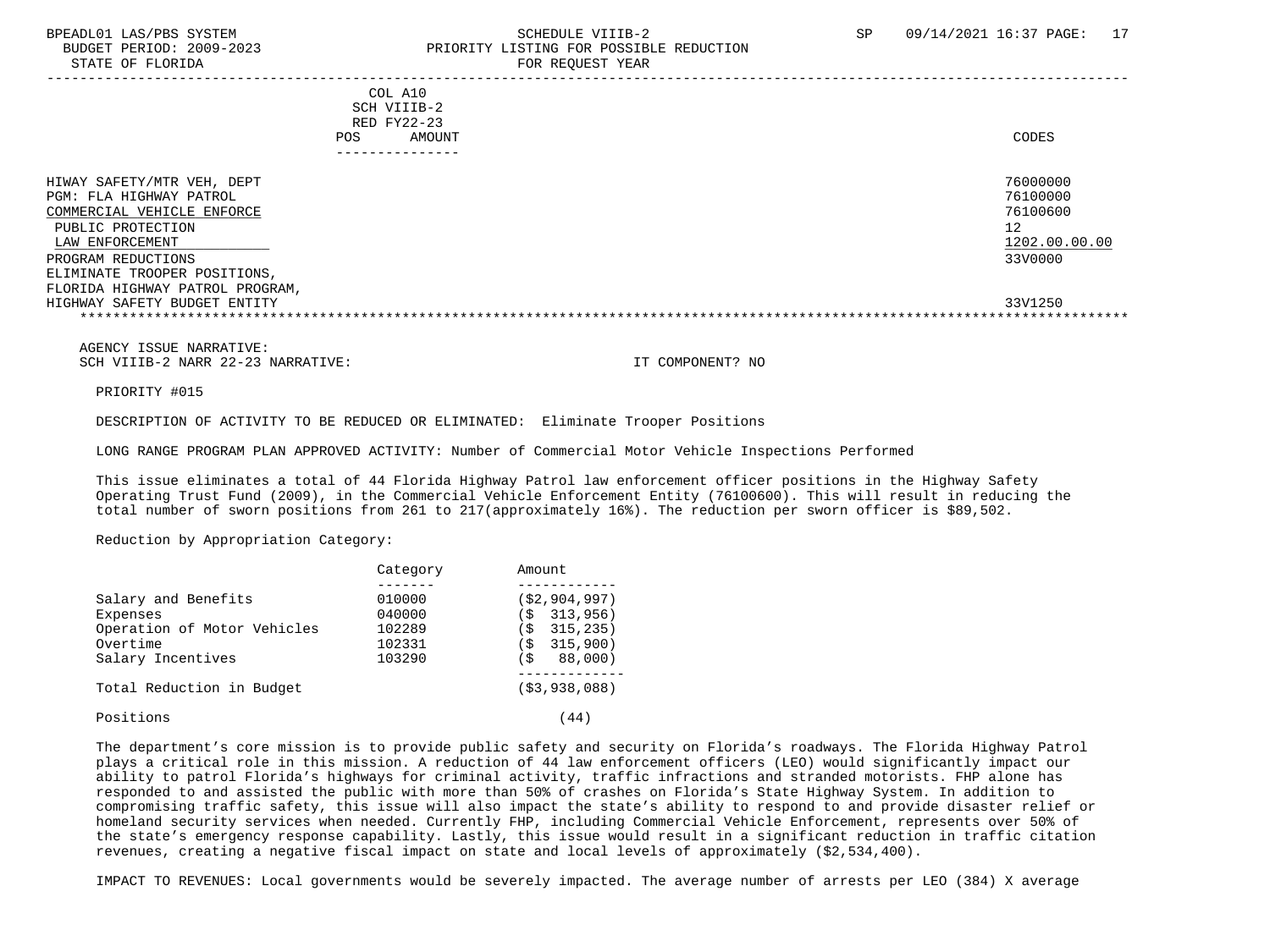#### BPEADL01 LAS/PBS SYSTEM SCHEDULE VIIIB-2 SCHEDULE VIIIB-2 SP 09/14/2021 16:37 PAGE: 18<br>BUDGET PERIOD: 2009-2023 PRIORITY LISTING FOR POSSIBLE REDUCTION BUDGET PERIOD: 2009-2023<br>
STATE OF FLORIDA<br>
FOR REQUEST YEAR
FOR REQUEST TEAR FOR REQUEST YEAR

-----------------------------------------------------------------------------------------------------------------------------------

 COL A10 SCH VIIIB-2 RED FY22-23<br>POS AMOUNT POS AMOUNT CODES ---------------

| HIWAY SAFETY/MTR VEH, DEPT      | 76000000      |
|---------------------------------|---------------|
| PGM: FLA HIGHWAY PATROL         | 76100000      |
| COMMERCIAL VEHICLE ENFORCE      | 76100600      |
| PUBLIC PROTECTION               | 12            |
| LAW ENFORCEMENT                 | 1202.00.00.00 |
| PROGRAM REDUCTIONS              | 33V0000       |
| ELIMINATE TROOPER POSITIONS,    |               |
| FLORIDA HIGHWAY PATROL PROGRAM, |               |
| HIGHWAY SAFETY BUDGET ENTITY    | 33V1250       |
|                                 |               |

fine (\$150) X 44 Troopers = (\$2,534,400)

 IMPACT TO THE PUBLIC: A reduction of Troopers would result in a significant decrease in law enforcement presence on the roadways and would negatively impact safety to the motoring public and emergency response.

COUNTIES TO WHICH THIS ISSUE APPLIES: Statewide

|                                             |  |  |  |  | LRPP and/or STRATEGIC PLAN MEASURES REOUIRING REVISION: Yes. The pending Performance Standard relating to response time |  |  |  |
|---------------------------------------------|--|--|--|--|-------------------------------------------------------------------------------------------------------------------------|--|--|--|
| to calls for service would require revision |  |  |  |  |                                                                                                                         |  |  |  |
|                                             |  |  |  |  |                                                                                                                         |  |  |  |

| POSITION DETAIL OF SALARIES AND BENEFITS:                             |                         |                       |                    |                         |             |                                                        |
|-----------------------------------------------------------------------|-------------------------|-----------------------|--------------------|-------------------------|-------------|--------------------------------------------------------|
|                                                                       | FTE                     | BASE RATE             | ADDITIVES BENEFITS | SUBTOTAL                | LAPSE<br>ႜႜ | LAPSED SALARIES<br>AND BENEFITS                        |
| A10 - SCH VIIIB-2 RED FY22-23                                         |                         |                       |                    |                         |             |                                                        |
| CHANGES TO CURRENTLY AUTHORIZED POSITIONS<br>P101 PROPOSED CLASS CODE |                         |                       |                    |                         |             |                                                        |
| C0010 001                                                             |                         | $44.00 - 1,912,447 -$ |                    |                         |             | 992,550-        2,904,997-    0.00          2,904,997- |
| TOTALS FOR ISSUE BY FUND<br>2009 HIGHWAY SAFETY OPER TF               |                         |                       |                    |                         |             | $2,904,997-$                                           |
|                                                                       |                         | $44.00 - 1,912,447 -$ |                    | $992,550 - 2,904,997 -$ |             | $2,904,997-$                                           |
|                                                                       |                         |                       |                    |                         |             | =========                                              |
|                                                                       |                         |                       |                    |                         |             |                                                        |
| TOTAL: LAW ENFORCEMENT                                                |                         |                       |                    |                         |             | 1202.00.00.00                                          |
| BY FUND TYPE                                                          |                         |                       |                    |                         |             |                                                        |
| TRUST FUNDS<br>SALARY RATE 1,912,447-                                 | $44.00 -$<br>4,038,088- |                       |                    |                         |             | 2000                                                   |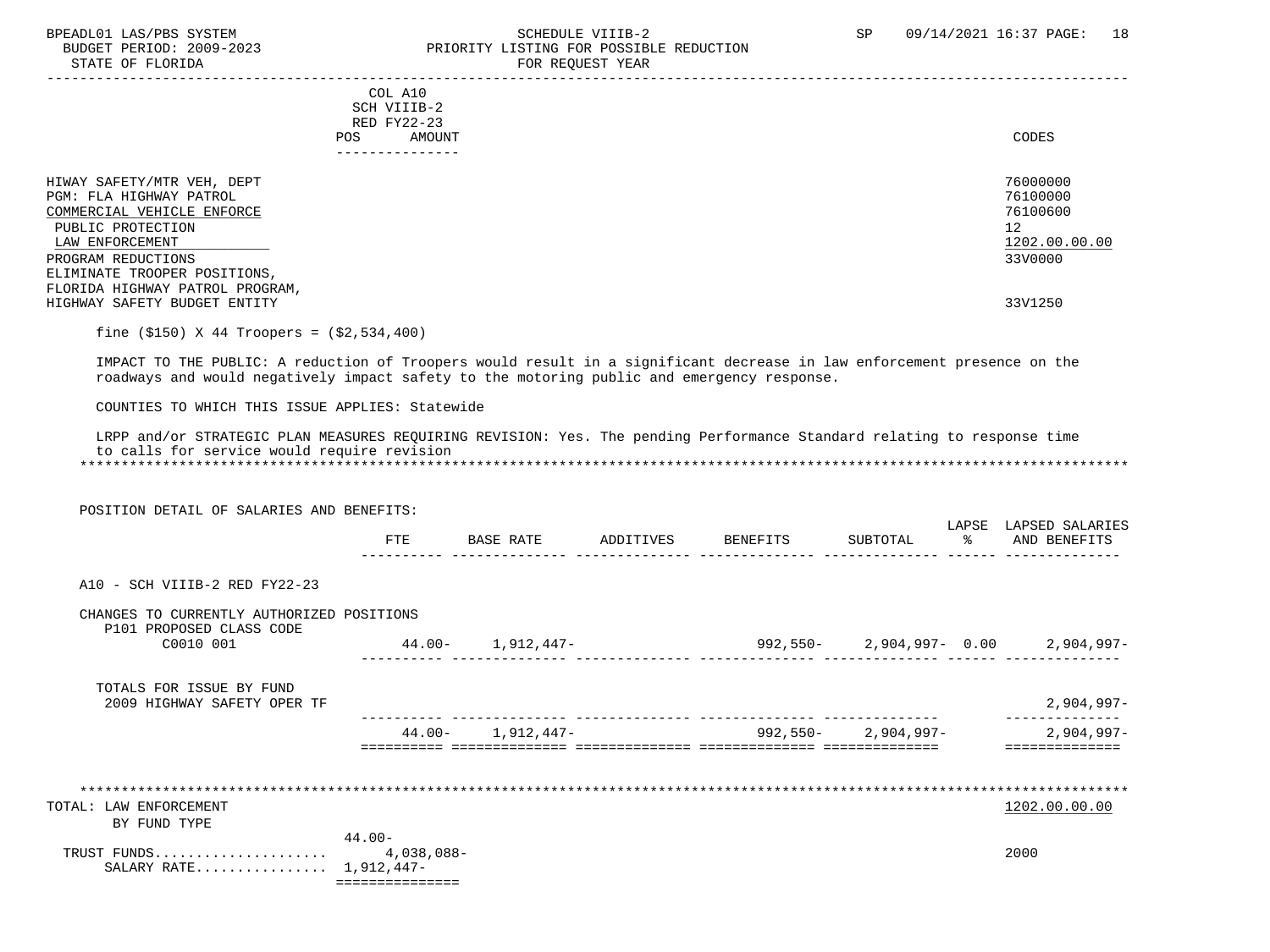### BPEADL01 LAS/PBS SYSTEM SALL SALL SOMEDULE VIIIB-2 SP 09/14/2021 16:37 PAGE: 19 BUDGET PERIOD: 2009-2023 PRIORITY LISTING FOR POSSIBLE REDUCTION

|                                      | COL A10         |    |               |
|--------------------------------------|-----------------|----|---------------|
|                                      | SCH VIIIB-2     |    |               |
|                                      | RED FY22-23     |    |               |
|                                      | POS<br>AMOUNT   |    | CODES         |
|                                      | --------------- |    |               |
|                                      |                 |    |               |
| HIWAY SAFETY/MTR VEH, DEPT           |                 |    | 76000000      |
| PGM: MOTORIST SERVICES               |                 |    | 76210000      |
| MOTORIST SERVICES                    |                 |    | 76210100      |
| PUBLIC PROTECTION                    |                 | 12 |               |
| CONSUMER SAFETY/PROTECTION           |                 |    | 1205.00.00.00 |
| PROGRAM REDUCTIONS                   |                 |    | 33V0000       |
| ELIMINATE MOBILE HOME INPLANT        |                 |    |               |
| INSPECTION                           |                 |    | 33V0230       |
| SALARY RATE                          |                 |    | 000000        |
| SALARY RATE 442,380-                 |                 |    |               |
|                                      | =============== |    |               |
|                                      |                 |    |               |
| SALARIES AND BENEFITS                |                 |    | 010000        |
|                                      | $12.50 -$       |    |               |
| HIGHWAY SAFETY OPER TF<br>$-$ STATE  | $705,714-$      |    | 2009 1        |
|                                      | =============== |    |               |
|                                      |                 |    |               |
| <b>EXPENSES</b>                      |                 |    | 040000        |
| HIGHWAY SAFETY OPER TF<br>$-$ STATE  | $40.000 -$      |    | 2009 1        |
|                                      | =============== |    |               |
| TOTAL: ELIMINATE MOBILE HOME INPLANT |                 |    | 33V0230       |
| INSPECTION                           |                 |    |               |
| TOTAL POSITIONS 12.50-               |                 |    |               |
| TOTAL ISSUE                          | 745,714-        |    |               |
| TOTAL SALARY RATE 442,380-           |                 |    |               |
|                                      |                 |    |               |
|                                      |                 |    |               |
|                                      |                 |    |               |

 AGENCY ISSUE NARRATIVE: SCH VIIIR-2 NARR 22-23 NARRATIVE: IT COMPONENT? NO

PRIORITY: #012

DESCRIPTION OF ACTIVITY TO BE REDUCED OR ELIMINATED: ELIMINATION OF THE MANUFACTURED HOMES IN-PLANT INSPECTION PROGRAM

Long Range Program Plan Approved Activity: Monitor Mobile/Manufactured Home In-Plant Inspections

 This issue proposes to eliminate the in-plant construction inspection of mobile/manufactured homes under the Manufactured Housing Program. The Department serves as the contract agent for the Department of Housing and Urban Development (HUD) in Florida to perform in plant inspections of the construction of Mobile/Manufactured homes. The elimination of these functions would result in a reduction in budget authority of 12.50 FTEs and a savings of \$745,714.

 Summary: The Mobile Home in-plant Inspection Program is responsible to ensure the safe and proper construction of homes in Florida. This issue eliminates the in-plant inspection of the Manufactured Homes Program and 12.50 FTEs within the Bureau of Dealer Services. This program is responsible for ensuring that mobile/manufactured homes manufactured in Florida are in compliance with the Federal Manufactured Home Construction and Safety Standards established by HUD in 1976. Section 320.8255, Florida Statutes, requires each new mobile home sold in the state to be inspected by the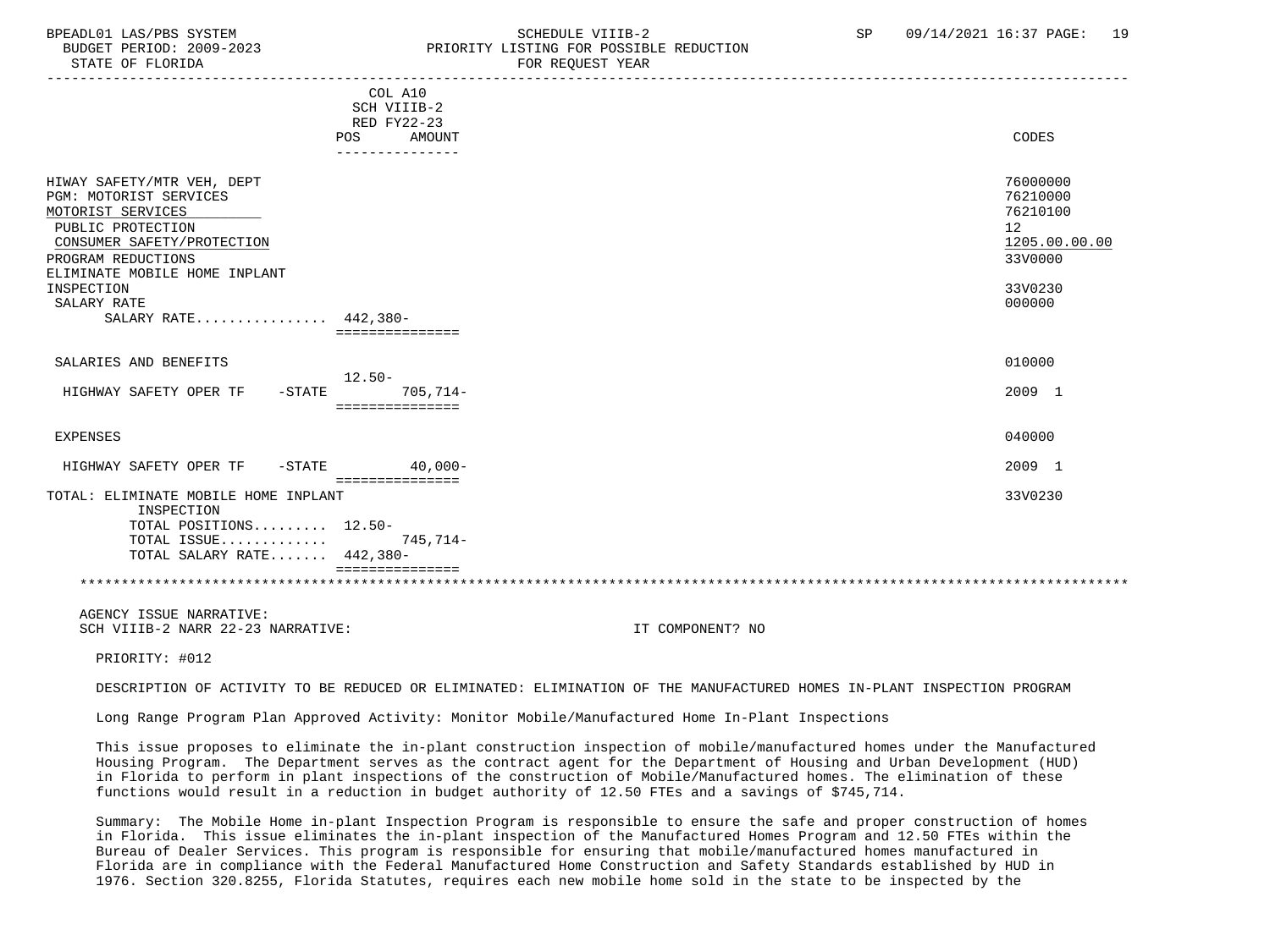PROGRAM REDUCTIONS

#### BPEADL01 LAS/PBS SYSTEM SALL SALL SOMEDULE VIIIB-2 SP 09/14/2021 16:37 PAGE: 20 BUDGET PERIOD: 2009-2023 PRIORITY LISTING FOR POSSIBLE REDUCTION STATE OF FLORIDA FOR REQUEST YEAR

 ----------------------------------------------------------------------------------------------------------------------------------- COL A10 SCH VIIIB-2 RED FY22-23 POS AMOUNT CODES --------------- HIWAY SAFETY/MTR VEH, DEPT 76000000 PGM: MOTORIST SERVICES 76210000 MOTORIST SERVICES 76210100 \_\_\_\_\_\_\_\_\_\_\_\_\_\_\_\_\_\_\_\_\_\_\_\_\_\_ PUBLIC PROTECTION 12<br>CONSUMER SAFETY/PROTECTION 1200.00 CONSUMER SAFETY/PROTECTION 1205.00 ELIMINATE MOBILE HOME INPLANT INSPECTION 33V0230

 Department. The Department inspects all mobile /manufactured homes produced in the nine (9) manufacturing plants in Florida. The Department ensures the homes are built in accordance with HUD standards, requirements of the Design Approval Primary inspection Agency (DAPIA) manual and the manufacturer's quality assurance manual. Once a mobile/manufactured home has passed the inspection, a HUD seal is adhered to the home.

 As a result of the elimination of the manufactured home in-plant inspection program, the construction and safety of manufactured homes in Florida may be compromised. With this elimination, the program will revert to HUD who will use private inspectors for this function in Florida. The use of numerous private entities for construction inspections leads to a potential for lack of independence and inconsistencies in construction inspections.

 Eliminating this program could result in cost savings of \$658,936; however, it would also result in a revenue loss from HUD label sales from manufacturers to General Revenue of \$217,206.

#### IMPACT TO THE PUBLIC:

 The in-plant inspection program is responsible for conducting in-plant inspections at all nine (9) manufacturing plants in Florida. All lines of construction production in the manufacturing plants are inspected on an ongoing basis to ensure the manufacturer is in compliance with design specifications approved in accordance with HUD codes. The Department also evaluates the plant's quality control system on an ongoing basis to assure the effectiveness of the system. Deviations from federal standards are documented and action is taken to correct the deviations and prevent reoccurrence. The Department ensures that all non-conformances are corrected while the home is still in the manufacturing plant. Once a home has passed the inspection, a HUD seal is adhered to the home. If this program is eliminated, this consumer activity to ensure safety of the homes may be compromised.

 The Department receives \$32 per HUD label sold to the 9 manufacturing plants in Florida. Total HUD labels sold to the manufacturing plants in FY 20-21: 6,787.

| Reduction by Appropriation Category:<br>010000 - Salaries and Benefits<br>$040000 -$ Expenses | S. | (705, 714)<br>(40,000) |                           |
|-----------------------------------------------------------------------------------------------|----|------------------------|---------------------------|
| Total Reduction                                                                               |    | \$ (745, 714)          |                           |
| Estimated Revenue Loss:<br>General Revenue Reduction                                          |    |                        | $$ (217, 206)$ (MH Seals) |
| Total Estimated Revenue Loss                                                                  |    | (217, 206)             |                           |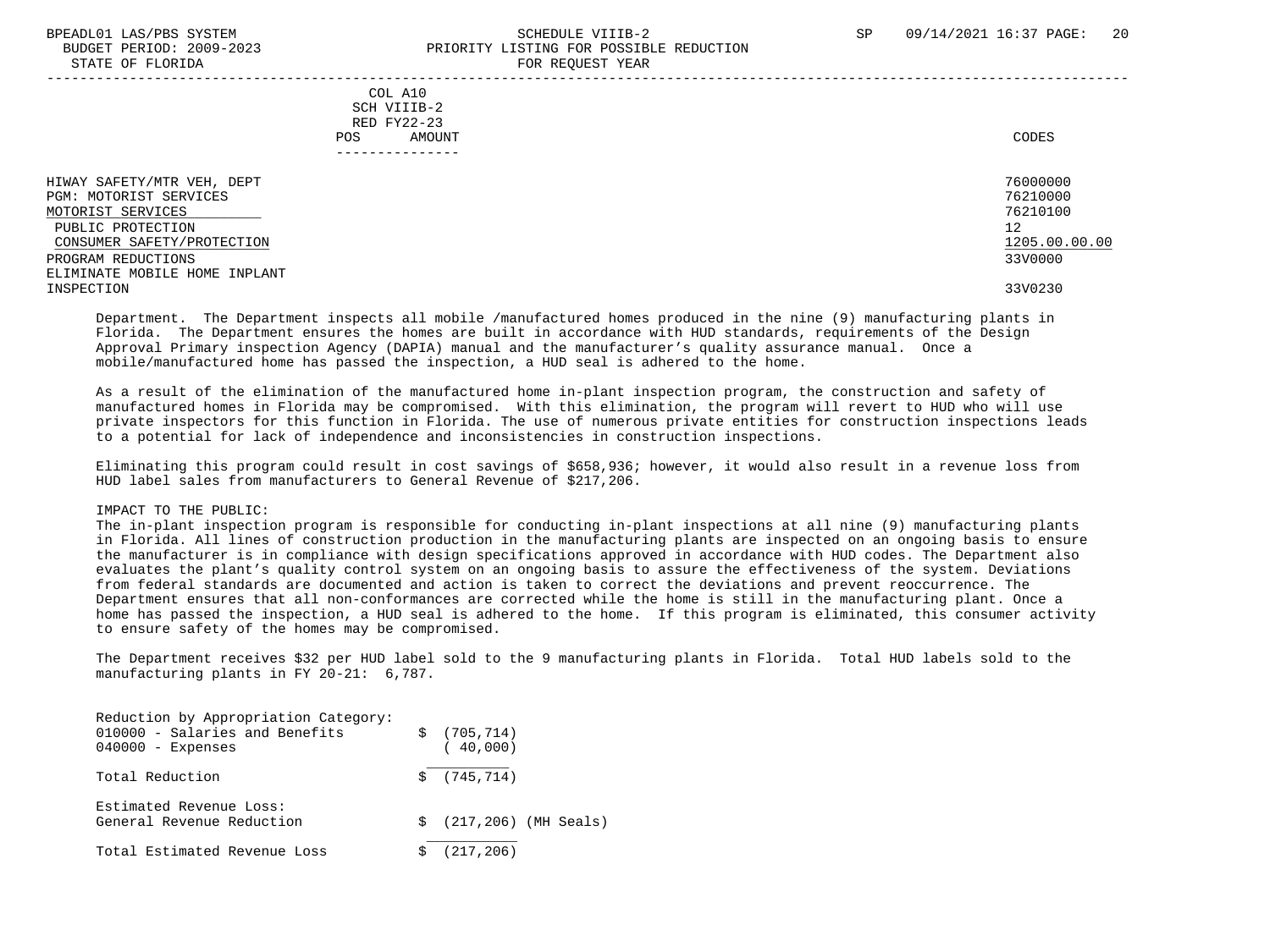#### BPEADL01 LAS/PBS SYSTEM SOHEDULE VIIIB-2 SCHEDULE VIIIB-2 SP 09/14/2021 16:37 PAGE: 21 PRIORITY LISTING FOR POSSIBLE REDUCTION STATE OF FLORIDA FOR STATE OF STATE OF STATE OF STATE OF STATE ASSESSMENT OF STATE OF STATE OF STATE OF STATE O

| POS.                                                                                                                                                                                              | COL A10<br>SCH VIIIB-2<br>RED FY22-23<br>AMOUNT<br>--------------- | CODES                                                                         |
|---------------------------------------------------------------------------------------------------------------------------------------------------------------------------------------------------|--------------------------------------------------------------------|-------------------------------------------------------------------------------|
| HIWAY SAFETY/MTR VEH, DEPT<br>PGM: MOTORIST SERVICES<br>MOTORIST SERVICES<br>PUBLIC PROTECTION<br>CONSUMER SAFETY/PROTECTION<br>PROGRAM REDUCTIONS<br>ELIMINATE MOBILE HOME INPLANT<br>INSPECTION |                                                                    | 76000000<br>76210000<br>76210100<br>12<br>1205.00.00.00<br>33V0000<br>33V0230 |

COUNTIES TO WHICH THIS ISSUE APPLIES: Statewide.

 LRPP and/or STRATEGIC PLAN MEASURES REQUIRING REVISION: The Monitor Mobile Home In-Plant Inspections activity would be deleted.

STATUTORY AND OTHER LEGAL CITES REQUIRING REVISION:

 Section 320.8255 Florida Statutes, Mobile Home Inspections. 15C-2.002 Code Seal or Label. 15C-2.003 Fees for Mobile/Manufactured Home Code Seals, Labels and Inspections. 15C-2.005 Red Tagging of New Mobile/Manufactured Homes.

 FTE Reduction (12.50) Class Code and Position Title:

 9018 - Highway Safety Specialist (1) 0004 - Senior Clerk (1.5) 9009 - HSMV Compliance Examiner (5) 9016 - HSMV Field Supervisor-SES (1) 2236 - Government Operations Consultant II (1) 5768 Operations Services manager (1) 9010 Program Manager (1) 8712 Safety Program Consultant(1) \*\*\*\*\*\*\*\*\*\*\*\*\*\*\*\*\*\*\*\*\*\*\*\*\*\*\*\*\*\*\*\*\*\*\*\*\*\*\*\*\*\*\*\*\*\*\*\*\*\*\*\*\*\*\*\*\*\*\*\*\*\*\*\*\*\*\*\*\*\*\*\*\*\*\*\*\*\*\*\*\*\*\*\*\*\*\*\*\*\*\*\*\*\*\*\*\*\*\*\*\*\*\*\*\*\*\*\*\*\*\*\*\*\*\*\*\*\*\*\*\*\*\*\*\*\*\*

| POSITION DETAIL OF SALARIES AND BENEFITS:                             |           |             |           |          |               |            |                                 |
|-----------------------------------------------------------------------|-----------|-------------|-----------|----------|---------------|------------|---------------------------------|
|                                                                       | FTE       | BASE RATE   | ADDITIVES | BENEFITS | SUBTOTAL      | LAPSE<br>ႜ | LAPSED SALARIES<br>AND BENEFITS |
| $A10 - SCH VIIIB-2 RED FY22-23$                                       |           |             |           |          |               |            |                                 |
| CHANGES TO CURRENTLY AUTHORIZED POSITIONS<br>P101 PROPOSED CLASS CODE |           |             |           |          |               |            |                                 |
| C0008 001                                                             | $12.50 -$ | $442.380 -$ |           | 263,334- | 705,714- 0.00 |            | 705,714-                        |
|                                                                       |           |             |           |          |               |            |                                 |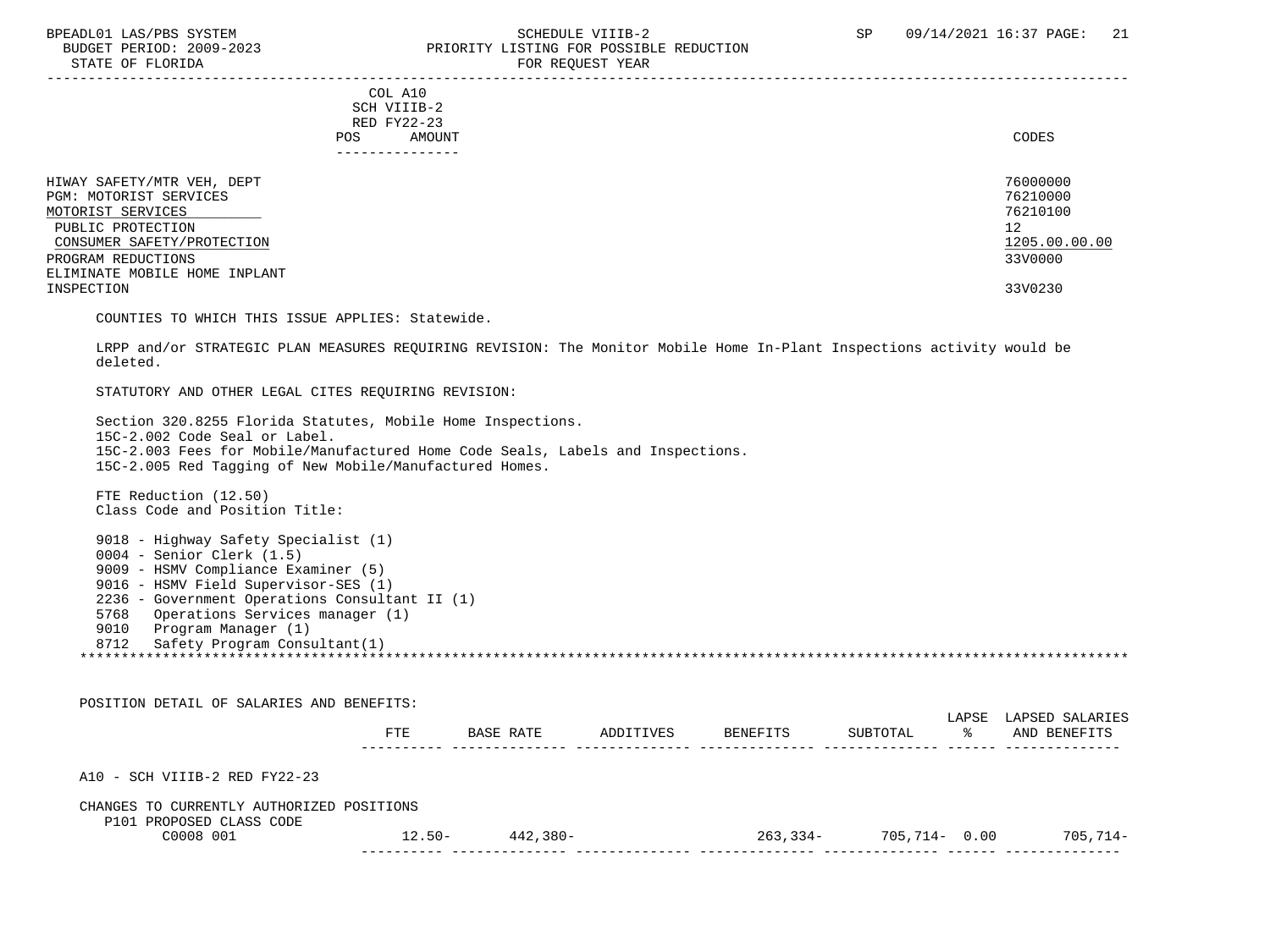#### BPEADL01 LAS/PBS SYSTEM STRING THE SCHEDULE VIIIB-2 SP 09/14/2021 16:37 PAGE: 22<br>BUDGET PERIOD: 2009-2023 PRIORITY LISTING FOR POSSIBLE REDUCTION BUDGET PERIOD: 2009-2023 PRIORITY LISTING FOR POSSIBLE REDUCTION FOR REQUEST YEAR

|                                                                                                                                                                                                   | COL A10               | SCH VIIIB-2<br>RED FY22-23<br>POS AMOUNT<br>--------------- |           |           |          |                   |    | CODES                                                                                      |
|---------------------------------------------------------------------------------------------------------------------------------------------------------------------------------------------------|-----------------------|-------------------------------------------------------------|-----------|-----------|----------|-------------------|----|--------------------------------------------------------------------------------------------|
| HIWAY SAFETY/MTR VEH, DEPT<br>PGM: MOTORIST SERVICES<br>MOTORIST SERVICES<br>PUBLIC PROTECTION<br>CONSUMER SAFETY/PROTECTION<br>PROGRAM REDUCTIONS<br>ELIMINATE MOBILE HOME INPLANT<br>INSPECTION |                       |                                                             |           |           |          |                   |    | 76000000<br>76210000<br>76210100<br>12 <sup>7</sup><br>1205.00.00.00<br>33V0000<br>33V0230 |
| POSITION DETAIL OF SALARIES AND BENEFITS:                                                                                                                                                         |                       | <b>FTE</b>                                                  | BASE RATE | ADDITIVES | BENEFITS | SUBTOTAL          | ႜೢ | LAPSE LAPSED SALARIES<br>AND BENEFITS                                                      |
| A10 - SCH VIIIB-2 RED FY22-23<br>CHANGES TO CURRENTLY AUTHORIZED POSITIONS<br>TOTALS FOR ISSUE BY FUND                                                                                            |                       |                                                             |           |           |          |                   |    | $705, 714-$                                                                                |
| 2009 HIGHWAY SAFETY OPER TF                                                                                                                                                                       |                       | 12.50-                                                      | 442,380-  |           |          | 263,334- 705,714- |    | --------------<br>$705, 714-$<br>==============                                            |
| ELIMINATE ENFORCEMENT AND<br>INSPECTION IN THE BUREAU OF<br>DEALER SERVICES<br>SALARY RATE<br>SALARY RATE 3, 173, 665-                                                                            |                       | ===============                                             |           |           |          |                   |    | 33V0460<br>000000                                                                          |
| SALARIES AND BENEFITS                                                                                                                                                                             | $97.00 -$             |                                                             |           |           |          |                   |    | 010000                                                                                     |
| HIGHWAY SAFETY OPER TF                                                                                                                                                                            | $-STATE$ 5, 169, 250- | ===============                                             |           |           |          |                   |    | 2009 1                                                                                     |
| <b>EXPENSES</b>                                                                                                                                                                                   |                       |                                                             |           |           |          |                   |    | 040000                                                                                     |
| HIGHWAY SAFETY OPER TF -STATE 482,884-                                                                                                                                                            | ================      |                                                             |           |           |          |                   |    | 2009 1                                                                                     |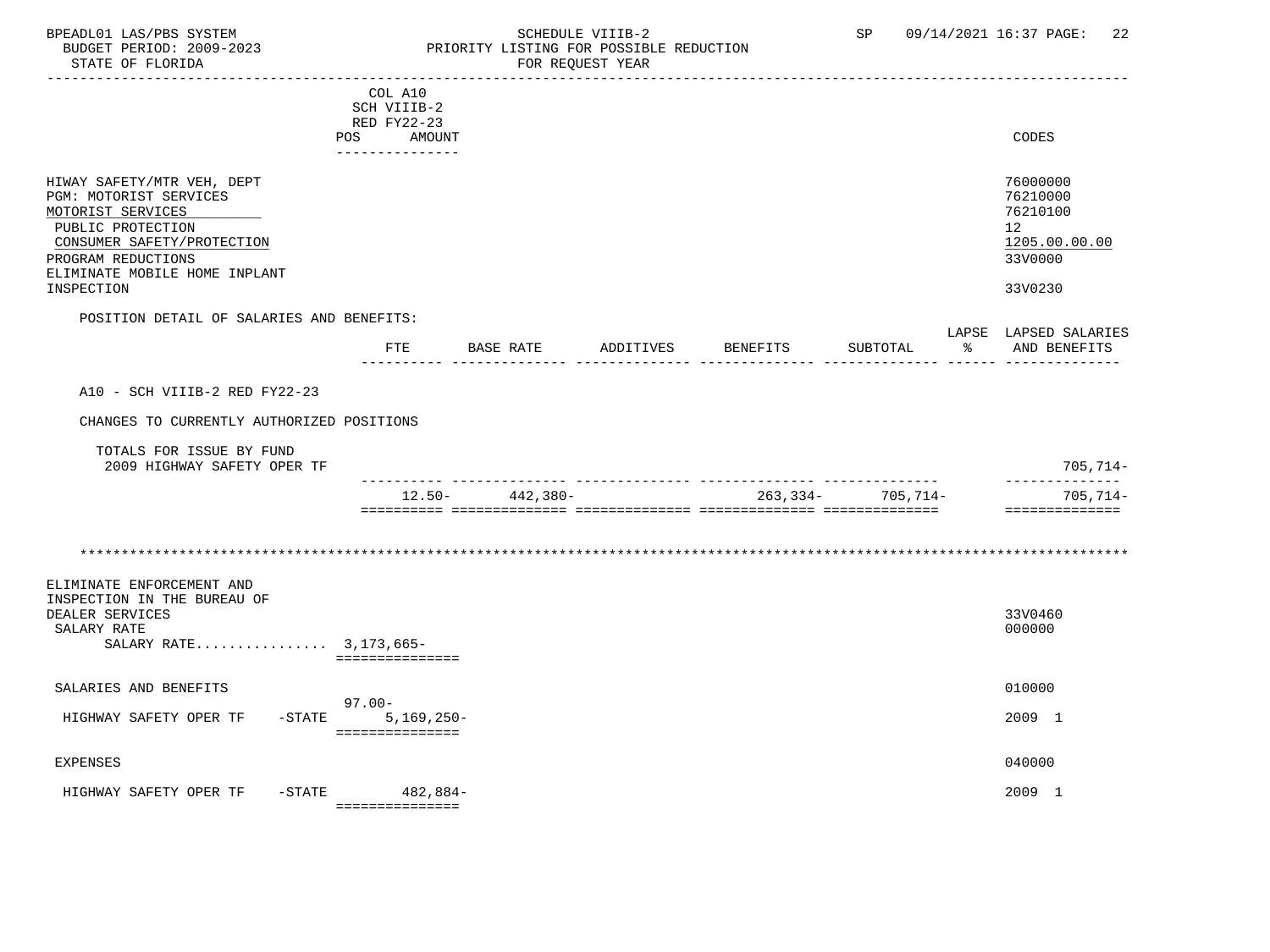# BPEADL01 LAS/PBS SYSTEM SALL SALL SOMEDULE VIIIB-2 SP 09/14/2021 16:37 PAGE: 23 BUDGET PERIOD: 2009-2023 PRIORITY LISTING FOR POSSIBLE REDUCTION

|                                                                                                                                                                                                                       | COL A10<br>SCH VIIIB-2<br><b>RED FY22-23</b><br>AMOUNT<br><b>POS</b> | CODES                                                              |
|-----------------------------------------------------------------------------------------------------------------------------------------------------------------------------------------------------------------------|----------------------------------------------------------------------|--------------------------------------------------------------------|
|                                                                                                                                                                                                                       | ---------------                                                      |                                                                    |
| HIWAY SAFETY/MTR VEH, DEPT<br><b>PGM: MOTORIST SERVICES</b><br>MOTORIST SERVICES<br>PUBLIC PROTECTION<br>CONSUMER SAFETY/PROTECTION<br>PROGRAM REDUCTIONS<br>ELIMINATE ENFORCEMENT AND<br>INSPECTION IN THE BUREAU OF |                                                                      | 76000000<br>76210000<br>76210100<br>12<br>1205.00.00.00<br>33V0000 |
| DEALER SERVICES                                                                                                                                                                                                       |                                                                      | 33V0460                                                            |
| SPECIAL CATEGORIES                                                                                                                                                                                                    |                                                                      | 100000                                                             |
| CONTRACTED SERVICES                                                                                                                                                                                                   |                                                                      | 100777                                                             |
| HIGHWAY SAFETY OPER TF -STATE                                                                                                                                                                                         | $48,256-$<br>===============                                         | 2009 1                                                             |
| TOTAL: ELIMINATE ENFORCEMENT AND<br>INSPECTION IN THE BUREAU OF<br>DEALER SERVICES<br>TOTAL POSITIONS 97.00-                                                                                                          |                                                                      | 33V0460                                                            |
|                                                                                                                                                                                                                       |                                                                      |                                                                    |
| TOTAL ISSUE                                                                                                                                                                                                           | 5,700,390-                                                           |                                                                    |
| TOTAL SALARY RATE 3,173,665-                                                                                                                                                                                          |                                                                      |                                                                    |
|                                                                                                                                                                                                                       |                                                                      |                                                                    |
|                                                                                                                                                                                                                       |                                                                      |                                                                    |

 AGENCY ISSUE NARRATIVE: SCH VIIIB-2 NARR 22-23 NARRATIVE: IT COMPONENT? NO

PRIORITY: # 13

 DESCRIPTION OF ACTIVITY TO BE REDUCED OR ELIMINATED: Eliminate Enforcement and Inspection in the Bureau of Dealer Services

Long Range Program Plan Approved Activity: Enforce Title and Registration Laws

 This issue proposes to eliminate the Bureau of Dealer Services Field Operation enforcement activities, including inspections of motor vehicle dealer locations, inventory and records, investigations of consumer complaints, enforcement of dealer compliance and fraud, investigation of illegal and unlicensed entities, verification of vehicles' identification (VINs) and performing inspections of rebuilt and assembled from parts vehicles. The elimination of these functions would result in a reduction in budget authority of 97 FTEs and a total savings of \$5,700,390.

 This bureau promotes a sound motor vehicle sales marketplace through smart, efficient and effective regulation of motor vehicle, recreational vehicle and mobile home dealers. Pursuant to section 319.14, Florida Statutes, no salvage vehicle that has been rebuilt or vehicle that is assembled from parts (ASPT) may be titled until the bureau has inspected the vehicle to verify vehicle ownership and inspected the replaced parts to ensure they are not stolen. Historically, such vehicles have often involved the use of stolen vehicles or stolen vehicle parts. The inspection process was implemented to prevent such vehicles from being titled and sold to innocent consumers. The inspection verifies the identity of the vehicle, all the parts used to rebuild the vehicle and ensures the vehicle nor the parts are stolen. Bureau staff ensures that the major component parts that have been replaced on the vehicle correspond to the insurance adjuster' s report and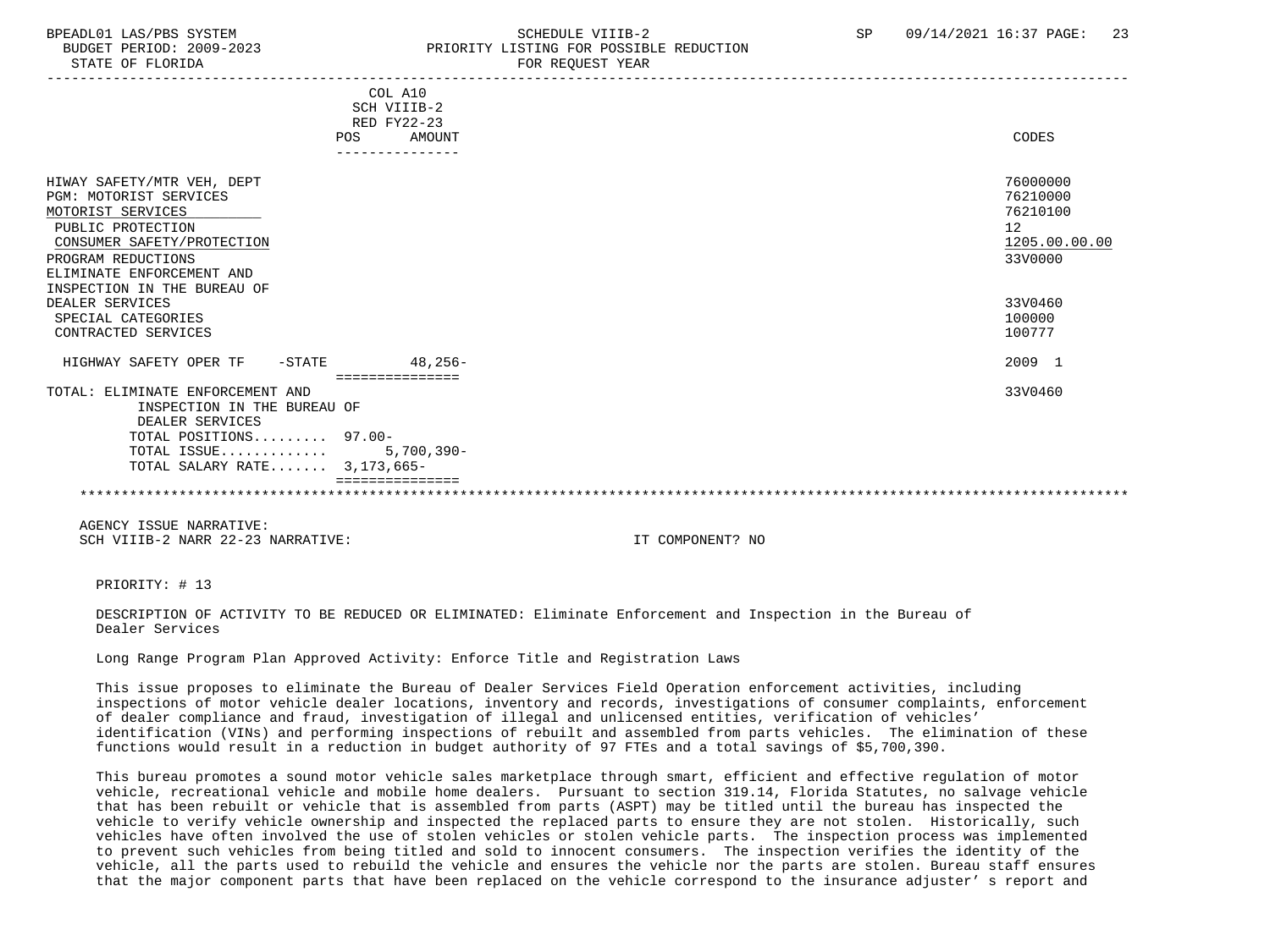#### BPEADL01 LAS/PBS SYSTEM SALL SALL SOMEDULE VIIIB-2 SP 09/14/2021 16:37 PAGE: 24 BUDGET PERIOD: 2009-2023 PRIORITY LISTING FOR POSSIBLE REDUCTION STATE OF FLORIDA **FOR REQUEST YEAR** -----------------------------------------------------------------------------------------------------------------------------------

 COL A10 SCH VIIIB-2 RED FY22-23 POS AMOUNT CODES ---------------

 HIWAY SAFETY/MTR VEH, DEPT 76000000 PGM: MOTORIST SERVICES 76210000 MOTORIST SERVICES 76210100 \_\_\_\_\_\_\_\_\_\_\_\_\_\_\_\_\_\_\_\_\_\_\_\_\_\_ PUBLIC PROTECTION 12<br>CONSUMER SAFETY/PROTECTION 1200.00 CONSUMER SAFETY/PROTECTION 1205.00 PROGRAM REDUCTIONS ELIMINATE ENFORCEMENT AND INSPECTION IN THE BUREAU OF DEALER SERVICES 33V0460

 any other supporting documentation. This inspection program serves as a deterrent to "chop shop" type operations. Confiscating a vehicle on which stolen parts have been used is not unusual but has decreased over the years since the program's inception. The department works closely with the National Insurance Crime Bureau during this process. When bureau staff encounters a stolen vehicle or vehicle rebuilt with stolen parts, the case is referred to law enforcement for prosecution and if the perpetrator is a licensed dealer, administrative action is imposed. Effective October 1, 2019, privatized entities were authorized to perform rebuilt inspections in Dade county. Currently statutory authority for private entities to conduct rebuilt inspections does not extend beyond Dade county and the market is large enough statewide to support complete privatization. As a result, rebuilt/ASPT inspections may not be available to citizens in other counties, without a change in statute. In 2020-21 PRVIPs performed 69,261 rebuilt inspections and the department performed 20,821 rebuilt and ASPT inspections. Revenues from the rebuilt and ASPT inspection program will be reduced if this program is eliminated. Based on a projection of 37,000 rebuilt/ASPT inspections, projected revenue losses for FY 2021-22 are \$2,118,116 (General Revenue) and \$28,475 (Highway Safety Operating Trust Fund).

 As part of this reduction, motor vehicle, mobile home, and recreational vehicle dealers' audits would be discontinued. The primary purpose of inspecting dealer records is to ensure the dealer is abiding by the requirements set forth by the legislature so that consumers are protected, and the marketplace is fair and consistent in its processes. These audits are also used to educate dealers regarding record keeping requirements and verify that the dealer (licensee) is complying with record keeping requirements mandated by the legislature. It is not uncommon to find serious violations of statute during these audits, including liens left unsatisfied on traded-in vehicles which can cause serious issues to a consumer's credit, title not applied for on purchased vehicles which accounts for at least 40% of complaints received by consumers, odometer fraud which causes tremendous consumer harm and can harm other industries like lending institutions, fees not refunded to the consumer, temporary license plate misuse which may be tied to the movement of stolen vehicles, drugs or humans and many other serious statutory violations that are far outside of the actual sale of motor vehicles.

 Dealer records inspections are performed within 90 days of initiation of a license for new dealers, anytime there is a consumer complaint investigation being conducted on a dealership and via an audit process that identifies dealers as high risk based on specific criteria. Without these records inspections, it is expected that fraud (such as odometer rollbacks and title fraud) will increase, and the number of consumer complaints will increase. Discontinuing this important function will eliminate the Department's proactive efforts to reduce consumer fraud and leave the consumer no recourse but to take their cases and complaints to court. Without the department's intervention, law enforcement agencies, the Attorney General's Office, and courts will be required to handle these issues.

 Eliminating these bureau activities will reduce the department's effectiveness as a consumer protection agency. The bureau investigates complaints against motor vehicle, mobile home and recreational vehicle dealers and takes appropriate corrective action when needed. Such action may result in the dealer being fined for violation of laws governing dealerships or may result in the dealer' s license being suspended or revoked. Dealer complaints involve many issues including: failure by a dealer to transfer title and registration to a vehicle purchased; dealers who go out of business leaving consumers with incomplete transactions; overcharges for title and registration fees; misuse of temporary license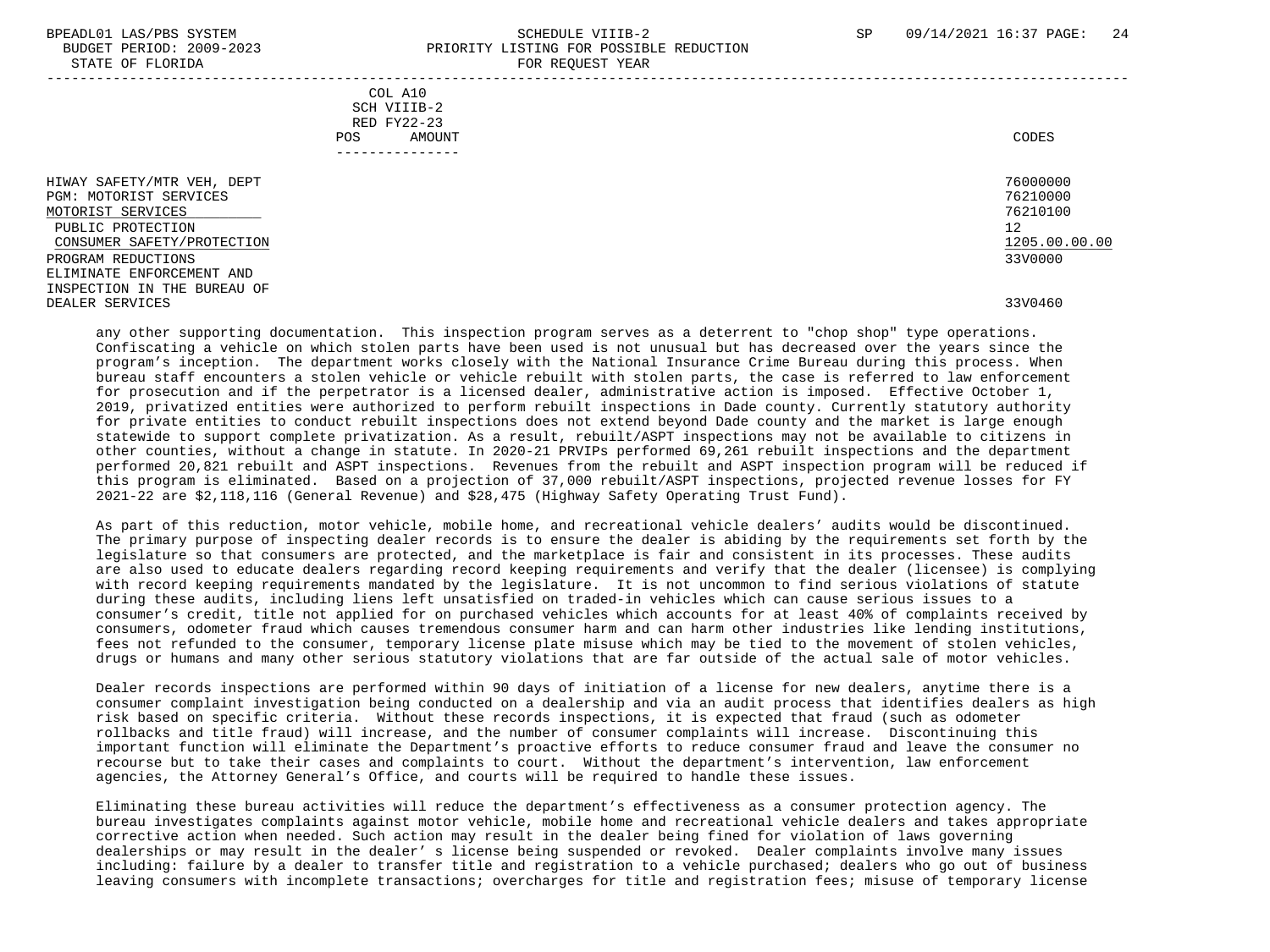#### BPEADL01 LAS/PBS SYSTEM SALL SALL SCHEDULE VIIIB-2 SP 09/14/2021 16:37 PAGE: 25 BUDGET PERIOD: 2009-2023 PRIORITY LISTING FOR POSSIBLE REDUCTION STATE OF FLORIDA FOR REQUEST YEAR -----------------------------------------------------------------------------------------------------------------------------------

 COL A10 SCH VIIIB-2 RED FY22-23 POS AMOUNT CODES ---------------

 HIWAY SAFETY/MTR VEH, DEPT 76000000 PGM: MOTORIST SERVICES 76210000 MOTORIST SERVICES 76210100 \_\_\_\_\_\_\_\_\_\_\_\_\_\_\_\_\_\_\_\_\_\_\_\_\_\_ PUBLIC PROTECTION 12<br>CONSUMER SAFETY/PROTECTION 1200.00 CONSUMER SAFETY/PROTECTION 1205.00 PROGRAM REDUCTIONS ELIMINATE ENFORCEMENT AND INSPECTION IN THE BUREAU OF DEALER SERVICES 33V0460

 plates including identify theft and which may be tied to the movement of stolen vehicles, drugs or humans; warranty disputes; odometer tampering which causes tremendous consumer harm and can harm other industries like lending institutions; failure to pay off liens on traded-in vehicles; issues with consignment sales; and unlicensed persons selling motor vehicles. In fiscal year 2020-2021, the bureau opened 4,024 consumer complaints. These complaints were closed resulting in \$1,975,929 being returned to consumers. Without the department's intervention, law enforcement agencies, the Attorney General's office, and courts will be required to handle these issues.

 Eliminating these bureau functions would also place all VIN inspections on the county Tax Collector's offices. No out-of-country motor vehicle may be titled in Florida until its vehicle identification number (VIN) has been verified by a bureau employee. In addition, there are circumstances where the confidential VINs on a vehicle must be verified such as when the public VIN has been removed or deteriorated so it is illegible. This is often required when a stolen vehicle is recovered to verify the identity of the vehicle. Only bureau staff or law enforcement officers can do such VIN verifications as this requires special training and the location of such VINs are kept confidential. The bureau works closely with the National Insurance Crime Bureau via a contract on confidential VIN inspections. Bureau staff also verifies VINs that are assigned by the department which includes FLA VINs which are issued to assembled from parts vehicles and FLT VINs which are issued to homemade trailers. Finally, bureau staff is called on to identify mobile homes when the identification number has been removed or deteriorated so it is illegible. In all these cases verification of the VIN is necessary for the vehicle or mobile home to be titled or legally sold. In fiscal year 2020-2021, the bureau conducted 10,219 VIN inspections. Without the department's intervention, law enforcement agencies and courts will be required to handle these issues.

 Florida law prohibits anyone from selling motor vehicle for commercial purposes who is not a licensed motor vehicle dealer. Motor vehicle sales by such persons are often problematic because they may not have title to the vehicle which would make it impossible for the purchaser to get title or they may sell stolen vehicles. Such sales are also unfair competition with licensed motor vehicle dealers who had to incur various expenses to comply with motor vehicle dealer laws. Consequently, bureau staff investigates such persons when they receive complaints from the general public or county Tax Collectors' offices. When they encounter an unlicensed person selling motor vehicles, they explain that such sales are illegal in Florida. If the person persists in this practice, the regional office makes a request to a court for an injunction to stop the illegal vehicle sales. In fiscal year 2020-2021 the bureau conducted 342 investigations of unlicensed motor vehicle dealers. Without the department's intervention, law enforcement agencies and courts will be required to handle these issues.

 Section 316.1951, Florida Statutes, prohibits the parking of a vehicle on public right of ways or on private property without the permission of the property owner for the purpose of sale. This is generally referred to as "curbstoning." Curbstoners are often guilty of selling vehicles for which they do not have title or selling stolen vehicles. Such sales are also unfair competition with licensed motor vehicle dealers who had to incur various expenses to comply with motor vehicle dealer laws. Bureau staff is authorized to issue warning notices to persons who violate this statute and, if a vehicle is found to continue to be illegally parked for the purpose of sale 24 hours after a warning has been issued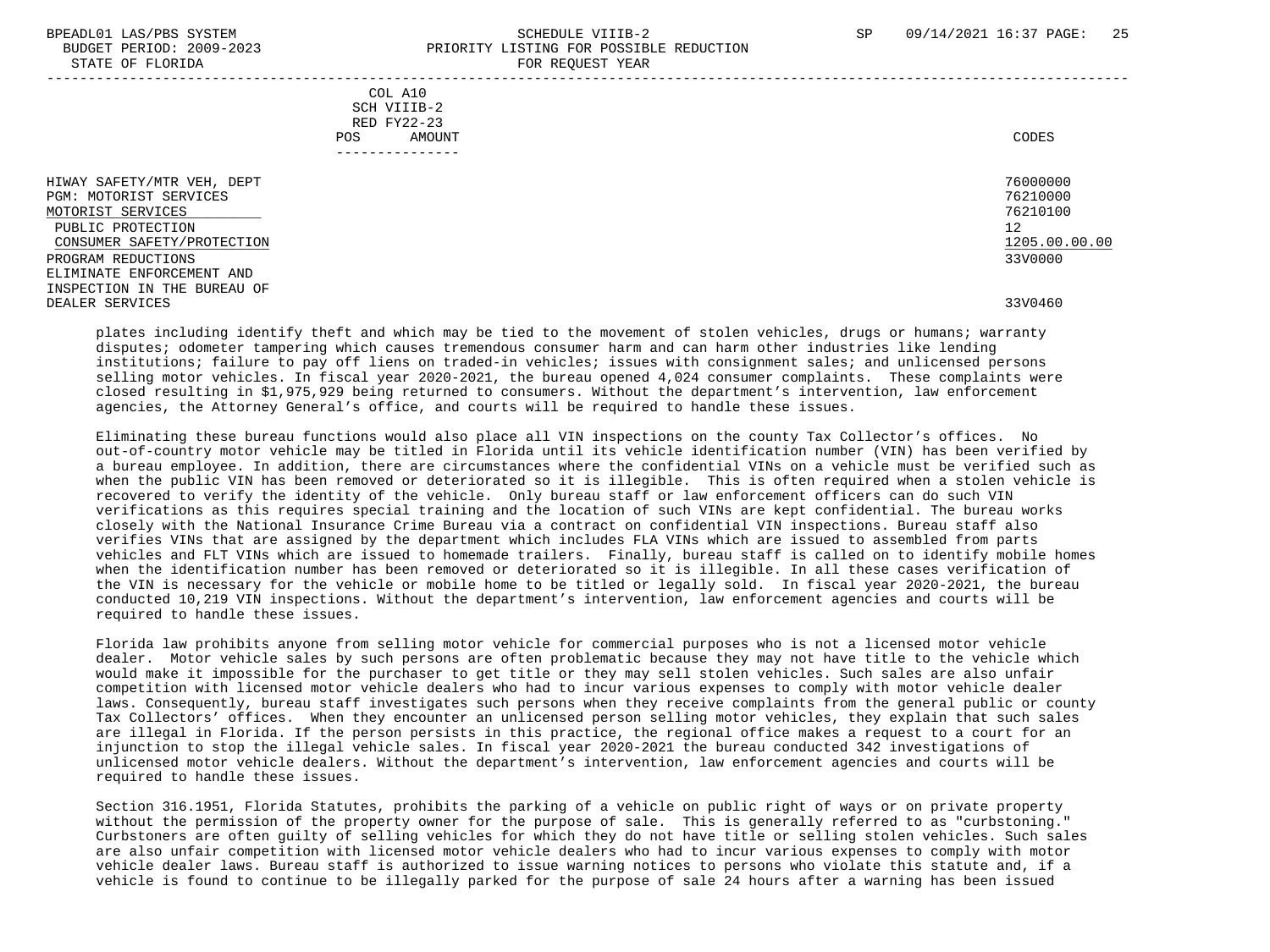#### BPEADL01 LAS/PBS SYSTEM SALL SALL SOMEDULE VIIIB-2 SP 09/14/2021 16:37 PAGE: 26 BUDGET PERIOD: 2009-2023 PRIORITY LISTING FOR POSSIBLE REDUCTION STATE OF FLORIDA **FOR REQUEST YEAR**

|                                                                                                                                                                                                                                   | COL A10<br>SCH VIIIB-2<br>RED FY22-23<br>AMOUNT<br>POS.<br>------------- | CODES                                                                         |
|-----------------------------------------------------------------------------------------------------------------------------------------------------------------------------------------------------------------------------------|--------------------------------------------------------------------------|-------------------------------------------------------------------------------|
| HIWAY SAFETY/MTR VEH, DEPT<br>PGM: MOTORIST SERVICES<br>MOTORIST SERVICES<br>PUBLIC PROTECTION<br>CONSUMER SAFETY/PROTECTION<br>PROGRAM REDUCTIONS<br>ELIMINATE ENFORCEMENT AND<br>INSPECTION IN THE BUREAU OF<br>DEALER SERVICES |                                                                          | 76000000<br>76210000<br>76210100<br>12<br>1205.00.00.00<br>33V0000<br>33V0460 |

 bureau staff can have the vehicle towed away at the owner's expense. In fiscal year 2020-2021, the bureau conducted 381 curbstoning investigations and towed 36 vehicles.

REDUCTION SUMMARY:

| Category                      | Budget Entity     | Fund  | Reduction      |
|-------------------------------|-------------------|-------|----------------|
|                               |                   |       |                |
| 010000 Salaries and Benefits  | Motorist Services | HSOTF | (55, 169, 250) |
| 040000<br>Expenses            | Motorist Services | HSOTF | ( \$482.884)   |
| Contracted Services<br>100777 | Motorist Services | HSOTF | (548, 256)     |
|                               |                   |       |                |
| Total Reduction               |                   |       | (55, 700, 390) |
| FTE Reductions: (97)          |                   |       |                |

 REVENUE IMPACT: Projected Revenue Loss for fiscal year 2021-2022 of \$1,987,480 for General Revenue and \$28,276 for the Highway Safety Operating Trust Fund.

 IMPACT TO THE PUBLIC: The State would no longer be a consumer advocate for the public with motor vehicle dealers ensuring that dealers follow required rules, regulations, and statutes and conducting records inspections at dealerships and inspections for rebuilt vehicles. There is a great consumer safety and protection risk involved if the state no longer performs these activities, as there is no other agency that is responsible for these inspection and protective programs. There would be no regulation of the rebuilt and assembled from parts motor vehicle program industry which increases the risk of vehicles being built with stolen parts and the chop shop industry will flourish. Without these bureau activities, consumers will have no agency to assist and resolve complaints against dealers. Without these dealer records inspections, it is expected that number of consumer complaints will increase, fraud will increase, lawsuits will increase and may result in life-safety issues. This reduction would also eliminate the Department's proactive efforts to reduce consumer fraud and leave the consumer no recourse but to take their cases and complaints to court. The risk of fraud would increase without inspections. Consumers would no longer have protection from odometer and title fraud, liens not being paid off, false advertising, and misuse of dealer and temporary plates. There would be no assistance from the State for contractual and ownership disputes. Because these programs identify unlicensed dealers who are selling products illegally and harming licensed dealers, there would be no one to help ensure fair competition.

 LONG RANGE PROGRAM PLAN REVISIONS: The Enforce Title and Registration Laws will need to be amended since the unit cost measure of rebuilt vehicles will no longer exist.

COUNTIES TO WHICH THIS ISSUE APPLIES: Statewide

 STATUTES REQUIRING REVISION: 319.14, FS \*\*\*\*\*\*\*\*\*\*\*\*\*\*\*\*\*\*\*\*\*\*\*\*\*\*\*\*\*\*\*\*\*\*\*\*\*\*\*\*\*\*\*\*\*\*\*\*\*\*\*\*\*\*\*\*\*\*\*\*\*\*\*\*\*\*\*\*\*\*\*\*\*\*\*\*\*\*\*\*\*\*\*\*\*\*\*\*\*\*\*\*\*\*\*\*\*\*\*\*\*\*\*\*\*\*\*\*\*\*\*\*\*\*\*\*\*\*\*\*\*\*\*\*\*\*\*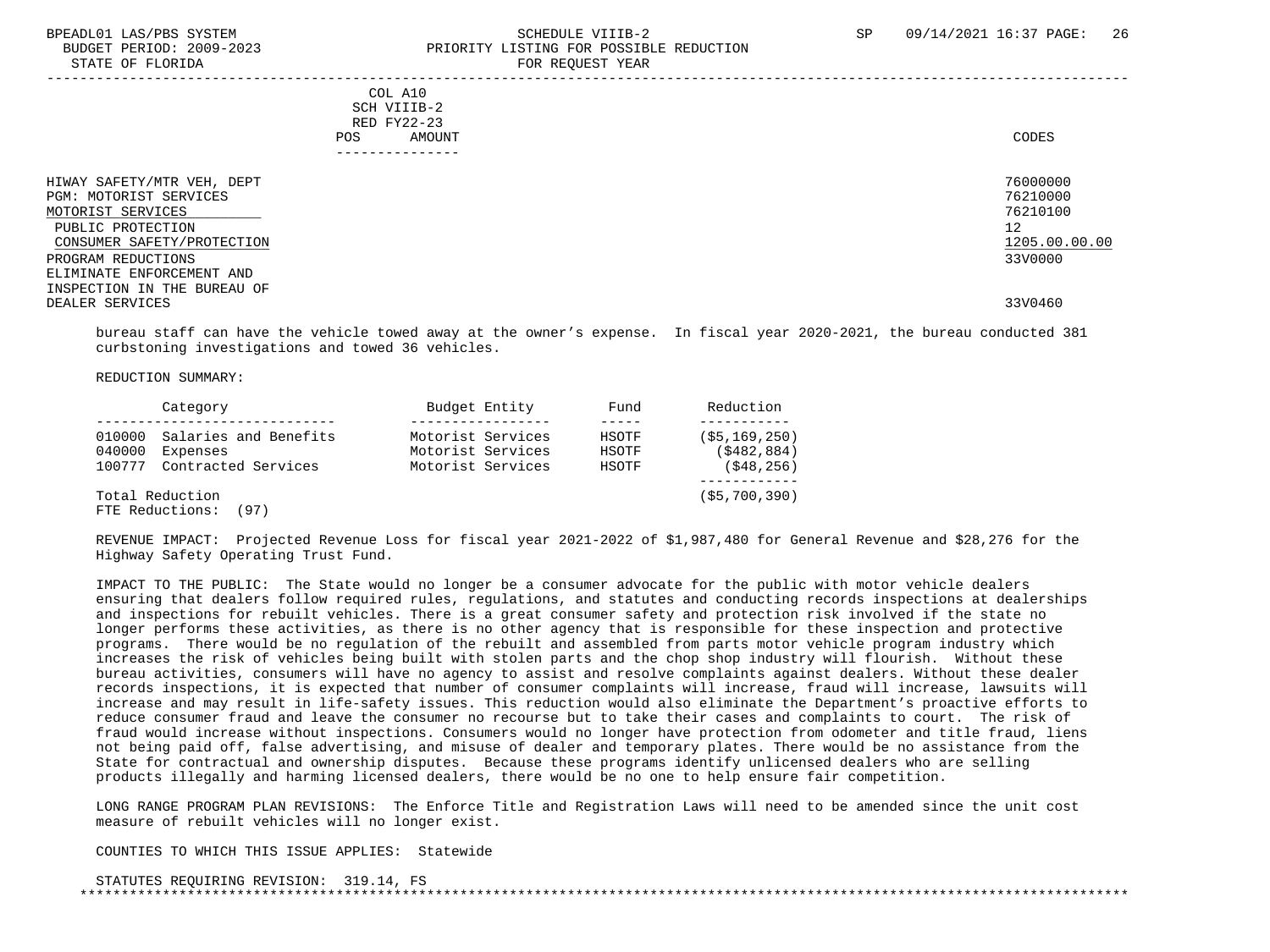#### BPEADL01 LAS/PBS SYSTEM STRING THE SCHEDULE VIIIB-2 SP 09/14/2021 16:37 PAGE: 27<br>BUDGET PERIOD: 2009-2023 PRIORITY LISTING FOR POSSIBLE REDUCTION BUDGET PERIOD: 2009-2023<br>BUDGET PERIOD: 2009-2023 PRIORITY LISTING FOR POSSIBLE REDUCTION<br>FOR REQUEST YEAR FOR REQUEST YEAR

|                                           | COL A10         |                       |           |          |                                |                       |
|-------------------------------------------|-----------------|-----------------------|-----------|----------|--------------------------------|-----------------------|
|                                           | SCH VIIIB-2     |                       |           |          |                                |                       |
|                                           | RED FY22-23     |                       |           |          |                                |                       |
|                                           | POS<br>AMOUNT   |                       |           |          |                                | CODES                 |
|                                           | _______________ |                       |           |          |                                |                       |
|                                           |                 |                       |           |          |                                |                       |
| HIWAY SAFETY/MTR VEH, DEPT                |                 |                       |           |          |                                | 76000000              |
| PGM: MOTORIST SERVICES                    |                 |                       |           |          |                                | 76210000              |
| MOTORIST SERVICES                         |                 |                       |           |          |                                | 76210100              |
| PUBLIC PROTECTION                         |                 |                       |           |          |                                | 12                    |
| CONSUMER SAFETY/PROTECTION                |                 |                       |           |          |                                | 1205.00.00.00         |
| PROGRAM REDUCTIONS                        |                 |                       |           |          |                                | 33V0000               |
| ELIMINATE ENFORCEMENT AND                 |                 |                       |           |          |                                |                       |
| INSPECTION IN THE BUREAU OF               |                 |                       |           |          |                                |                       |
| DEALER SERVICES                           |                 |                       |           |          |                                | 33V0460               |
|                                           |                 |                       |           |          |                                |                       |
| POSITION DETAIL OF SALARIES AND BENEFITS: |                 |                       |           |          |                                |                       |
|                                           |                 |                       |           |          |                                | LAPSE LAPSED SALARIES |
|                                           | ETE             | BASE RATE             | ADDITIVES | BENEFITS | SUBTOTAL                       | % AND BENEFITS        |
|                                           |                 |                       |           |          |                                |                       |
| A10 - SCH VIIIB-2 RED FY22-23             |                 |                       |           |          |                                |                       |
|                                           |                 |                       |           |          |                                |                       |
| CHANGES TO CURRENTLY AUTHORIZED POSITIONS |                 |                       |           |          |                                |                       |
| P101 PROPOSED CLASS CODE                  |                 |                       |           |          |                                |                       |
| C0009 001                                 |                 | $97.00 - 3,173,665 -$ |           |          | $1,995,585 - 5,169,250 - 0.00$ | $5,169,250-$          |
|                                           |                 |                       |           |          |                                |                       |
|                                           |                 |                       |           |          |                                |                       |
| TOTALS FOR ISSUE BY FUND                  |                 |                       |           |          |                                |                       |
| 2009 HIGHWAY SAFETY OPER TF               |                 |                       |           |          |                                | $5,169,250-$          |
|                                           |                 |                       |           |          |                                | ______________        |
|                                           |                 | $97.00 - 3.173.665 -$ |           |          | 1,995,585 - 5,169,250 -        | $5,169,250-$          |
|                                           |                 |                       |           |          |                                | ==============        |
|                                           |                 |                       |           |          |                                |                       |
|                                           |                 |                       |           |          |                                |                       |
|                                           |                 |                       |           |          |                                |                       |
| ELIMINATE FLORIDA RIDER TRAINING          |                 |                       |           |          |                                |                       |
| PROGRAM                                   |                 |                       |           |          |                                | 33V0670               |
| SALARY RATE                               |                 |                       |           |          |                                | 000000                |
| SALARY RATE 349,616-                      |                 |                       |           |          |                                |                       |
|                                           | =============== |                       |           |          |                                |                       |
|                                           |                 |                       |           |          |                                |                       |
| SALARIES AND BENEFITS                     |                 |                       |           |          |                                | 010000                |
|                                           | $9.00 -$        |                       |           |          |                                |                       |
| HIGHWAY SAFETY OPER TF                    | -STATE 544,959- |                       |           |          |                                | 2009 1                |
|                                           | =============== |                       |           |          |                                |                       |
|                                           |                 |                       |           |          |                                |                       |
| <b>EXPENSES</b>                           |                 |                       |           |          |                                | 040000                |
|                                           |                 |                       |           |          |                                |                       |
| HIGHWAY SAFETY OPER TF<br>$-$ STATE       | $25,000-$       |                       |           |          |                                | 2009 1                |
|                                           | =============== |                       |           |          |                                |                       |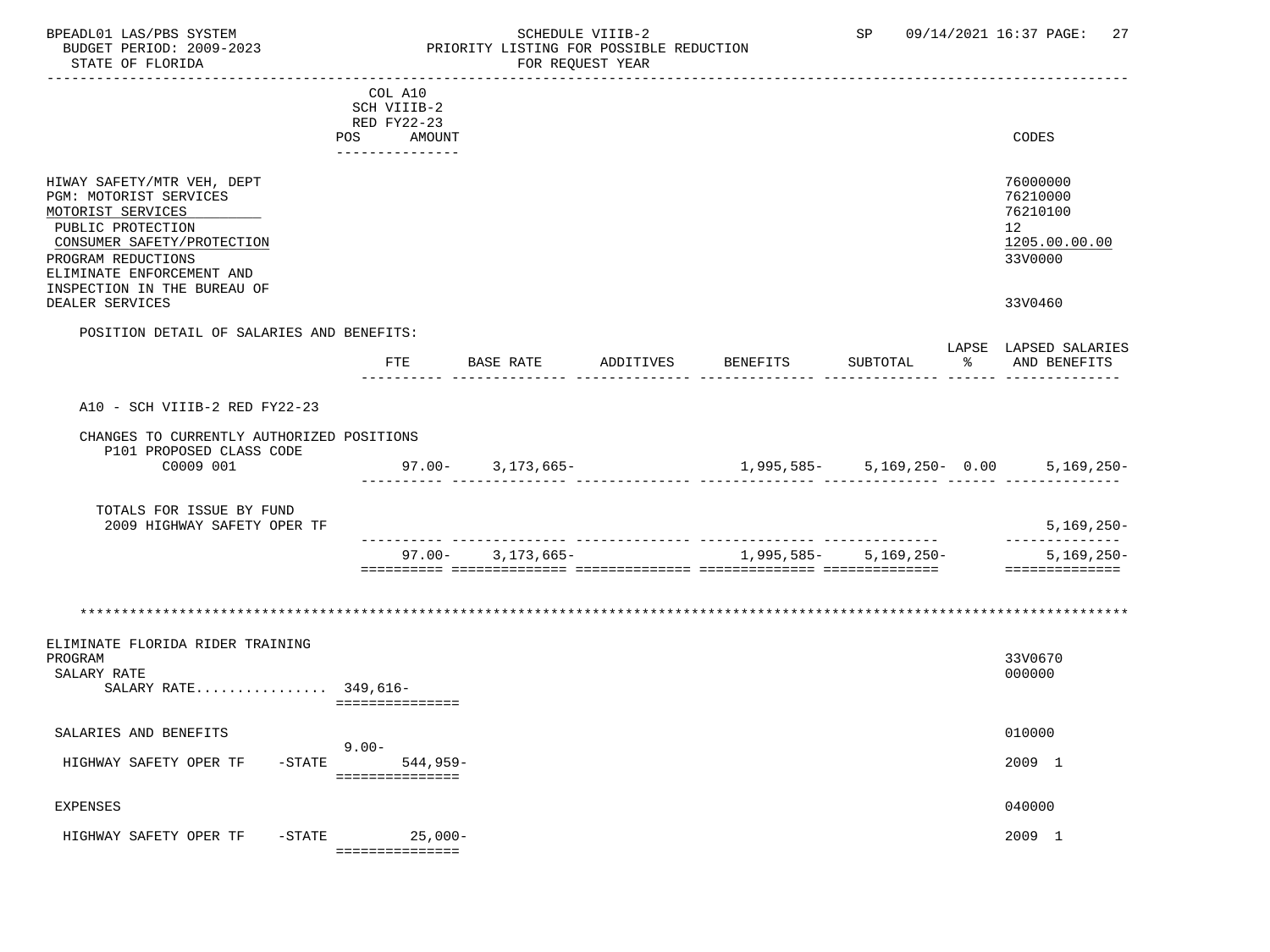STATE OF FLORIDA FOR STATE OF STATE OF STATE OF STATE OF STATE ASSESSMENT OF STATE OF STATE OF STATE OF STATE O

# BPEADL01 LAS/PBS SYSTEM SALL SALL SOMEDULE VIIIB-2 SP 09/14/2021 16:37 PAGE: 28 BUDGET PERIOD: 2009-2023 PRIORITY LISTING FOR POSSIBLE REDUCTION

|                                                                                                                                                                                                   | COL A10<br>SCH VIIIB-2<br>RED FY22-23<br>AMOUNT<br><b>POS</b> | CODES                                                                         |
|---------------------------------------------------------------------------------------------------------------------------------------------------------------------------------------------------|---------------------------------------------------------------|-------------------------------------------------------------------------------|
|                                                                                                                                                                                                   | -------------                                                 |                                                                               |
| HIWAY SAFETY/MTR VEH, DEPT<br>PGM: MOTORIST SERVICES<br>MOTORIST SERVICES<br>PUBLIC PROTECTION<br>CONSUMER SAFETY/PROTECTION<br>PROGRAM REDUCTIONS<br>ELIMINATE FLORIDA RIDER TRAINING<br>PROGRAM |                                                               | 76000000<br>76210000<br>76210100<br>12<br>1205.00.00.00<br>33V0000<br>33V0670 |
| TOTAL: ELIMINATE FLORIDA RIDER TRAINING                                                                                                                                                           |                                                               | 33V0670                                                                       |
| PROGRAM<br>TOTAL POSITIONS 9.00-<br>TOTAL ISSUE<br>TOTAL SALARY RATE $349,616-$                                                                                                                   | 569,959-                                                      |                                                                               |
|                                                                                                                                                                                                   |                                                               |                                                                               |

 AGENCY ISSUE NARRATIVE: SCH VIIIB-2 NARR 22-23 NARRATIVE: IT COMPONENT? NO

PRIORITY: # 10

DESCRIPTION OF ACTIVITY TO BE REDUCED OR ELIMINATED: Eliminate Florida Rider Training Program

 Long Range Program Plan Approved Activity: Conduct Driver, Driving Under the Influence and Motorcycle Activities

 This issue proposes to eliminate the Driver Education License Assistance Program (DELAP), Third-Party Administrators (TPA) program and the Motorcycle Safety Education Program (also known as the Florida Rider Training Program - FRTP) within the Bureau of Motorist Compliance. This proposal would reduce budget authority by \$569,959 and would eliminate 9 full time positions.

 The Department has statutory authority to implement programs to improve the driving ability of the drivers of this state. The Department proposes elimination of three of these programs; DELAP, TPA Program, and the FRTP. Upon registration of a motorcycle, a \$2.50 fee is collected into the Department of Highway Safety Operating Trust Fund for the funding of a motorcycle safety education program implemented per section 322.0255, Florida Statutes, or the general operations of the Department, thereby making this a self-sufficient program. In FY 2020-2021, over \$1.83 million in fees were collected. If the program were to be eliminated, the \$2.50 fee would still be collected for the general operations of the Department per section 320.08, Florida Statutes.

REDUCTION SUMMARY:

|        | Category              | Budget Entity     | Fund  | Reduction      | <b>FTE</b> |
|--------|-----------------------|-------------------|-------|----------------|------------|
| 010000 | Salaries and Benefits | Motorist Services | HSOTF | $($ \$554,959) | (9.0)      |
| 040000 | Expenses              | Motorist Services | HSOTF | (S 25.000)     |            |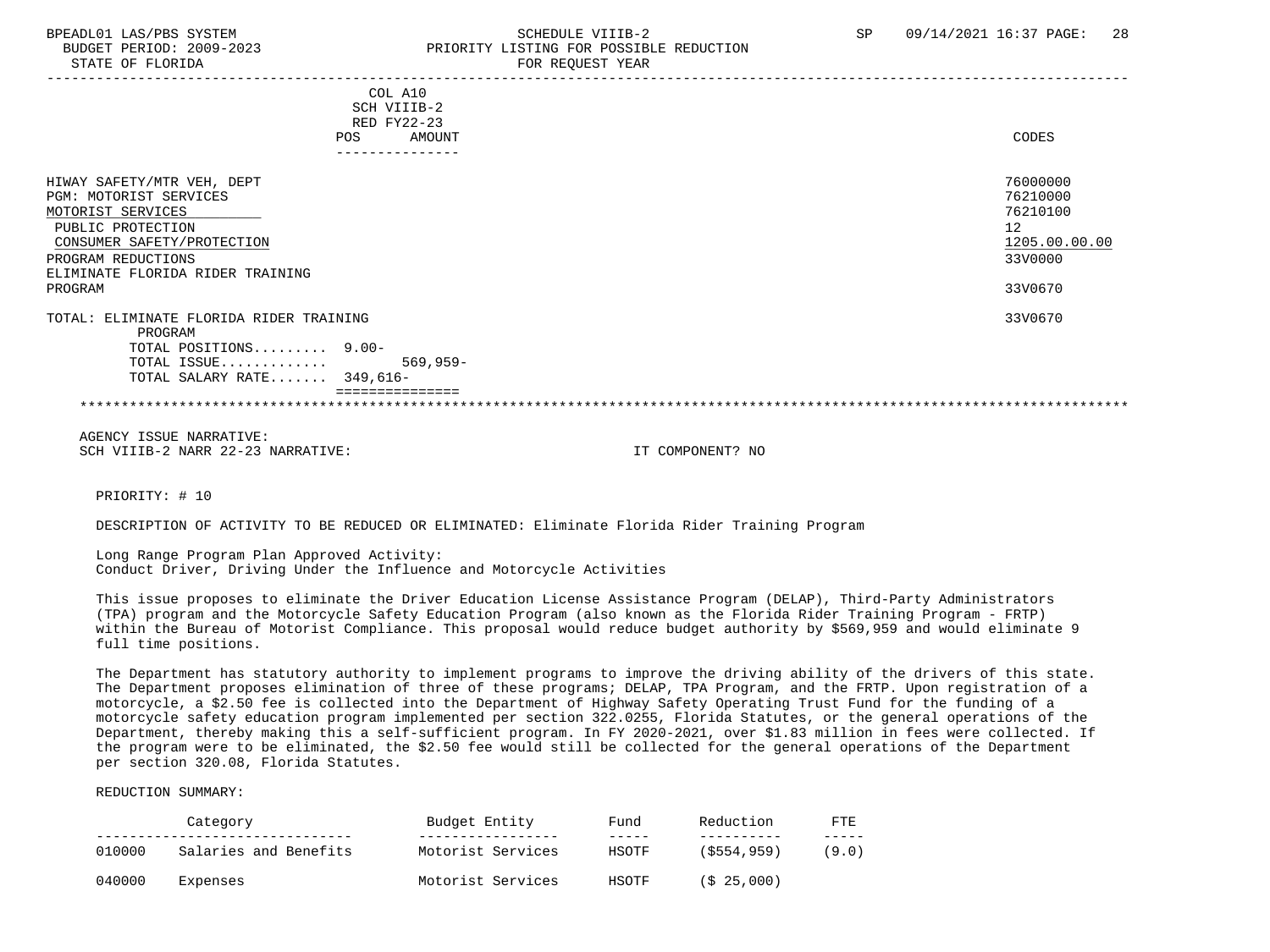#### BPEADL01 LAS/PBS SYSTEM STRAND SCHEDULE VIIIB-2 SP 09/14/2021 16:37 PAGE: 29 BUDGET PERIOD: 2009-2023 PRIORITY LISTING FOR POSSIBLE REDUCTION STATE OF FLORIDA FOR REQUEST YEAR FOR REQUEST YEAR

|                                  | COL A10<br>SCH VIIIB-2 |               |               |
|----------------------------------|------------------------|---------------|---------------|
|                                  | RED FY22-23            |               |               |
|                                  | POS.<br>AMOUNT         |               | CODES         |
|                                  | ---------------        |               |               |
|                                  |                        |               |               |
| HIWAY SAFETY/MTR VEH, DEPT       |                        |               | 76000000      |
| <b>PGM: MOTORIST SERVICES</b>    |                        |               | 76210000      |
| MOTORIST SERVICES                |                        |               | 76210100      |
| PUBLIC PROTECTION                |                        |               | 12            |
| CONSUMER SAFETY/PROTECTION       |                        |               | 1205.00.00.00 |
| PROGRAM REDUCTIONS               |                        |               | 33V0000       |
| ELIMINATE FLORIDA RIDER TRAINING |                        |               |               |
| PROGRAM                          |                        |               | 33V0670       |
|                                  |                        | ----------    |               |
| Total Reduction                  |                        | ( \$569, 959) |               |

 IMPACT TO THE PUBLIC: There are negative impacts on public safety by eliminating the DELAP, TPA Program, and FRTP. The Department would no longer be able to conduct field oversight activities of the 820 plus driver education instructors, the 74 Third Party Administrators of class E license testing and the 64 plus independent motorcycle training schools. There would also be no one to train, contract, certify and re-certify the independent FRTP instructors. Department staff members now evaluate the independent schools on curriculum and range facilities for compliance with professional standards established by sections 322.0255 and 322.56, Florida Statutes, Florida Administrative Code 15A-12 and the Motorcycle Safety Foundation. The staff members also serve as liaison with sponsors and schools relating to the FRTP, interact with the public and schools at special events, and respond to inquiries/complaints from sponsors, rider coaches, dealers, and riders. These members also perform quality assurance site visits of Commercial Driving Schools, Third Party Administrators of Class E Knowledge and Skills exams and DELAPs. In addition to quality assurance, this unit trains and certifies the Third Party Administrators on range setup and testing for the Class E skills testing.

#### COUNTIES TO WHICH THIS ISSUE APPLIES: Statewide

#### STATUTE / FLORIDA ADMINISTRATIVE CODE REVISIONS: F.S. 322.0255 and F.A.C. 15A-12 \*\*\*\*\*\*\*\*\*\*\*\*\*\*\*\*\*\*\*\*\*\*\*\*\*\*\*\*\*\*\*\*\*\*\*\*\*\*\*\*\*\*\*\*\*\*\*\*\*\*\*\*\*\*\*\*\*\*\*\*\*\*\*\*\*\*\*\*\*\*\*\*\*\*\*\*\*\*\*\*\*\*\*\*\*\*\*\*\*\*\*\*\*\*\*\*\*\*\*\*\*\*\*\*\*\*\*\*\*\*\*\*\*\*\*\*\*\*\*\*\*\*\*\*\*\*\*

| POSITION DETAIL OF SALARIES AND BENEFITS:<br>FTE | BASE RATE                                 | ADDITIVES | BENEFITS | ႜ<br>SUBTOTAL | LAPSED SALARIES<br>AND BENEFITS |
|--------------------------------------------------|-------------------------------------------|-----------|----------|---------------|---------------------------------|
|                                                  |                                           |           |          |               |                                 |
|                                                  |                                           |           |          |               |                                 |
|                                                  |                                           |           |          |               |                                 |
| $9.00 -$                                         | 349,616-                                  |           | 195,343- |               | $544,959-$                      |
|                                                  |                                           |           |          |               |                                 |
|                                                  |                                           |           |          |               | $544,959-$                      |
| $9.00 -$                                         | 349,616-                                  |           | 195,343- | $544,959-$    | $544,959-$                      |
|                                                  | CHANGES TO CURRENTLY AUTHORIZED POSITIONS |           |          |               | LAPSE<br>544,959- 0.00          |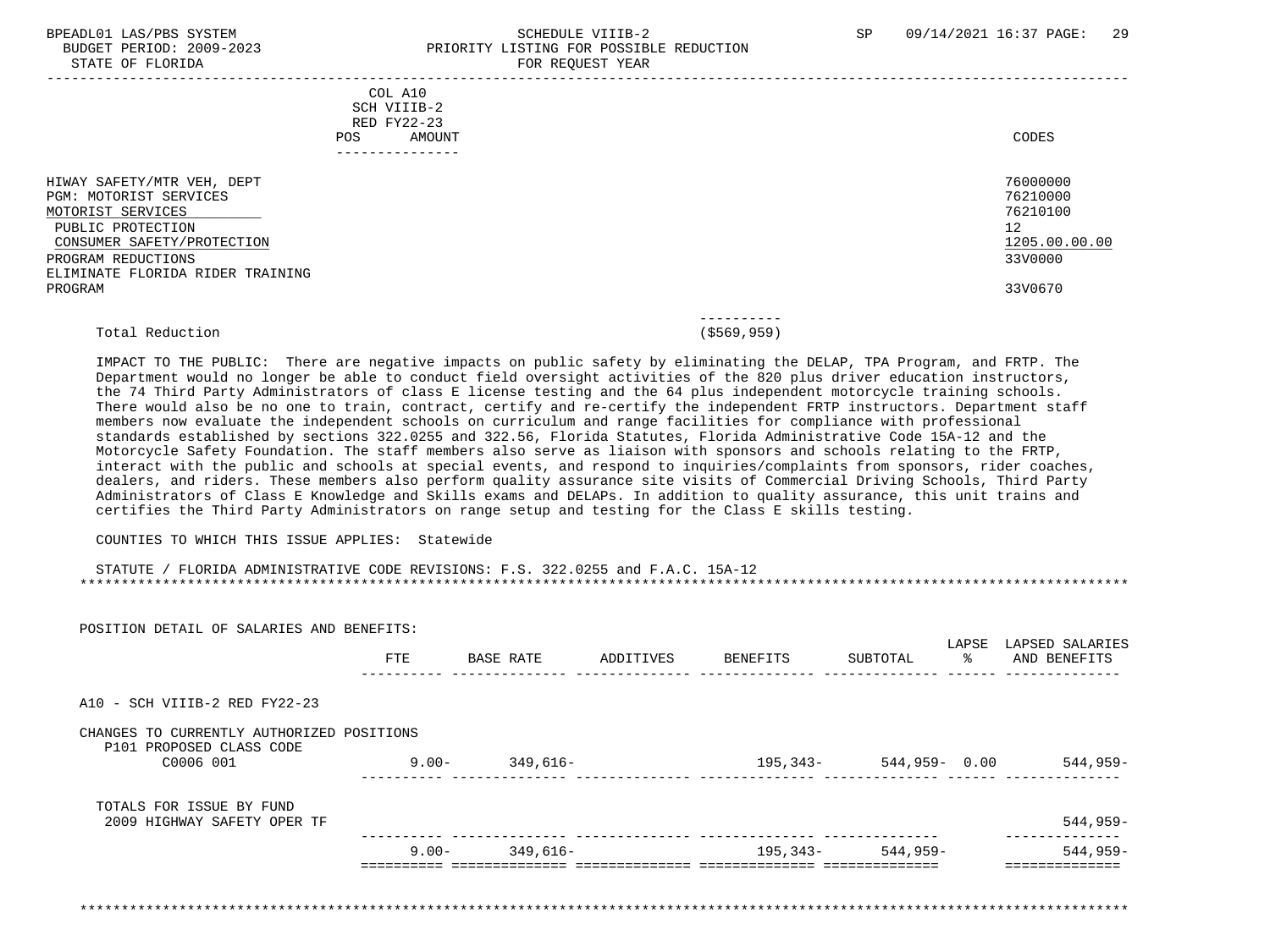### BPEADL01 LAS/PBS SYSTEM SALL SALL SOMEDULE VIIIB-2 SP 09/14/2021 16:37 PAGE: 30 BUDGET PERIOD: 2009-2023 PRIORITY LISTING FOR POSSIBLE REDUCTION

| COL A10<br>SCH VIIIB-2<br>RED FY22-23<br>AMOUNT<br><b>POS</b><br>CODES<br>76000000<br>HIWAY SAFETY/MTR VEH, DEPT<br>PGM: MOTORIST SERVICES<br>76210000<br>76210100<br>MOTORIST SERVICES<br>PUBLIC PROTECTION<br>12<br>CONSUMER SAFETY/PROTECTION<br>33V0000<br>PROGRAM REDUCTIONS<br>ELIMINATE MOBILE HOME INSTALLATION<br>33V0770<br>PROGRAM<br>000000<br>SALARY RATE<br>SALARY RATE 339,184-<br>===============<br>010000<br>SALARIES AND BENEFITS<br>$11.00 -$<br>$561,662-$<br>2009 1<br>HIGHWAY SAFETY OPER TF<br>$-$ STATE<br>===============<br>040000<br><b>EXPENSES</b> |               |
|----------------------------------------------------------------------------------------------------------------------------------------------------------------------------------------------------------------------------------------------------------------------------------------------------------------------------------------------------------------------------------------------------------------------------------------------------------------------------------------------------------------------------------------------------------------------------------|---------------|
|                                                                                                                                                                                                                                                                                                                                                                                                                                                                                                                                                                                  |               |
|                                                                                                                                                                                                                                                                                                                                                                                                                                                                                                                                                                                  |               |
|                                                                                                                                                                                                                                                                                                                                                                                                                                                                                                                                                                                  |               |
|                                                                                                                                                                                                                                                                                                                                                                                                                                                                                                                                                                                  |               |
|                                                                                                                                                                                                                                                                                                                                                                                                                                                                                                                                                                                  |               |
|                                                                                                                                                                                                                                                                                                                                                                                                                                                                                                                                                                                  |               |
|                                                                                                                                                                                                                                                                                                                                                                                                                                                                                                                                                                                  |               |
|                                                                                                                                                                                                                                                                                                                                                                                                                                                                                                                                                                                  |               |
|                                                                                                                                                                                                                                                                                                                                                                                                                                                                                                                                                                                  | 1205.00.00.00 |
|                                                                                                                                                                                                                                                                                                                                                                                                                                                                                                                                                                                  |               |
|                                                                                                                                                                                                                                                                                                                                                                                                                                                                                                                                                                                  |               |
|                                                                                                                                                                                                                                                                                                                                                                                                                                                                                                                                                                                  |               |
|                                                                                                                                                                                                                                                                                                                                                                                                                                                                                                                                                                                  |               |
|                                                                                                                                                                                                                                                                                                                                                                                                                                                                                                                                                                                  |               |
|                                                                                                                                                                                                                                                                                                                                                                                                                                                                                                                                                                                  |               |
|                                                                                                                                                                                                                                                                                                                                                                                                                                                                                                                                                                                  |               |
|                                                                                                                                                                                                                                                                                                                                                                                                                                                                                                                                                                                  |               |
|                                                                                                                                                                                                                                                                                                                                                                                                                                                                                                                                                                                  |               |
|                                                                                                                                                                                                                                                                                                                                                                                                                                                                                                                                                                                  |               |
|                                                                                                                                                                                                                                                                                                                                                                                                                                                                                                                                                                                  |               |
|                                                                                                                                                                                                                                                                                                                                                                                                                                                                                                                                                                                  |               |
|                                                                                                                                                                                                                                                                                                                                                                                                                                                                                                                                                                                  |               |
| 2009 1<br>$-$ STATE<br>$40,000-$<br>HIGHWAY SAFETY OPER TF                                                                                                                                                                                                                                                                                                                                                                                                                                                                                                                       |               |
| ===============<br>TOTAL: ELIMINATE MOBILE HOME INSTALLATION<br>33V0770                                                                                                                                                                                                                                                                                                                                                                                                                                                                                                          |               |
| PROGRAM                                                                                                                                                                                                                                                                                                                                                                                                                                                                                                                                                                          |               |
| TOTAL POSITIONS 11.00-                                                                                                                                                                                                                                                                                                                                                                                                                                                                                                                                                           |               |
| $601,662-$<br>TOTAL ISSUE                                                                                                                                                                                                                                                                                                                                                                                                                                                                                                                                                        |               |
| TOTAL SALARY RATE 339,184-                                                                                                                                                                                                                                                                                                                                                                                                                                                                                                                                                       |               |
|                                                                                                                                                                                                                                                                                                                                                                                                                                                                                                                                                                                  |               |
|                                                                                                                                                                                                                                                                                                                                                                                                                                                                                                                                                                                  |               |

 AGENCY ISSUE NARRATIVE: SCH VIIIR-2 NARR 22-23 NARRATIVE: IT COMPONENT? NO

PRIORITY: # 11

DESCRIPTION OF ACTIVITY TO BE REDUCED OR ELIMINATED: Elimination of the Manufactured Homes Installation Program

Long Range Program Plan Approved Activity: Monitor Mobile Home Inspection

 This issue proposes to eliminate the installer licensing, State Administrative Agency (SAA) inspections, consumer complaint installation inspections, installation products approvals and retrofitted homes inspections under the Manufactured Housing Program. The Department conducts inspections of new and used mobile/manufactured home installations on a random basis and when consumers file complaints regarding installation issues. These inspections ensure the installation of the home is proper and in accordance with established standards which protect the homes' integrity and prevents any home performance or safety issues. The Department also serves as the State Administrative Agency (SAA) for the US Department of Housing and Urban Development (HUD) inspecting new mobile/manufactured homes under warranty for structural defects when a consumer files a complaint. The Department receives partial funding from HUD for the SAA program. The elimination of these functions would result in a reduction in budget authority of 11 FTEs and a savings of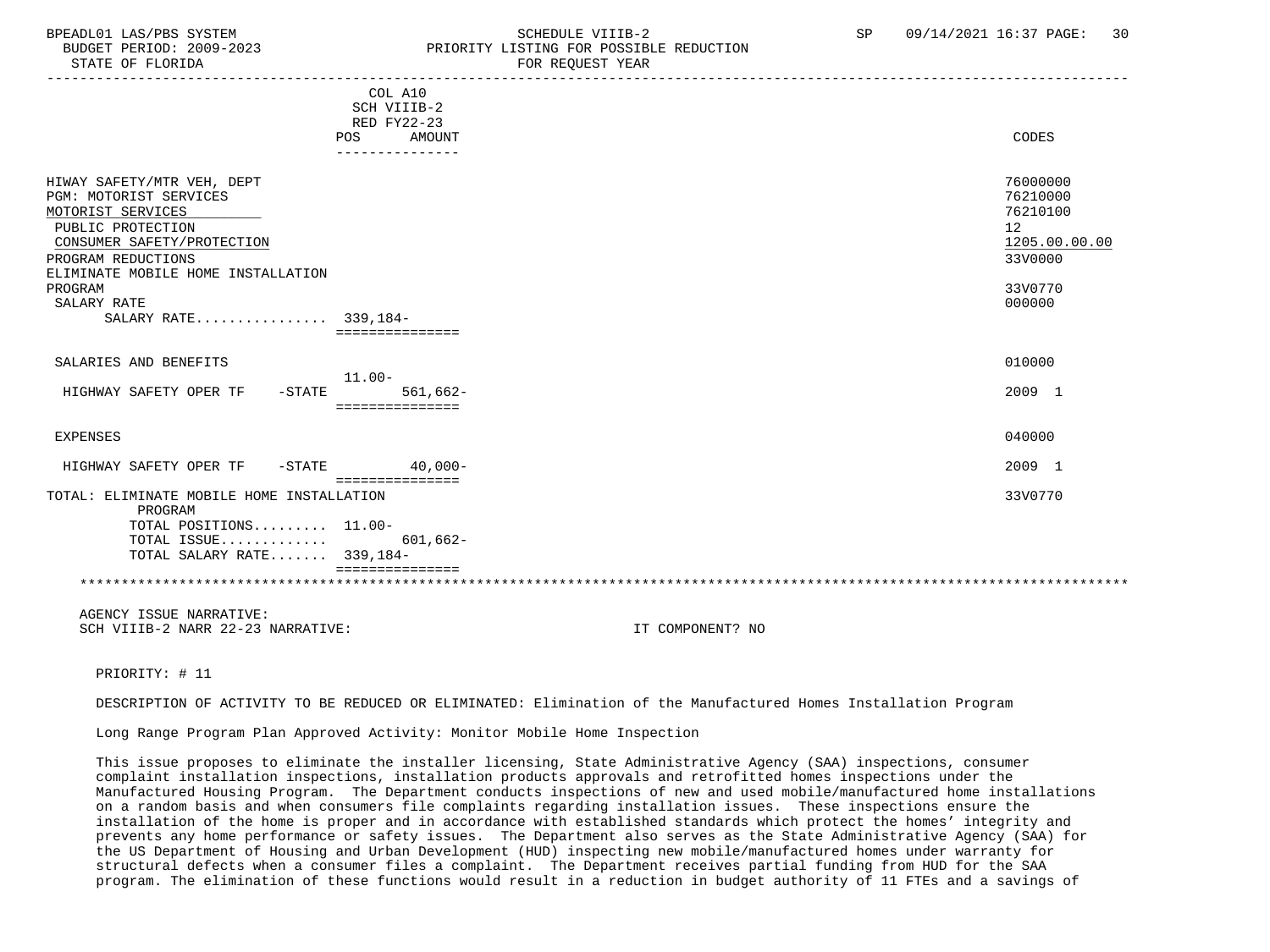STATE OF FLORIDA

# BPEADL01 LAS/PBS SYSTEM SALL SALL SOMEDULE VIIIB-2 SP 09/14/2021 16:37 PAGE: 31 BUDGET PERIOD: 2009-2023<br>
PRIORITY LISTING FOR POSSIBLE REDUCTION

| DIAIE OF FEORIDA                                                                                                                                                                                    | ron negoeoi tean                                                              |                                                                               |
|-----------------------------------------------------------------------------------------------------------------------------------------------------------------------------------------------------|-------------------------------------------------------------------------------|-------------------------------------------------------------------------------|
|                                                                                                                                                                                                     | COL A10<br>SCH VIIIB-2<br>RED FY22-23<br>AMOUNT<br><b>POS</b><br>------------ | CODES                                                                         |
| HIWAY SAFETY/MTR VEH, DEPT<br>PGM: MOTORIST SERVICES<br>MOTORIST SERVICES<br>PUBLIC PROTECTION<br>CONSUMER SAFETY/PROTECTION<br>PROGRAM REDUCTIONS<br>ELIMINATE MOBILE HOME INSTALLATION<br>PROGRAM |                                                                               | 76000000<br>76210000<br>76210100<br>12<br>1205.00.00.00<br>33V0000<br>33V0770 |

\$601,662.

 Summary: This issue eliminates the installer licensing, SAA inspections, consumer complaint installation inspections, installation products approval and retrofit inspections under the Manufactured Housing Program and 11 FTEs within the Bureau of Dealer Services. The program is responsible for establishing and maintaining uniform installation standards to ensure the safe and proper installation (set up) of homes in Florida.

 Pursuant to section 320.8249, Florida Statutes, the Department licenses and regulates installers upon meeting the requirements of an installer class completion, performance bond and liability insurance. The program also provides continuing education for building officials ensuring they have the knowledge to inspect the home's installation prior to the issuance of a certificate of occupancy.

 Installations of homes are inspected by the Department when consumer complaints are received. The Department ensures the homes have been installed by licensed installers with proper permits issued by Florida county building departments, are installed according to the manufacturer's set up manual and are in conformance with the Florida Statutes, Florida Administrative Codes and Federal Codes of Regulations. During an inspection, the Department performs a detailed documented inspection report that includes a soil bearing test for soil compaction and a torque probe test which determines the proper installation components. The installer, dealer and/or manufacturer are contacted when violations such as imminent safety hazards and safety issues are found, and immediate resolution is required. An Administrative Action is filed against an installer's license if patterns of violations are found. This program also conducts random installation inspections of new and used mobile/manufactured homes at licensed dealer locations and mobile home parks to ensure homes for sale have not been compromised by faulty installations.

 Section 215.559, Florida Statutes, established the Hurricane Loss Mitigation Program. The Department conducts a 10% inspection of retrofitted installations of used homes participating in the Hurricane Loss Mitigation program administered by Tallahassee Community College to ensure the homes were retrofitted in accordance with standards.

 This program tests and certifies installation components (anchors, straps, devices) in accordance section 320.8251, Florida Statutes, to ensure they meet established standards. These approved products are used by licensed installers when installing homes in Florida, thereby, ensuring safety for the consumer and their property.

 As the SAA for HUD, the department is responsible for inspection of new mobile/manufactured homes that are under warranty for structural defects. Consumers file complaints with the Department regarding structural defects. The Department investigates and resolves structural defect(s) found during inspection with the manufacturer for the consumer. With the elimination of the installation program, this activity will revert to HUD. Installation inspections of used mobile homes would be conducted by County Building Officials.

 With the elimination of the programs HUD will assume the responsibility to conduct installer training for prospective installers and issue a HUD license to installer license applicants. Consumers will file their complaints directly with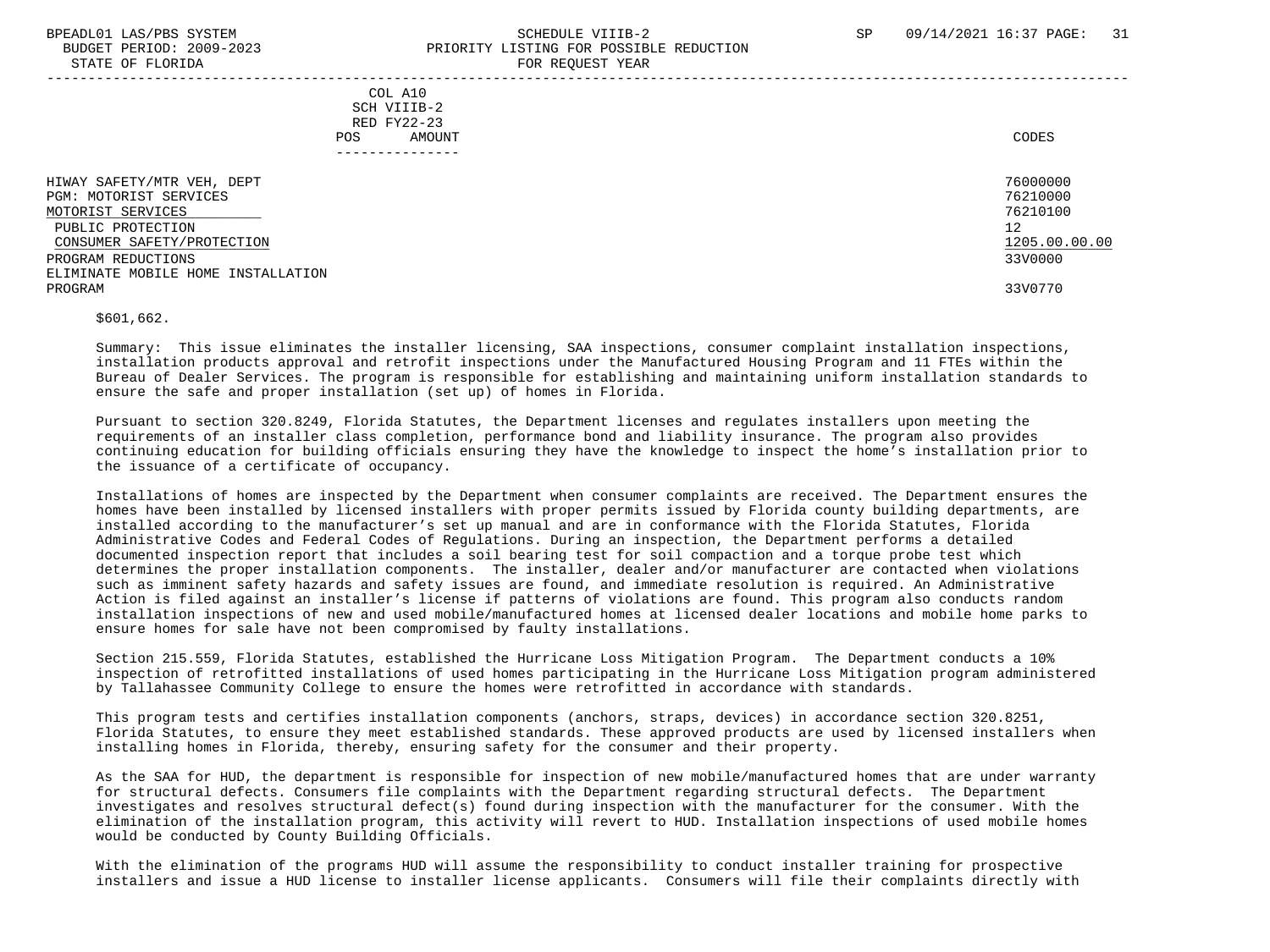# BPEADL01 LAS/PBS SYSTEM SALL SALL SOMEDULE VIIIB-2 SP 09/14/2021 16:37 PAGE: 32 BUDGET PERIOD: 2009-2023 PRIORITY LISTING FOR POSSIBLE REDUCTION

STATE OF FLORIDA FOR REQUEST YEAR ----------------------------------------------------------------------------------------------------------------------------------- COL A10 SCH VIIIB-2 RED FY22-23 POS AMOUNT CODES --------------- HIWAY SAFETY/MTR VEH, DEPT 76000000 PGM: MOTORIST SERVICES 76210000 MOTORIST SERVICES 76210100 \_\_\_\_\_\_\_\_\_\_\_\_\_\_\_\_\_\_\_\_\_\_\_\_\_\_ PUBLIC PROTECTION 12<br>CONSUMER SAFETY/PROTECTION 1200.00 CONSUMER SAFETY/PROTECTION 1205.00 PROGRAM REDUCTIONS ELIMINATE MOBILE HOME INSTALLATION PROGRAM 33V0770 HUD regarding construction and installation issues of new homes. However, County Building Officials will no longer be

 provided installation training and will no longer be able to request assistance from the Department when conducting an installation inspection.

 Eliminating this program could result in cost savings of \$601,662; however, it would also result in a revenue loss (actual amounts from FY 2020-2021) to General Revenue of \$217,206 and a loss to the HSOTF of \$291,741. The Florida Highway Safety and Motor Vehicles (FLHSMV) currently performs the SAA duties as part of contract requirements with HUD and receives partial funding from HUD.

IMPACT TO THE PUBLIC:

 The Mobile Home Installation Program is responsible for establishing and maintaining uniform installation standards to ensure the safe and proper installation (set up) of homes in Florida. Each year, the program offers training classes for mobile home installers, mobile home dealers and building officials. The program also certifies installation components (anchors, straps, devices) to ensure they meet established standards. If this program is eliminated, this consumer protection activity would be compromised and citizens living in manufactured housing would be adversely affected. Installation products and components will no longer be tested and approved for use compromising home installations. Inspections of retrofitted homes under the state's Hurricane Loss Mitigation Program will no longer be performed resulting in no assurance that proper approved products and installation procedures were followed in the retrofitting of consumers' homes.

 The department's current installation program has been very effective at ensuring manufactured homes in Florida are installed properly to protect consumers and their property. The department has very effective programs to instruct installers prior to licensure as well as teach building official how to inspect installations prior to issuing permits to homeowners. Consistency in the application of installation standards and the quality of service and protection to consumers will be impacted with the elimination of this program.

| Reduction by Appropriation Category:<br>010000 - Salaries and Benefits<br>$040000 -$ Expenses           | s  | (561, 662)<br>(40,000) |                                                                                |
|---------------------------------------------------------------------------------------------------------|----|------------------------|--------------------------------------------------------------------------------|
| Total Reduction                                                                                         | S. | (601, 662)             |                                                                                |
| Estimated Revenue Loss:                                                                                 |    |                        |                                                                                |
| General Revenue Reduction<br>Highway Safety Operating Trust Fund<br>Highway Safety Operating Trust Fund |    |                        | $$(152, 363)$ (MH Seals)<br>$(145, 314)$ (MH fines)<br>$(148, 611)$ (from HUD) |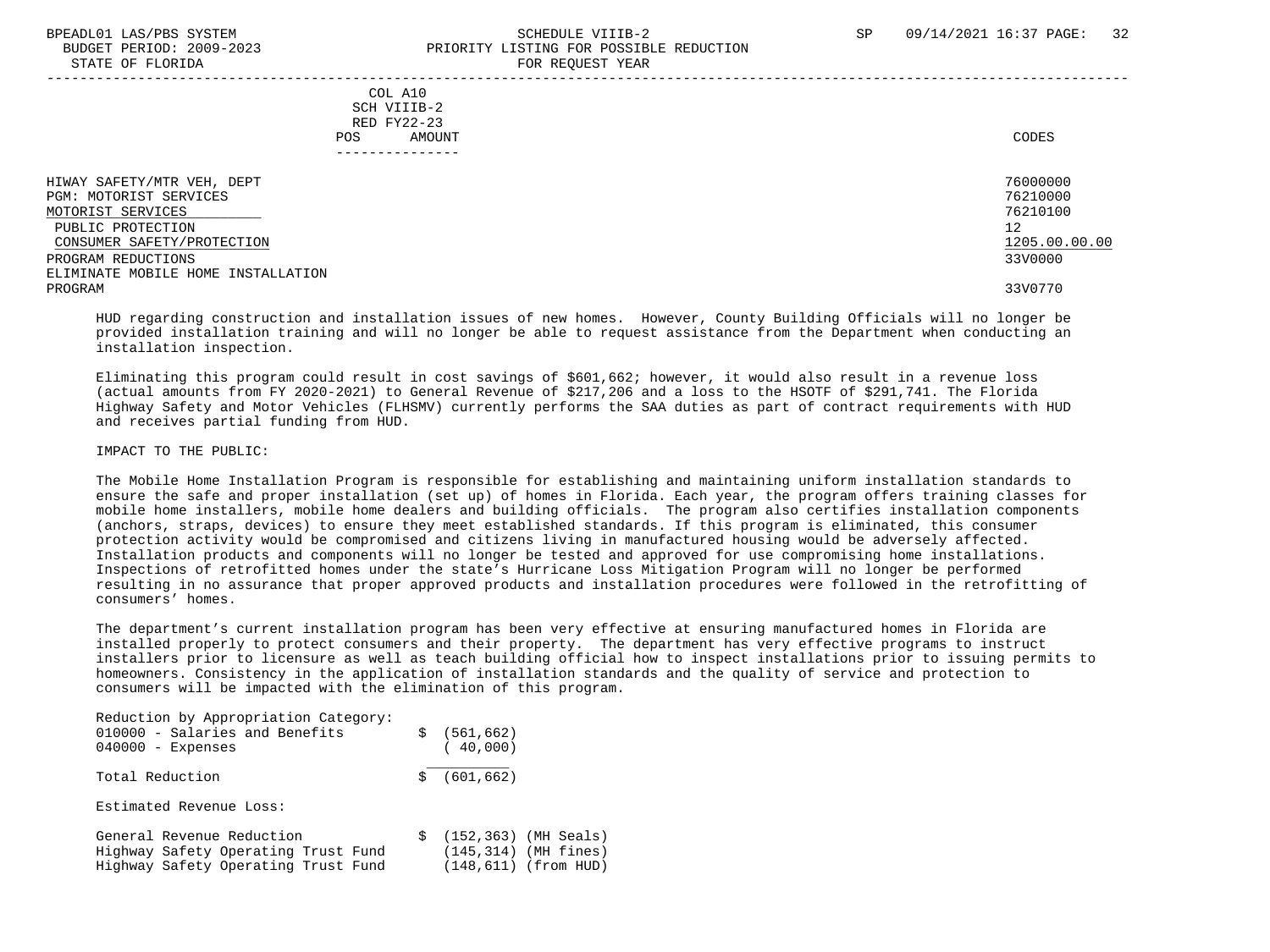# BPEADL01 LAS/PBS SYSTEM SCHEDULE VIIIB-2 SCHEDULE VIIIB-2 SP 09/14/2021 16:37 PAGE: 33 BUDGET PERIOD: 2009-2023 PRIORITY LISTING FOR POSSIBLE REDUCTION

| BUDGET PERIOD: 2009-2023<br>STATE OF FLORIDA                                                                                                                                                                                                                                              |                                                                        | PRIORITY LISTING FOR POSSIBLE REDUCTION | FOR REQUEST YEAR |          |                                                                                            |
|-------------------------------------------------------------------------------------------------------------------------------------------------------------------------------------------------------------------------------------------------------------------------------------------|------------------------------------------------------------------------|-----------------------------------------|------------------|----------|--------------------------------------------------------------------------------------------|
|                                                                                                                                                                                                                                                                                           | COL A10<br>SCH VIIIB-2<br>RED FY22-23<br>POS AMOUNT<br>_______________ |                                         |                  |          | <b>CODES</b>                                                                               |
| HIWAY SAFETY/MTR VEH, DEPT<br>PGM: MOTORIST SERVICES<br>MOTORIST SERVICES<br>PUBLIC PROTECTION<br>CONSUMER SAFETY/PROTECTION<br>PROGRAM REDUCTIONS<br>ELIMINATE MOBILE HOME INSTALLATION<br>PROGRAM                                                                                       |                                                                        |                                         |                  |          | 76000000<br>76210000<br>76210100<br>12 <sup>°</sup><br>1205.00.00.00<br>33V0000<br>33V0770 |
| Total Estimated Revenue Loss                                                                                                                                                                                                                                                              |                                                                        | \$ (446, 289)                           |                  |          |                                                                                            |
| COUNTIES TO WHICH THIS ISSUE APPLIES: Statewide.                                                                                                                                                                                                                                          |                                                                        |                                         |                  |          |                                                                                            |
| LRPP and/or STRATEGIC PLAN MEASURES REQUIRING REVISION: The Monitor Mobile Home Installer Licensing and Inspections<br>activity will be eliminated.                                                                                                                                       |                                                                        |                                         |                  |          |                                                                                            |
| STATUTORY AND OTHER LEGAL CITES REQUIRING REVISION:<br>Sections 215.559, 320.8249, 320.8251, 320.827, 320.8285, 320.830, 320.831, 320.8325, 320.834, 320.835, 320.836, 320.837,<br>320.8232, 320.8245, 320.781, 320.822, 320.823, 320.824, 320.8255, Florida Statutes                     |                                                                        |                                         |                  |          |                                                                                            |
| Florida Administrative Codes 15C-1 and 15C-2.                                                                                                                                                                                                                                             |                                                                        |                                         |                  |          |                                                                                            |
| FTE Reduction (11)<br>Class Code and Position Title:<br>9018 - Highway Safety Specialist (1)<br>0004 - Senior Clerk (3)<br>9009 - HSMV Compliance Examiner (1)<br>8712 - Safety Program Consultant (4)<br>9016 - HSMV Field Supervisor-SES (1)<br>9018 - Highway Safety Specialist-SES(1) |                                                                        |                                         |                  |          |                                                                                            |
| POSITION DETAIL OF SALARIES AND BENEFITS:                                                                                                                                                                                                                                                 |                                                                        |                                         |                  |          |                                                                                            |
|                                                                                                                                                                                                                                                                                           |                                                                        | FTE BASE RATE ADDITIVES BENEFITS        |                  | SUBTOTAL | LAPSE LAPSED SALARIES<br>% AND BENEFITS                                                    |
| A10 - SCH VIIIB-2 RED FY22-23                                                                                                                                                                                                                                                             |                                                                        |                                         |                  |          |                                                                                            |
| CHANGES TO CURRENTLY AUTHORIZED POSITIONS                                                                                                                                                                                                                                                 |                                                                        |                                         |                  |          |                                                                                            |

# P101 PROPOSED CLASS CODE<br>C0007 001

| -001<br>C0007 | ⊥⊥.00- | ' 84.<br>-20 | $\sim$ $\sim$ $\sim$<br>$\sim$ | 56 L<br>DD 4 | . . 00<br>n h |
|---------------|--------|--------------|--------------------------------|--------------|---------------|
|               |        |              |                                |              |               |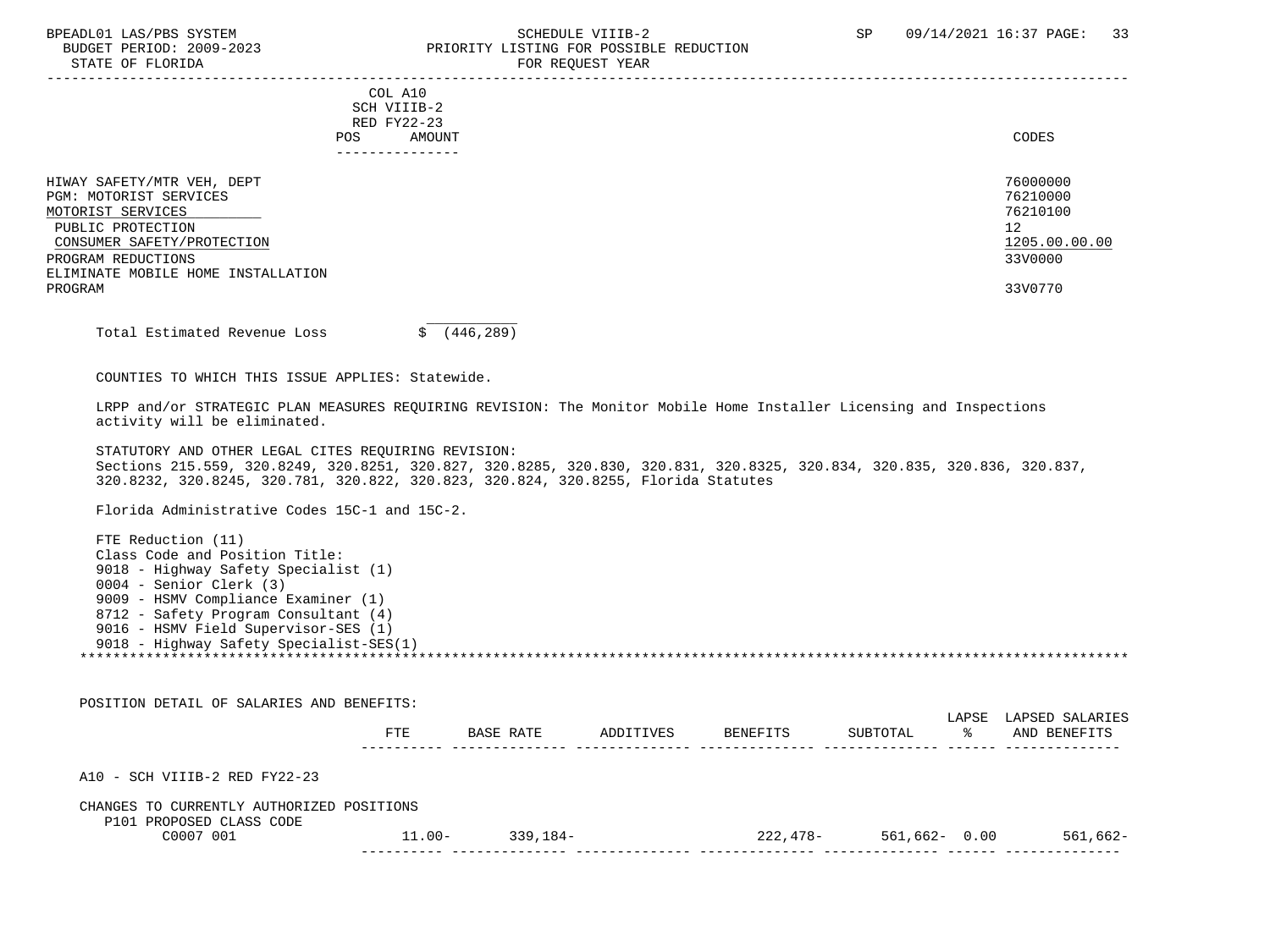#### BPEADL01 LAS/PBS SYSTEM SALLE SOMEDULE VIIIB-2 SCHEDULE VIIIB-2 SP 09/14/2021 16:37 PAGE: 34 BUDGET PERIOD: 2009-2023 PRIORITY LISTING FOR POSSIBLE REDUCTION FOR REQUEST YEAR

|                                                                                                                              | COL A10          |                     |           |                 |                       |                                                         |
|------------------------------------------------------------------------------------------------------------------------------|------------------|---------------------|-----------|-----------------|-----------------------|---------------------------------------------------------|
|                                                                                                                              | SCH VIIIB-2      |                     |           |                 |                       |                                                         |
|                                                                                                                              | RED FY22-23      |                     |           |                 |                       |                                                         |
|                                                                                                                              | POS AMOUNT       |                     |           |                 |                       | CODES                                                   |
|                                                                                                                              | ---------------- |                     |           |                 |                       |                                                         |
| HIWAY SAFETY/MTR VEH, DEPT<br>PGM: MOTORIST SERVICES<br>MOTORIST SERVICES<br>PUBLIC PROTECTION<br>CONSUMER SAFETY/PROTECTION |                  |                     |           |                 |                       | 76000000<br>76210000<br>76210100<br>12<br>1205.00.00.00 |
| PROGRAM REDUCTIONS                                                                                                           |                  |                     |           |                 |                       | 33V0000                                                 |
| ELIMINATE MOBILE HOME INSTALLATION<br>PROGRAM                                                                                |                  |                     |           |                 |                       | 33V0770                                                 |
| POSITION DETAIL OF SALARIES AND BENEFITS:                                                                                    |                  |                     |           |                 |                       | LAPSE LAPSED SALARIES                                   |
|                                                                                                                              | FTE              | BASE RATE           | ADDITIVES | <b>BENEFITS</b> | SUBTOTAL              | % AND BENEFITS                                          |
| A10 - SCH VIIIB-2 RED FY22-23                                                                                                |                  |                     |           |                 |                       |                                                         |
| CHANGES TO CURRENTLY AUTHORIZED POSITIONS                                                                                    |                  |                     |           |                 |                       |                                                         |
| TOTALS FOR ISSUE BY FUND                                                                                                     |                  |                     |           |                 |                       |                                                         |
| 2009 HIGHWAY SAFETY OPER TF                                                                                                  |                  |                     |           |                 |                       | $561,662-$<br>-------------                             |
|                                                                                                                              |                  | $11.00 - 339.184 -$ |           |                 | $222.478 - 561.662 -$ | $561,662-$                                              |
|                                                                                                                              |                  |                     |           |                 |                       | ==============                                          |
|                                                                                                                              |                  |                     |           |                 |                       |                                                         |
|                                                                                                                              |                  |                     |           |                 |                       |                                                         |
| ELIMINATE SUPPORT POSITIONS IN THE<br>DIVISION OF MOTORIST SERVICES<br>SALARY RATE<br>SALARY RATE 294,921-                   | ===============  |                     |           |                 |                       | 33V1660<br>000000                                       |
| SALARIES AND BENEFITS                                                                                                        |                  |                     |           |                 |                       | 010000                                                  |
| HIGHWAY SAFETY OPER TF<br>$-STATE$                                                                                           | $4.00-$          | $407,512-$          |           |                 |                       | 2009 1                                                  |
|                                                                                                                              | ===============  |                     |           |                 |                       |                                                         |
| <b>EXPENSES</b>                                                                                                              |                  |                     |           |                 |                       | 040000                                                  |
| $-$ STATE<br>HIGHWAY SAFETY OPER TF                                                                                          | ===============  | $4,521-$            |           |                 |                       | 2009 1                                                  |
| TOTAL: ELIMINATE SUPPORT POSITIONS IN THE<br>DIVISION OF MOTORIST SERVICES<br>TOTAL POSITIONS 4.00-                          |                  |                     |           |                 |                       | 33V1660                                                 |
| TOTAL ISSUE<br>TOTAL SALARY RATE 294,921-                                                                                    |                  | $412,033-$          |           |                 |                       |                                                         |
|                                                                                                                              | ===============  |                     |           |                 |                       |                                                         |
|                                                                                                                              |                  |                     |           |                 |                       |                                                         |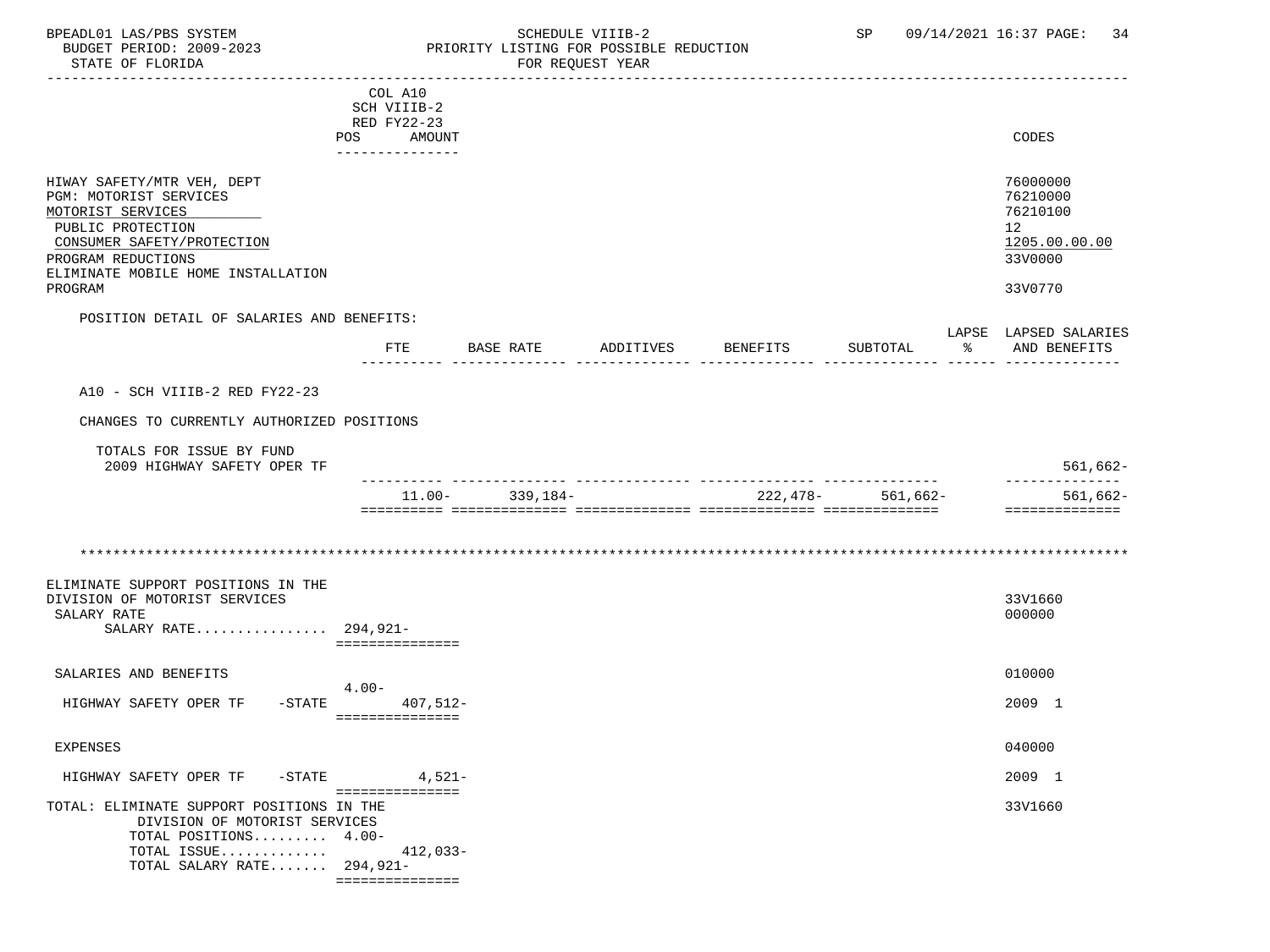STATE OF FLORIDA FOR STATE OF STATE OF STATE OF STATE OF STATE OF STATE OF STATE OF STATE OF STATE OF STATE OF STATE OF STATE OF STATE OF STATE OF STATE OF STATE OF STATE OF STATE OF STATE OF STATE OF STATE OF STATE OF STA

# BPEADL01 LAS/PBS SYSTEM SOHEDULE VIIIB-2 SCHEDULE VIIIB-2 SP 09/14/2021 16:37 PAGE: 35<br>BUDGET PERIOD: 2009-2023 PRIORITY LISTING FOR POSSIBLE REDUCTION PRIORITY LISTING FOR POSSIBLE REDUCTION

-----------------------------------------------------------------------------------------------------------------------------------

 COL A10 SCH VIIIB-2 RED FY22-23 POS AMOUNT CODES ---------------

| HIWAY SAFETY/MTR VEH, DEPT         | 76000000      |
|------------------------------------|---------------|
| PGM: MOTORIST SERVICES             | 76210000      |
| MOTORIST SERVICES                  | 76210100      |
| PUBLIC PROTECTION                  | 12            |
| CONSUMER SAFETY/PROTECTION         | 1205.00.00.00 |
| PROGRAM REDUCTIONS                 | 33V0000       |
| ELIMINATE SUPPORT POSITIONS IN THE |               |
| DIVISION OF MOTORIST SERVICES      | 33V1660       |
|                                    |               |

 AGENCY ISSUE NARRATIVE: SCH VIIIB-2 NARR 22-23 NARRATIVE: IT COMPONENT? NO

PRIORITY: # 7

 DESCRIPTION OF ACTIVITY TO BE REDUCED OR ELIMINATED: Reduce Various Support Positions in the Division of Motorist Services

Long-Range Program Plan Approved Activity: Various Activities in Motorist Services

 This issue proposes to eliminate four FTE positions and \$412,033 in budget authority to eliminate various positions that provide support to the Division of Motorist Services. These positions include Human Resources, General Counsel, Performance Management, and Communications.

REDUCTION SUMMARY:

| Category |                            | Total          | FTF.  |
|----------|----------------------------|----------------|-------|
|          |                            |                |       |
|          | 010000 Salary and Benefits | (S407.512)     | (4.0) |
|          | 040000 Expenses            | $(S \t 4.521)$ |       |

IMPACT TO THE PUBLIC: Customers may not have support services provided as timely as before.

COUNTIES TO WHICH THIS ISSUE APPLIES: Statewide

LRPP and/or STRATEGIC PLAN MEASURES REQUIRING REVISION: None

 STATUTORY AND OTHER LEGAL CITES REQUIRING REVISION: None \*\*\*\*\*\*\*\*\*\*\*\*\*\*\*\*\*\*\*\*\*\*\*\*\*\*\*\*\*\*\*\*\*\*\*\*\*\*\*\*\*\*\*\*\*\*\*\*\*\*\*\*\*\*\*\*\*\*\*\*\*\*\*\*\*\*\*\*\*\*\*\*\*\*\*\*\*\*\*\*\*\*\*\*\*\*\*\*\*\*\*\*\*\*\*\*\*\*\*\*\*\*\*\*\*\*\*\*\*\*\*\*\*\*\*\*\*\*\*\*\*\*\*\*\*\*\*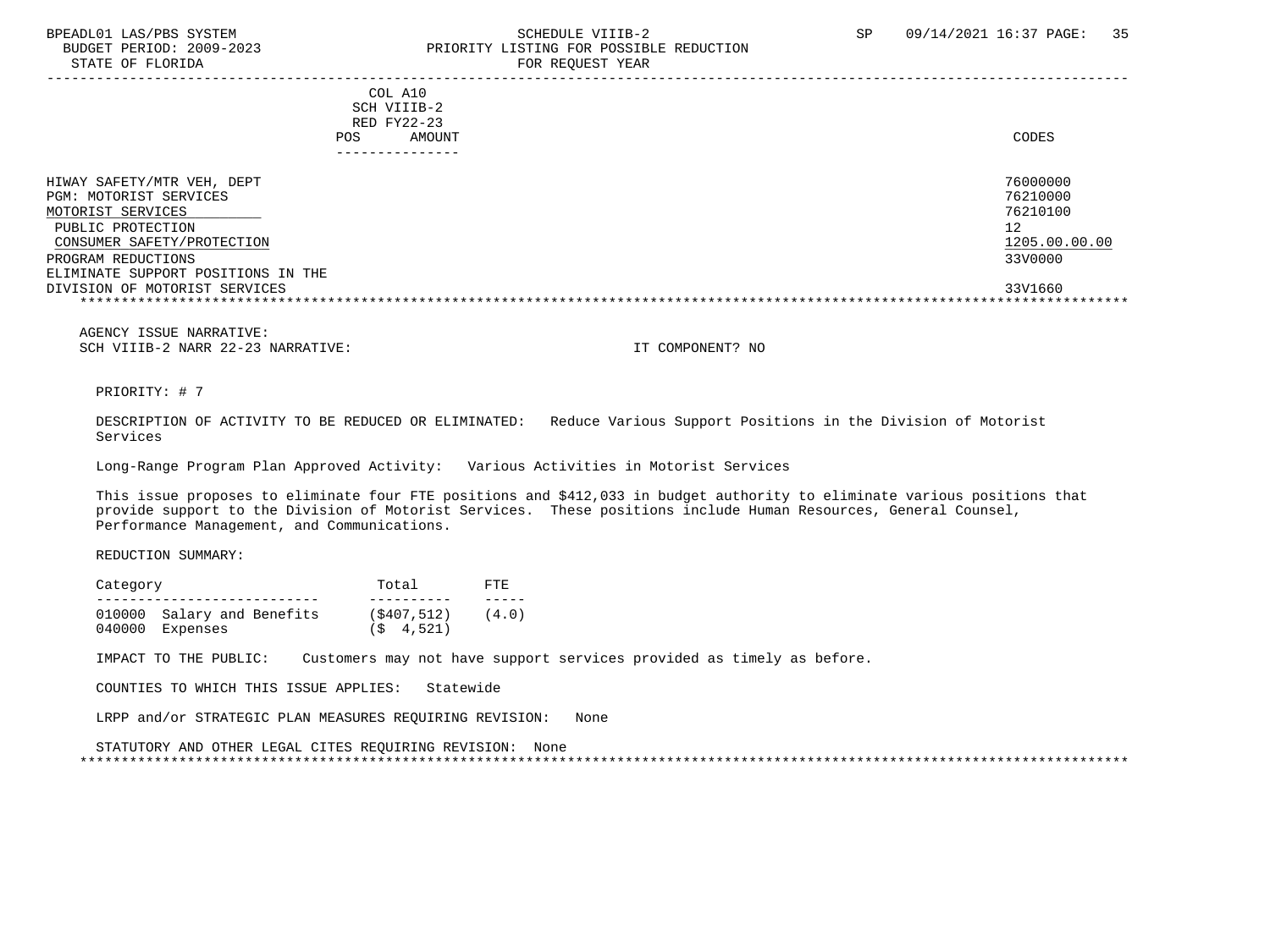BPEADL01 LAS/PBS SYSTEM STRING THE SCHEDULE VIIIB-2 SP 09/14/2021 16:37 PAGE: 36<br>BUDGET PERIOD: 2009-2023 PRIORITY LISTING FOR POSSIBLE REDUCTION BUDGET PERIOD: 2009-2023 PRIORITY LISTING FOR POSSIBLE REDUCTION

|                                                                                                                                                    | COL A10                      |                      |                    |                   |                                                                                 |
|----------------------------------------------------------------------------------------------------------------------------------------------------|------------------------------|----------------------|--------------------|-------------------|---------------------------------------------------------------------------------|
|                                                                                                                                                    | SCH VIIIB-2                  |                      |                    |                   |                                                                                 |
|                                                                                                                                                    | RED FY22-23                  |                      |                    |                   |                                                                                 |
|                                                                                                                                                    | POS<br>AMOUNT                |                      |                    |                   | <b>CODES</b>                                                                    |
|                                                                                                                                                    | ---------------              |                      |                    |                   |                                                                                 |
| HIWAY SAFETY/MTR VEH, DEPT<br>PGM: MOTORIST SERVICES<br>MOTORIST SERVICES<br>PUBLIC PROTECTION<br>CONSUMER SAFETY/PROTECTION<br>PROGRAM REDUCTIONS |                              |                      |                    |                   | 76000000<br>76210000<br>76210100<br>12 <sup>7</sup><br>1205.00.00.00<br>33V0000 |
| ELIMINATE SUPPORT POSITIONS IN THE                                                                                                                 |                              |                      |                    |                   |                                                                                 |
| DIVISION OF MOTORIST SERVICES                                                                                                                      |                              |                      |                    |                   | 33V1660                                                                         |
|                                                                                                                                                    |                              |                      |                    |                   |                                                                                 |
| POSITION DETAIL OF SALARIES AND BENEFITS:                                                                                                          |                              |                      |                    |                   |                                                                                 |
|                                                                                                                                                    |                              |                      |                    |                   | LAPSE LAPSED SALARIES                                                           |
|                                                                                                                                                    | FTE                          | BASE RATE            | ADDITIVES BENEFITS | SUBTOTAL          | ႜ<br>AND BENEFITS                                                               |
|                                                                                                                                                    |                              |                      |                    |                   |                                                                                 |
| A10 - SCH VIIIB-2 RED FY22-23                                                                                                                      |                              |                      |                    |                   |                                                                                 |
| CHANGES TO CURRENTLY AUTHORIZED POSITIONS                                                                                                          |                              |                      |                    |                   |                                                                                 |
| P101 PROPOSED CLASS CODE                                                                                                                           |                              |                      |                    |                   |                                                                                 |
| C0005 001                                                                                                                                          |                              | $4.00 - 294,921 -$   |                    |                   | - $112,591$ $407,512$ $407,512$ $407,512$ $407,512$                             |
|                                                                                                                                                    |                              |                      |                    |                   |                                                                                 |
|                                                                                                                                                    |                              |                      |                    |                   |                                                                                 |
| TOTALS FOR ISSUE BY FUND                                                                                                                           |                              |                      |                    |                   |                                                                                 |
| 2009 HIGHWAY SAFETY OPER TF                                                                                                                        |                              |                      |                    |                   | $407,512-$                                                                      |
|                                                                                                                                                    |                              |                      |                    |                   | ---------------                                                                 |
|                                                                                                                                                    |                              | 294,921-<br>$4.00 -$ |                    | 112,591- 407,512- | 407,512-                                                                        |
|                                                                                                                                                    |                              |                      |                    |                   | _______________                                                                 |
|                                                                                                                                                    |                              |                      |                    |                   |                                                                                 |
| ELIMINATE COMMUNICATION COORDINATOR                                                                                                                |                              |                      |                    |                   |                                                                                 |
| IN BUREAU OF CREDENTIALING SERVICES                                                                                                                |                              |                      |                    |                   | 33V1670                                                                         |
| SALARY RATE                                                                                                                                        |                              |                      |                    |                   | 000000                                                                          |
| SALARY RATE 43,499-                                                                                                                                |                              |                      |                    |                   |                                                                                 |
|                                                                                                                                                    | ===============              |                      |                    |                   |                                                                                 |
|                                                                                                                                                    |                              |                      |                    |                   |                                                                                 |
| SALARIES AND BENEFITS                                                                                                                              |                              |                      |                    |                   | 010000                                                                          |
|                                                                                                                                                    | $1.00-$                      |                      |                    |                   |                                                                                 |
| HIGHWAY SAFETY OPER TF                                                                                                                             | $-STATE$<br>$67,232-$        |                      |                    |                   | 2009 1                                                                          |
| TOTAL: ELIMINATE COMMUNICATION COORDINATOR<br>IN BUREAU OF CREDENTIALING SERVICES<br>TOTAL POSITIONS 1.00-<br>TOTAL ISSUE                          | ===============<br>$67,232-$ |                      |                    |                   | 33V1670                                                                         |
| TOTAL SALARY RATE 43,499-                                                                                                                          |                              |                      |                    |                   |                                                                                 |
|                                                                                                                                                    | ================             |                      |                    |                   |                                                                                 |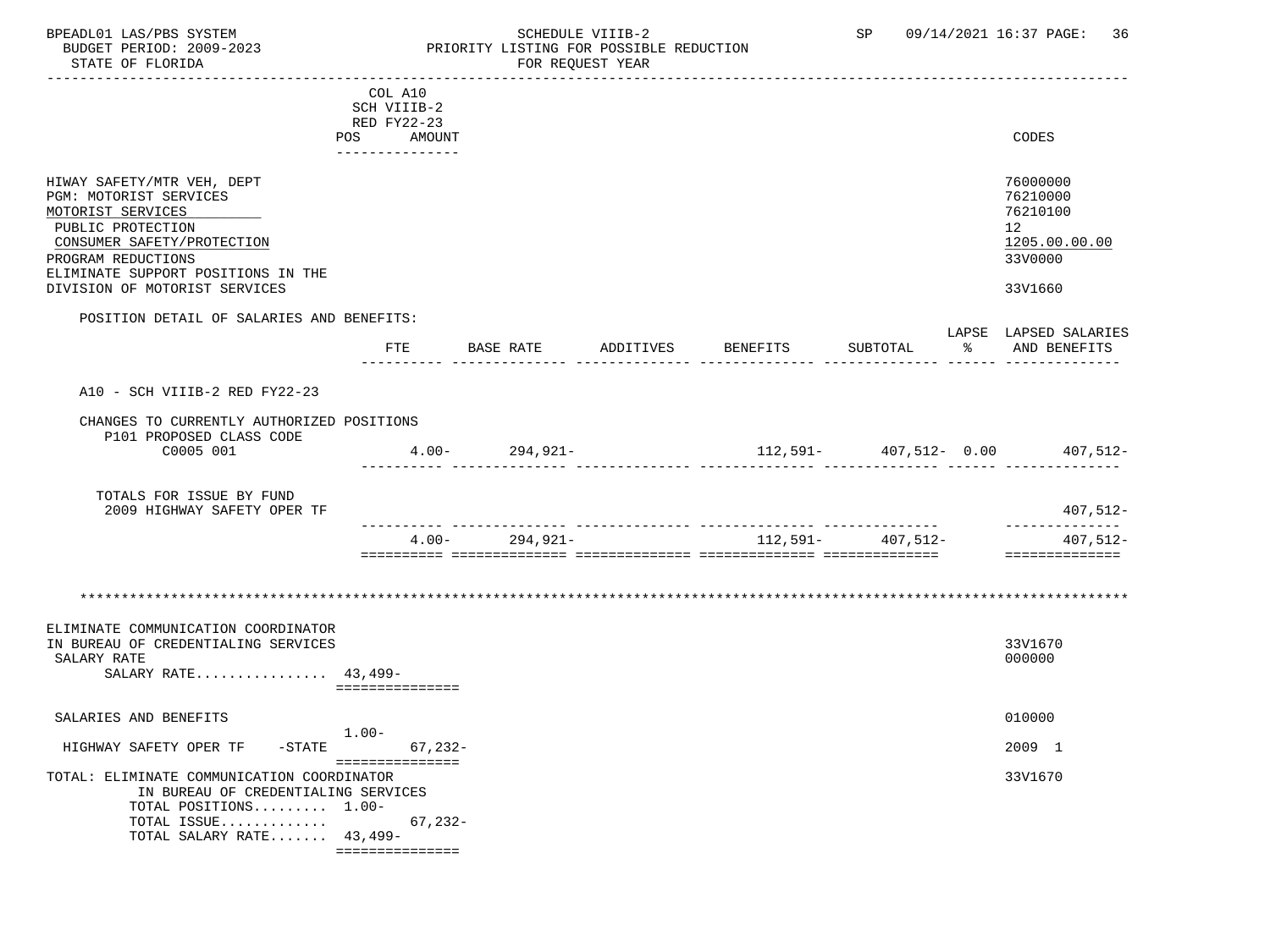STATE OF FLORIDA FOR STATE OF STATE OF STATE OF STATE OF STATE OF STATE OF STATE OF STATE OF STATE OF STATE OF STATE OF STATE OF STATE OF STATE OF STATE OF STATE OF STATE OF STATE OF STATE OF STATE OF STATE OF STATE OF STA

-----------------------------------------------------------------------------------------------------------------------------------

 COL A10 SCH VIIIB-2 RED FY22-23 POS AMOUNT CODES

| ------------                        |               |
|-------------------------------------|---------------|
| HIWAY SAFETY/MTR VEH, DEPT          | 76000000      |
| PGM: MOTORIST SERVICES              | 76210000      |
| MOTORIST SERVICES                   | 76210100      |
| PUBLIC PROTECTION                   | 12            |
| CONSUMER SAFETY/PROTECTION          | 1205.00.00.00 |
| PROGRAM REDUCTIONS                  | 33V0000       |
| ELIMINATE COMMUNICATION COORDINATOR |               |
| IN BUREAU OF CREDENTIALING SERVICES | 33V1670       |
|                                     |               |

 AGENCY ISSUE NARRATIVE: SCH VIIIB-2 NARR 22-23 NARRATIVE: IT COMPONENT? NO

PRIORITY: # 5

 DESCRIPTION OF ACTIVITY TO BE REDUCED OR ELIMINATED: Eliminate Communications Coordinator Position - Credentialing Services.

Long Range Program Plan Approved Activity: Provide Program Customer Service

 This issue proposes to eliminate the Communications Coordinator position (Program Consultant) located in Miami-Dade County. The main responsibility of this position is to communicate with people outside the organization, representing the Department to customers, the public, government, the media, and other external sources, in order to educate the public, promote safety campaigns, and/or communicate new policies or changes to the existing ones. This position interacts directly and frequently with the Office of Communications.

Eliminating this position would result in an annual savings of \$67,232. The savings include salary & benefits.

IMPACT TO THE PUBLIC:

 The main responsibilities of this position can be performed by other members of Credentialing Services with the support of the Office of Communications; however, due to their additional responsibilities, the frequency of their participation will decrease significantly.

 Since this is not a core responsibility of Credentialing Services, we don't foresee a direct, significant impact to the public or the department.

IMPACT TO REVENUES: None

COUNTIES TO WHICH THIS ISSUE APPLIES: Miami-Dade County

 Long Range Program Plan (LRPP) Revisions: None \*\*\*\*\*\*\*\*\*\*\*\*\*\*\*\*\*\*\*\*\*\*\*\*\*\*\*\*\*\*\*\*\*\*\*\*\*\*\*\*\*\*\*\*\*\*\*\*\*\*\*\*\*\*\*\*\*\*\*\*\*\*\*\*\*\*\*\*\*\*\*\*\*\*\*\*\*\*\*\*\*\*\*\*\*\*\*\*\*\*\*\*\*\*\*\*\*\*\*\*\*\*\*\*\*\*\*\*\*\*\*\*\*\*\*\*\*\*\*\*\*\*\*\*\*\*\*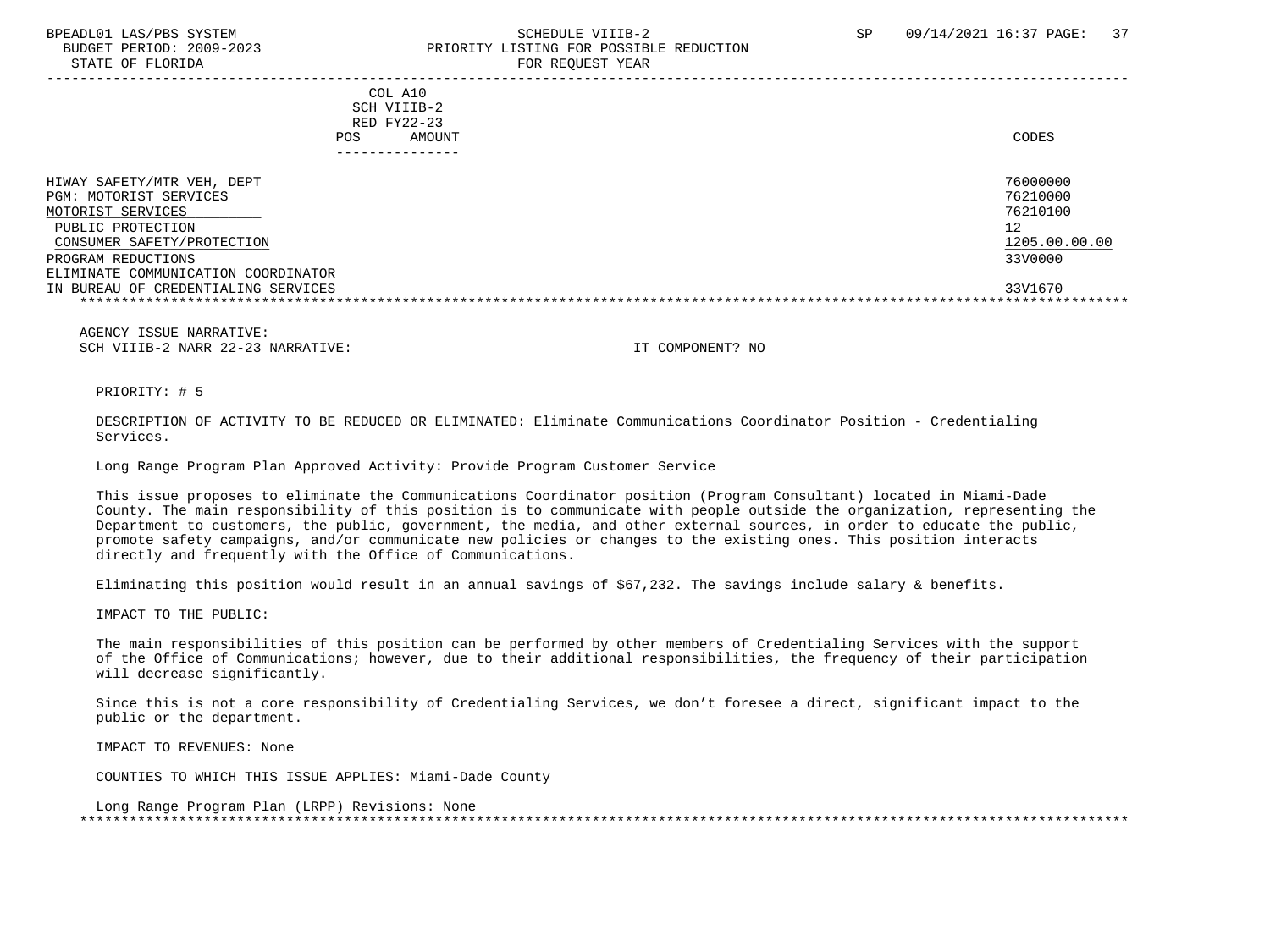### BPEADL01 LAS/PBS SYSTEM STRIM SCHEDULE VIIIB-2 SCHEDULE VIIIB-2 SP 09/14/2021 16:37 PAGE: 38 BUDGET PERIOD: 2009-2023 PRIORITY LISTING FOR POSSIBLE REDUCTION

|                                            | COL A10         |                   |           |                        |                   |                       |
|--------------------------------------------|-----------------|-------------------|-----------|------------------------|-------------------|-----------------------|
|                                            | SCH VIIIB-2     |                   |           |                        |                   |                       |
|                                            | RED FY22-23     |                   |           |                        |                   |                       |
|                                            | POS AMOUNT      |                   |           |                        |                   | CODES                 |
|                                            | --------------  |                   |           |                        |                   |                       |
|                                            |                 |                   |           |                        |                   |                       |
| HIWAY SAFETY/MTR VEH, DEPT                 |                 |                   |           |                        |                   | 76000000              |
| PGM: MOTORIST SERVICES                     |                 |                   |           |                        |                   | 76210000              |
| MOTORIST SERVICES                          |                 |                   |           |                        |                   | 76210100              |
| PUBLIC PROTECTION                          |                 |                   |           |                        |                   | 12 <sup>12</sup>      |
| CONSUMER SAFETY/PROTECTION                 |                 |                   |           |                        |                   | 1205.00.00.00         |
| PROGRAM REDUCTIONS                         |                 |                   |           |                        |                   | 33V0000               |
| ELIMINATE COMMUNICATION COORDINATOR        |                 |                   |           |                        |                   | 33V1670               |
| IN BUREAU OF CREDENTIALING SERVICES        |                 |                   |           |                        |                   |                       |
| POSITION DETAIL OF SALARIES AND BENEFITS:  |                 |                   |           |                        |                   |                       |
|                                            |                 |                   |           |                        |                   | LAPSE LAPSED SALARIES |
|                                            | FTE             | BASE RATE         | ADDITIVES | BENEFITS               | SUBTOTAL          | % AND BENEFITS        |
|                                            |                 |                   |           |                        |                   |                       |
|                                            |                 |                   |           |                        |                   |                       |
| A10 - SCH VIIIB-2 RED FY22-23              |                 |                   |           |                        |                   |                       |
|                                            |                 |                   |           |                        |                   |                       |
| CHANGES TO CURRENTLY AUTHORIZED POSITIONS  |                 |                   |           |                        |                   |                       |
| P101 PROPOSED CLASS CODE                   |                 |                   |           |                        |                   |                       |
| C0003 001                                  |                 | $1.00 - 43,499 -$ |           | $23,733-$ 67,232- 0.00 |                   | $67, 232 -$           |
|                                            |                 |                   |           |                        |                   |                       |
| TOTALS FOR ISSUE BY FUND                   |                 |                   |           |                        |                   |                       |
| 2009 HIGHWAY SAFETY OPER TF                |                 |                   |           |                        |                   | $67, 232 -$           |
|                                            |                 |                   |           |                        |                   | ______________        |
|                                            | $1.00 -$        | 43,499-           |           |                        | $23,733-$ 67,232- | $67, 232 -$           |
|                                            |                 |                   |           |                        |                   | ---------------       |
|                                            |                 |                   |           |                        |                   |                       |
|                                            |                 |                   |           |                        |                   |                       |
|                                            |                 |                   |           |                        |                   |                       |
|                                            |                 |                   |           |                        |                   |                       |
| ELIMINATE COMMUNICATION COORDINATOR        |                 |                   |           |                        |                   |                       |
| IN MOTORIST SERVICES DIRECTOR'S<br>OFFICE  |                 |                   |           |                        |                   | 33V1680               |
| SALARY RATE                                |                 |                   |           |                        |                   | 000000                |
| SALARY RATE 67,352-                        |                 |                   |           |                        |                   |                       |
|                                            | =============== |                   |           |                        |                   |                       |
|                                            |                 |                   |           |                        |                   |                       |
| SALARIES AND BENEFITS                      |                 |                   |           |                        |                   | 010000                |
|                                            | $1.00 -$        |                   |           |                        |                   |                       |
| HIGHWAY SAFETY OPER TF<br>$-STATE$         | 95,498–         |                   |           |                        |                   | 2009 1                |
|                                            | =============== |                   |           |                        |                   |                       |
| TOTAL: ELIMINATE COMMUNICATION COORDINATOR |                 |                   |           |                        |                   | 33V1680               |
| IN MOTORIST SERVICES DIRECTOR'S            |                 |                   |           |                        |                   |                       |
| OFFICE                                     |                 |                   |           |                        |                   |                       |
| TOTAL POSITIONS 1.00-                      |                 |                   |           |                        |                   |                       |
| TOTAL ISSUE<br>TOTAL SALARY RATE 67,352-   | $95,498-$       |                   |           |                        |                   |                       |
|                                            | =============== |                   |           |                        |                   |                       |
|                                            |                 |                   |           |                        |                   |                       |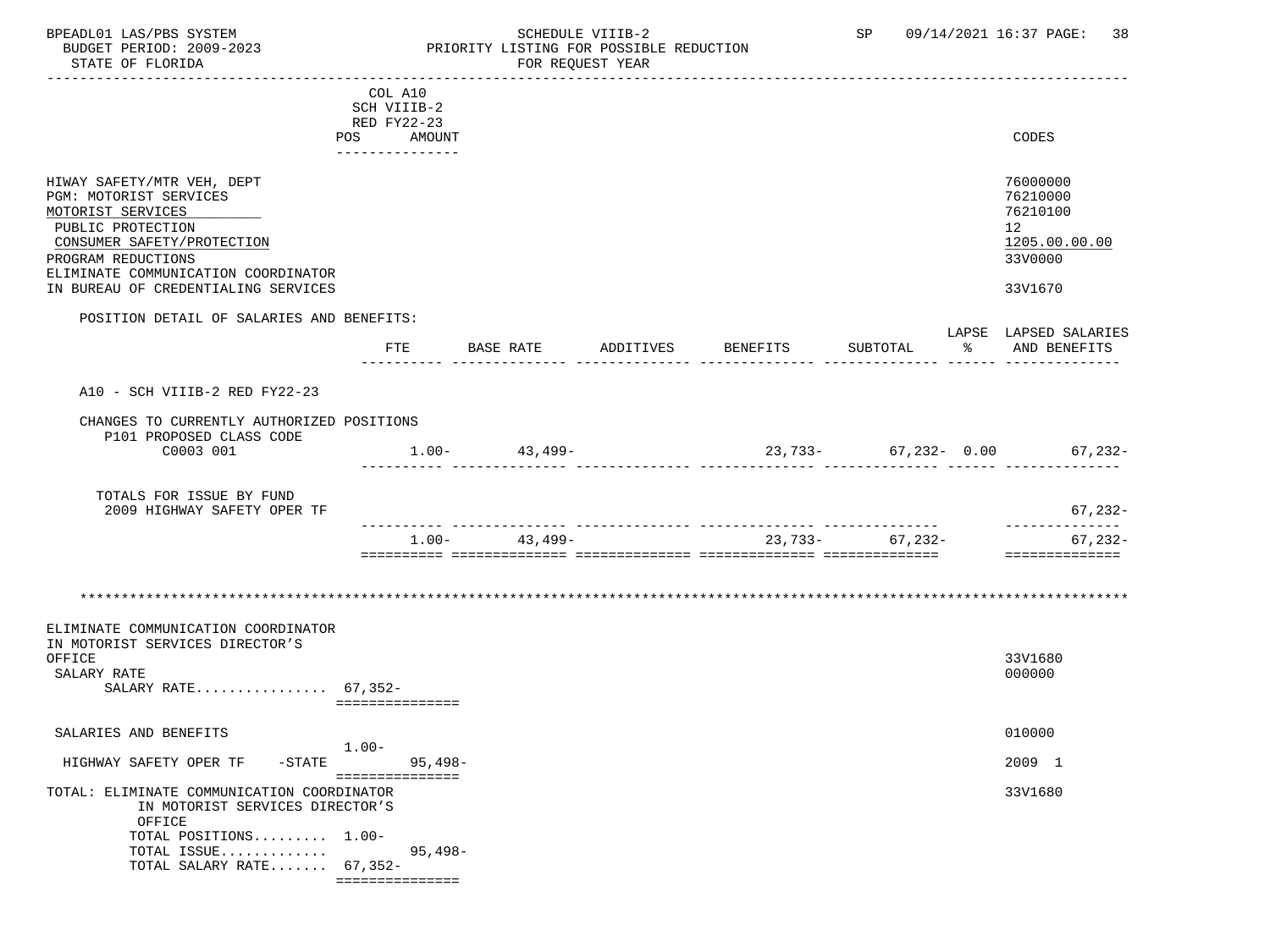STATE OF FLORIDA FOR REQUEST YEAR

# BPEADL01 LAS/PBS SYSTEM SALL SALL SOMEDULE VIIIB-2 SP 09/14/2021 16:37 PAGE: 39 BUDGET PERIOD: 2009-2023 PRIORITY LISTING FOR POSSIBLE REDUCTION

| COL A10<br>SCH VIIIB-2<br>RED FY22-23<br>AMOUNT<br><b>POS</b><br>------------ | CODES                    |
|-------------------------------------------------------------------------------|--------------------------|
| HIWAY SAFETY/MTR VEH, DEPT                                                    | 76000000                 |
| PGM: MOTORIST SERVICES<br>MOTORIST SERVICES                                   | 76210000<br>76210100     |
| PUBLIC PROTECTION                                                             | 12                       |
| CONSUMER SAFETY/PROTECTION<br>PROGRAM REDUCTIONS                              | 1205.00.00.00<br>33V0000 |
| ELIMINATE COMMUNICATION COORDINATOR<br>IN MOTORIST SERVICES DIRECTOR'S        |                          |
| OFFICE                                                                        | 33V1680                  |
|                                                                               |                          |

 AGENCY ISSUE NARRATIVE: SCH VIIIB-2 NARR 22-23 NARRATIVE: IT COMPONENT? NO

#### PRIORITY: # 6

#### DESCRIPTION OF ACTIVITY TO BE REDUCED OR ELIMINATED:ELIMINATE POSITION IN THE MS DIRECTORS' OFFICE

Long Range Program Plan Approved Activity: Provide Program Customer Service

 This issue proposes to eliminate one (1) FTE position in the MS Directors' Office in the Neil Kirkman Building. This position is responsible for managing communication strategies designed to relay important information to the public and internal members within the agency, concerning agency activities that may have a potential impact. The position directly reports to the Division Director and provides overall assistance in communication activities. The position works with all bureaus within the division to obtain important message information, edit or write communications and assist in appropriate communication with the designated target audience. In addition, the position manages the development and communication of publications, including brochures and posters aimed at keeping tax collectors, legislature, agency members and other partners aware of agency activities affecting them.

 During FY 2020-21, the Communications Coordinator distributed to division members and other internal agency staff a minimum of 48 weekly news publications related to agency information that includes but is not limited to, staff appreciations, system modernization updates, driver license office updates, community outreach initiatives, training information, data and reporting, organizational change and COVID-19 content; reviewed and made edits for the publication of 600,000 Driver License handbooks to be distributed throughout the state.

 This reduction would eliminate one (1) position and result in a savings of \$95,498 in Salaries & Benefits in the Highway Safety Operating Trust Fund.

IMPACT TO REVENUES: None

 IMPACT TO THE PUBLIC: The impact would be a reduction in communication efforts provided to customers and members throughout the year. The reduction would eliminate one of the division's new and improved communication tools that provides a plethora of information from one dedicated source. Effective and frequent communication is key in any service organization; however, extremely important as our agency implements organization change initiatives and goes through a million-dollar modernization effort of its technological support systems.

LONG RANGE PROGRAM PLAN REVISIONS: None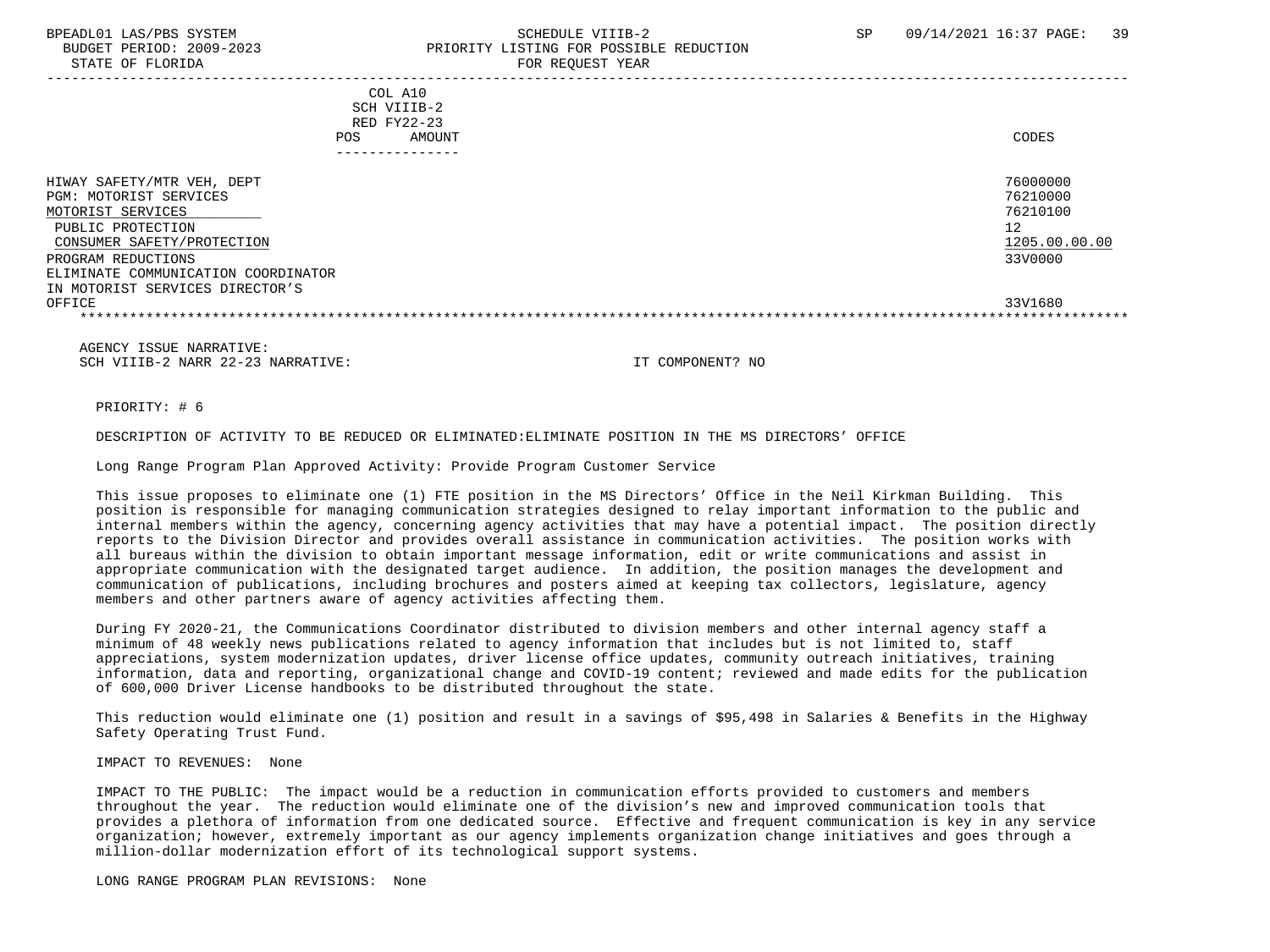STATE OF FLORIDA **FOR STATE OF STATE OF STATE OF STATE OF STATE ASS** 

### BPEADL01 LAS/PBS SYSTEM SALL SOME SCHEDULE VIIIB-2 SCHEDULE SP 09/14/2021 16:37 PAGE: 40 BUDGET PERIOD: 2009-2023 PRIORITY LISTING FOR POSSIBLE REDUCTION

|                                                 | COL A10                  |        |                   |           |          |                            |                              |
|-------------------------------------------------|--------------------------|--------|-------------------|-----------|----------|----------------------------|------------------------------|
|                                                 | SCH VIIIB-2              |        |                   |           |          |                            |                              |
|                                                 | RED FY22-23              |        |                   |           |          |                            |                              |
|                                                 | POS                      | AMOUNT |                   |           |          |                            | CODES                        |
|                                                 | . Le Le Le Le Le Le Le L |        |                   |           |          |                            |                              |
|                                                 |                          |        |                   |           |          |                            |                              |
| HIWAY SAFETY/MTR VEH, DEPT                      |                          |        |                   |           |          |                            | 76000000                     |
| PGM: MOTORIST SERVICES                          |                          |        |                   |           |          |                            | 76210000                     |
| MOTORIST SERVICES                               |                          |        |                   |           |          |                            | 76210100                     |
| PUBLIC PROTECTION                               |                          |        |                   |           |          |                            | 12                           |
| CONSUMER SAFETY/PROTECTION                      |                          |        |                   |           |          |                            | 1205.00.00.00                |
| PROGRAM REDUCTIONS                              |                          |        |                   |           |          |                            | 33V0000                      |
| ELIMINATE COMMUNICATION COORDINATOR             |                          |        |                   |           |          |                            |                              |
| IN MOTORIST SERVICES DIRECTOR'S                 |                          |        |                   |           |          |                            |                              |
| OFFICE                                          |                          |        |                   |           |          |                            | 33V1680                      |
|                                                 |                          |        |                   |           |          |                            |                              |
|                                                 |                          |        |                   |           |          |                            |                              |
| COUNTIES TO WHICH THIS ISSUE APPLIES: Statewide |                          |        |                   |           |          |                            |                              |
|                                                 |                          |        |                   |           |          |                            |                              |
|                                                 |                          |        |                   |           |          |                            |                              |
|                                                 |                          |        |                   |           |          |                            |                              |
| POSITION DETAIL OF SALARIES AND BENEFITS:       |                          |        |                   |           |          |                            | LAPSE LAPSED SALARIES        |
|                                                 | FTE                      |        | BASE RATE         | ADDITIVES | BENEFITS | SUBTOTAL                   | % AND BENEFITS               |
|                                                 |                          |        |                   |           |          |                            |                              |
|                                                 |                          |        |                   |           |          |                            |                              |
| A10 - SCH VIIIB-2 RED FY22-23                   |                          |        |                   |           |          |                            |                              |
|                                                 |                          |        |                   |           |          |                            |                              |
| CHANGES TO CURRENTLY AUTHORIZED POSITIONS       |                          |        |                   |           |          |                            |                              |
| P101 PROPOSED CLASS CODE                        |                          |        |                   |           |          |                            |                              |
| C0004 001                                       |                          |        | $1.00 - 67,352 -$ |           |          |                            | 28,146- 95,498- 0.00 95,498- |
|                                                 |                          |        |                   |           |          |                            |                              |
|                                                 |                          |        |                   |           |          |                            |                              |
| TOTALS FOR ISSUE BY FUND                        |                          |        |                   |           |          |                            |                              |
| 2009 HIGHWAY SAFETY OPER TF                     |                          |        |                   |           |          |                            | $95,498-$                    |
|                                                 |                          |        |                   |           |          | __________________________ |                              |
|                                                 |                          |        | $1.00 - 67,352 -$ |           |          | 28, 146 - 95, 498 -        | 95,498-                      |
|                                                 |                          |        |                   |           |          |                            | ==============               |
|                                                 |                          |        |                   |           |          |                            |                              |
|                                                 |                          |        |                   |           |          |                            |                              |
|                                                 |                          |        |                   |           |          |                            |                              |
|                                                 |                          |        |                   |           |          |                            |                              |
| REDUCE TRAFFIC CITATION ACCOUNTING              |                          |        |                   |           |          |                            |                              |
| TRANSMISSION SYSTEM (TCATS)                     |                          |        |                   |           |          |                            | 33V6220                      |
| SPECIAL CATEGORIES                              |                          |        |                   |           |          |                            | 100000                       |
| UNIFORM TRAFFIC ACCT SYS                        |                          |        |                   |           |          |                            | 102470                       |
|                                                 |                          |        |                   |           |          |                            |                              |
| HIGHWAY SAFETY OPER TF                          | -STATE 363,000-          |        |                   |           |          |                            | 2009 1                       |
|                                                 | ===============          |        |                   |           |          |                            |                              |
| *********************************               |                          |        |                   |           |          |                            |                              |
|                                                 |                          |        |                   |           |          |                            |                              |

 AGENCY ISSUE NARRATIVE: SCH VIIIB-2 NARR 22-23 NARRATIVE: IT COMPONENT? NO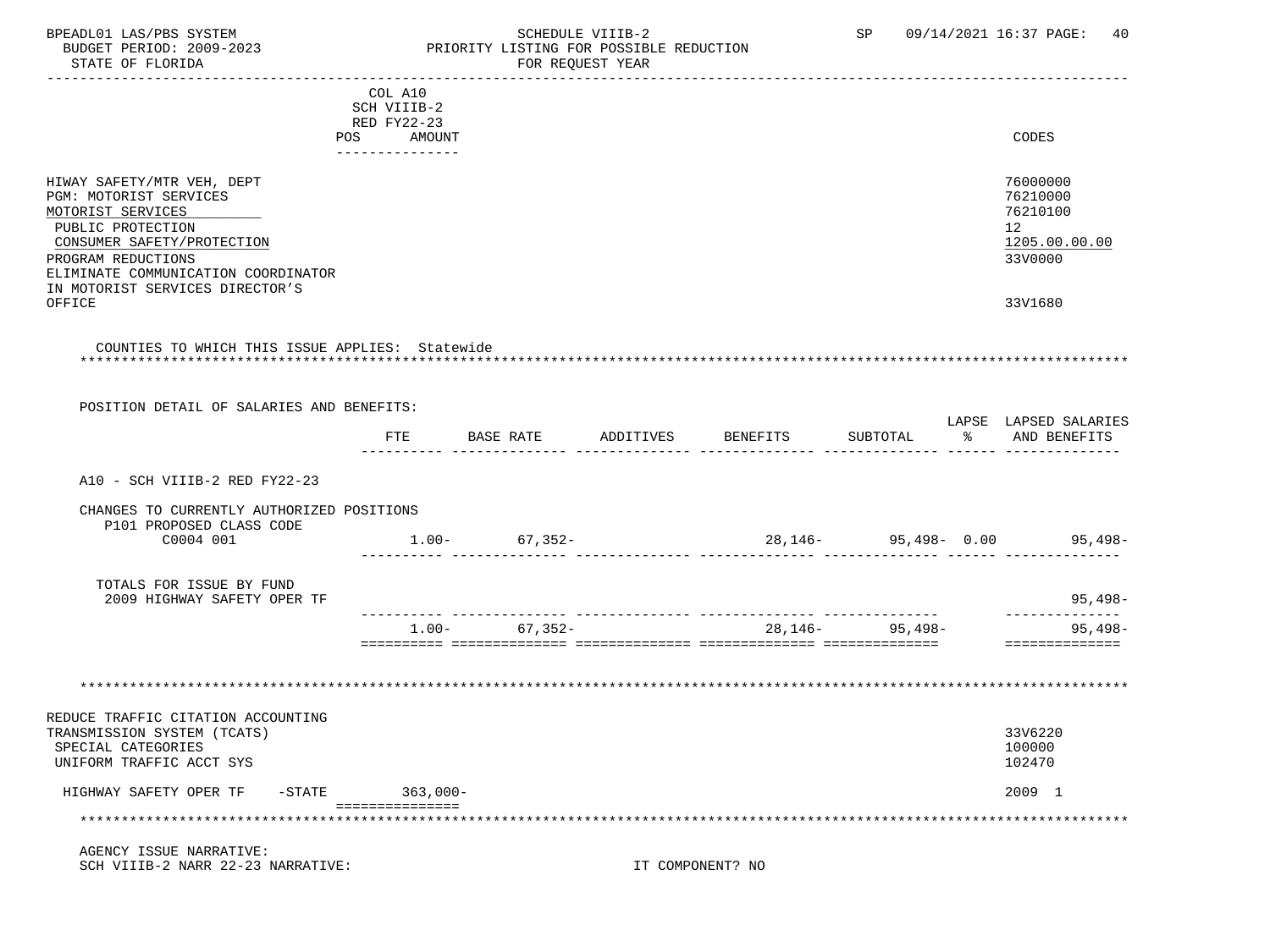#### BPEADL01 LAS/PBS SYSTEM SALL SALL SOMEDULE VIIIB-2 SP 09/14/2021 16:37 PAGE: 41 BUDGET PERIOD: 2009-2023 PRIORITY LISTING FOR POSSIBLE REDUCTION STATE OF FLORIDA **FOR REQUEST YEAR**

-----------------------------------------------------------------------------------------------------------------------------------

 COL A10 SCH VIIIB-2 RED FY22-23 POS AMOUNT CODES ---------------

| HIWAY SAFETY/MTR VEH, DEPT         | 76000000      |
|------------------------------------|---------------|
| PGM: MOTORIST SERVICES             | 76210000      |
| MOTORIST SERVICES                  | 76210100      |
| PUBLIC PROTECTION                  | 12            |
| CONSUMER SAFETY/PROTECTION         | 1205.00.00.00 |
| PROGRAM REDUCTIONS                 | 33V0000       |
| REDUCE TRAFFIC CITATION ACCOUNTING |               |
| TRANSMISSION SYSTEM (TCATS)        | 33V6220       |

PRIORITY: # 9

 DESCRIPTION OF ACTIVITY TO BE REDUCED OR ELIMINATED: Reduction of funding for the Traffic Citation and Accounting Transmission System

Long Range Program Plan Approved Activity: MAINTAIN RECORDS

 This issue proposes to reduce the funding of the Traffic Citation and Accounting Transmission System from \$913,905 to \$550,905. This proposal would reduce budget authority by \$363,000.

 Pursuant to Section 318.18(8)(a), Florida Statutes, the Department of Highway Safety and Motor Vehicles (Department) contracts with the Florida Court Clerks and Comptrollers (FCCC) Association to "design, establish, operate, upgrade, and maintain an automated statewide Uniform Traffic Citation Accounting System to be operated by the clerks of the court which shall include, but not be limited to, the accounting for traffic infractions by type, a record of the disposition of the citations, and an accounting system for the fines assessed and the subsequent fine amounts paid to the clerks of the court."

 The system established through this partnership, which is utilized by each of the 67 Clerks of Court to transmit citation and disposition records to the Department, is known as the Traffic Citation and Accounting Transmission System (TCATS). During calendar year 2020, approximately 2 million citation records and 1.7 million case dispositions were submitted electronically to the Department. These records are electronically processed by the Department and either added to the Florida driver history record or, if the driver is a resident of another jurisdiction, we provide the required notice to that jurisdiction.

IMPACT TO REVENUES: None

 IMPACT TO THE PUBLIC: Currently, the Department pays \$913,905 annually for these services and is proposing a 39.7% reduction in these costs, which would reduce the annual expenditure to \$550,905. This will result in a statewide reduction in support services, which are used to maintain and update the technology infrastructure and the FCCC's TCATS help desk, which assists Clerks of Court and the Department with submitting and processing files though the system. This funding reduction will result in FCCC not being able to make much needed technology infrastructure upgrades and improvements. It may also result in delayed file exchanges between the entities and could result in delays in applying dispositions or sanctions to the driver history record. Depending on the extent of these delays, the Department may become out of compliance with Federal Motor Carrier Safety Administration (FMCSA) regulations which require specific timeframes for handling cases involving Commercial Driver Licenses (CDL) or Commercial Motor Vehicles (CMV).

Long Range Program Plan (LRPP) Revisions: The Maintain Records activity will need to be revised.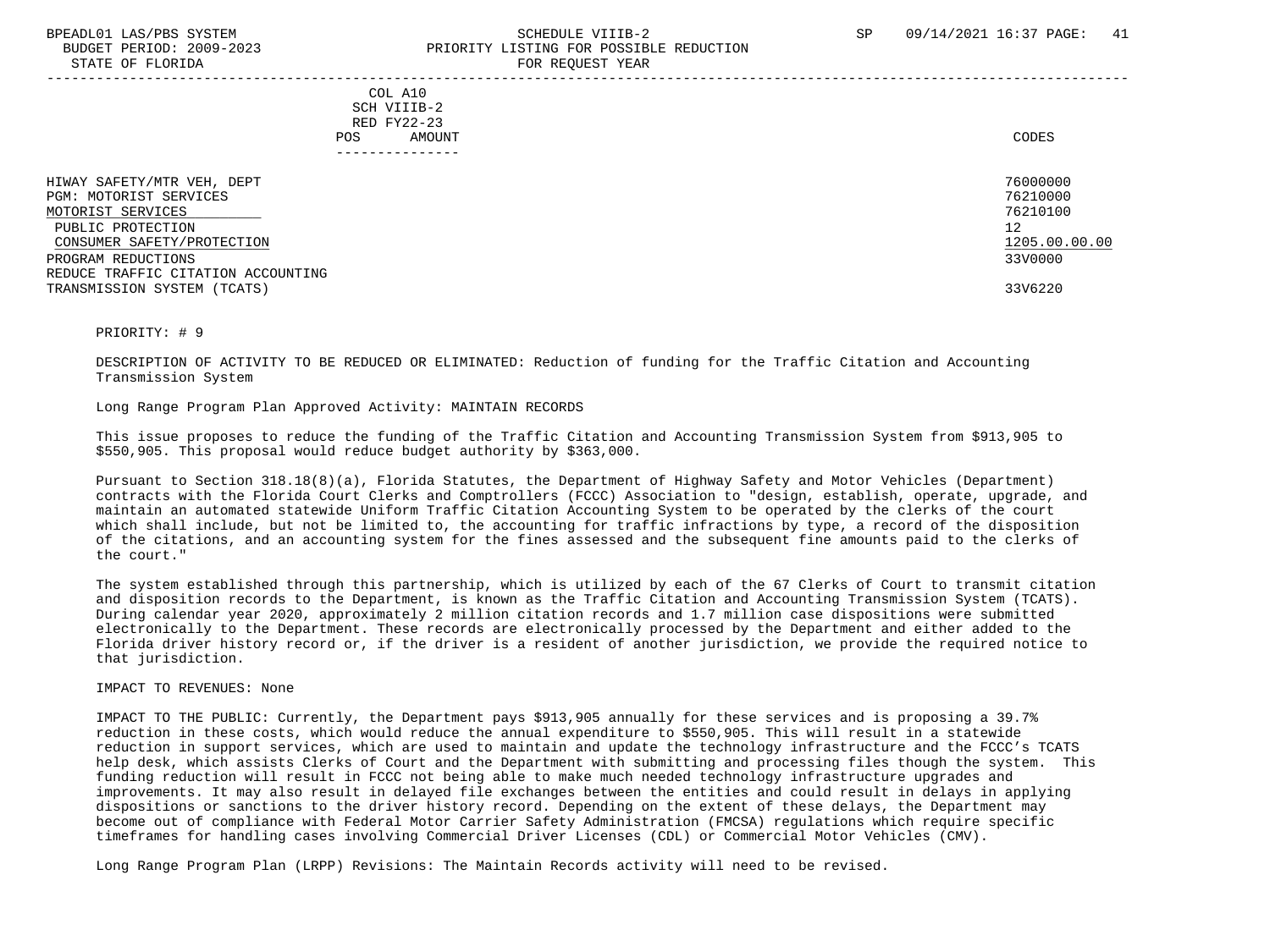#### BPEADL01 LAS/PBS SYSTEM SALLE STRIDULE VIIIB-2 SCHEDULE VIIIB-2 SP 09/14/2021 16:37 PAGE: 42 BUDGET PERIOD: 2009-2023<br>
STATE OF FLORIDA<br>
FOR REQUEST YEAR
FOR REQUEST TEAR FOR REQUEST YEAR

|                                                                                                                                                                                                                                |           | COL A10<br>SCH VIIIB-2<br>RED FY22-23<br>POS.<br>AMOUNT<br>--------------- | CODES                                                                                 |
|--------------------------------------------------------------------------------------------------------------------------------------------------------------------------------------------------------------------------------|-----------|----------------------------------------------------------------------------|---------------------------------------------------------------------------------------|
| HIWAY SAFETY/MTR VEH, DEPT<br>PGM: MOTORIST SERVICES<br>MOTORIST SERVICES<br>PUBLIC PROTECTION<br>CONSUMER SAFETY/PROTECTION<br>PROGRAM REDUCTIONS<br>REDUCE TRAFFIC CITATION ACCOUNTING<br>TRANSMISSION SYSTEM (TCATS)        |           | STATUTE / FLORIDA ADMINISTRATIVE CODE REVISIONS: None                      | 76000000<br>76210000<br>76210100<br>12<br>1205.00.00.00<br>33V0000<br>33V6220         |
|                                                                                                                                                                                                                                |           |                                                                            |                                                                                       |
| COUNTIES TO WHICH THIS ISSUE APPLIES: Statewide                                                                                                                                                                                |           |                                                                            |                                                                                       |
| TOTAL: CONSUMER SAFETY/PROTECTION<br>BY FUND TYPE                                                                                                                                                                              |           |                                                                            | 1205.00.00.00                                                                         |
| TRUST FUNDS<br>SALARY RATE 4,710,617-                                                                                                                                                                                          |           | $135.50-$<br>8,555,488-<br>===============                                 | 2000                                                                                  |
| PGM: INFO SERVICES ADMIN<br>INFO SERVICES ADMIN<br>GOV OPERATIONS/SUPPORT<br>INFORMATION TECHNOLOGY<br>PROGRAM REDUCTIONS<br>REDUCE DATA LOSS PREVENTION (DLP)<br><b>SERVICES</b><br>SPECIAL CATEGORIES<br>CONTRACTED SERVICES |           |                                                                            | 76400000<br>76400100<br>16<br>1603.00.00.00<br>33V0000<br>33V0850<br>100000<br>100777 |
| HIGHWAY SAFETY OPER TF                                                                                                                                                                                                         | $-$ STATE | 133,504-                                                                   | 2009 1                                                                                |
|                                                                                                                                                                                                                                |           | ===============                                                            |                                                                                       |

 AGENCY ISSUE NARRATIVE: SCH VIIIB-2 NARR 22-23 NARRATIVE: IT COMPONENT? YES

#### Priority # 1

DESCRIPTION OF ACTIVITY TO BE REDUCED OR ELIMINATED: Reduce Data Loss Prevention Software Tools and Cloud Web Services

Long-Range Program Plan Approved Activity: Computer Operations

This issue proposes to reduce budget authority associated with software tools and cloud web security service provided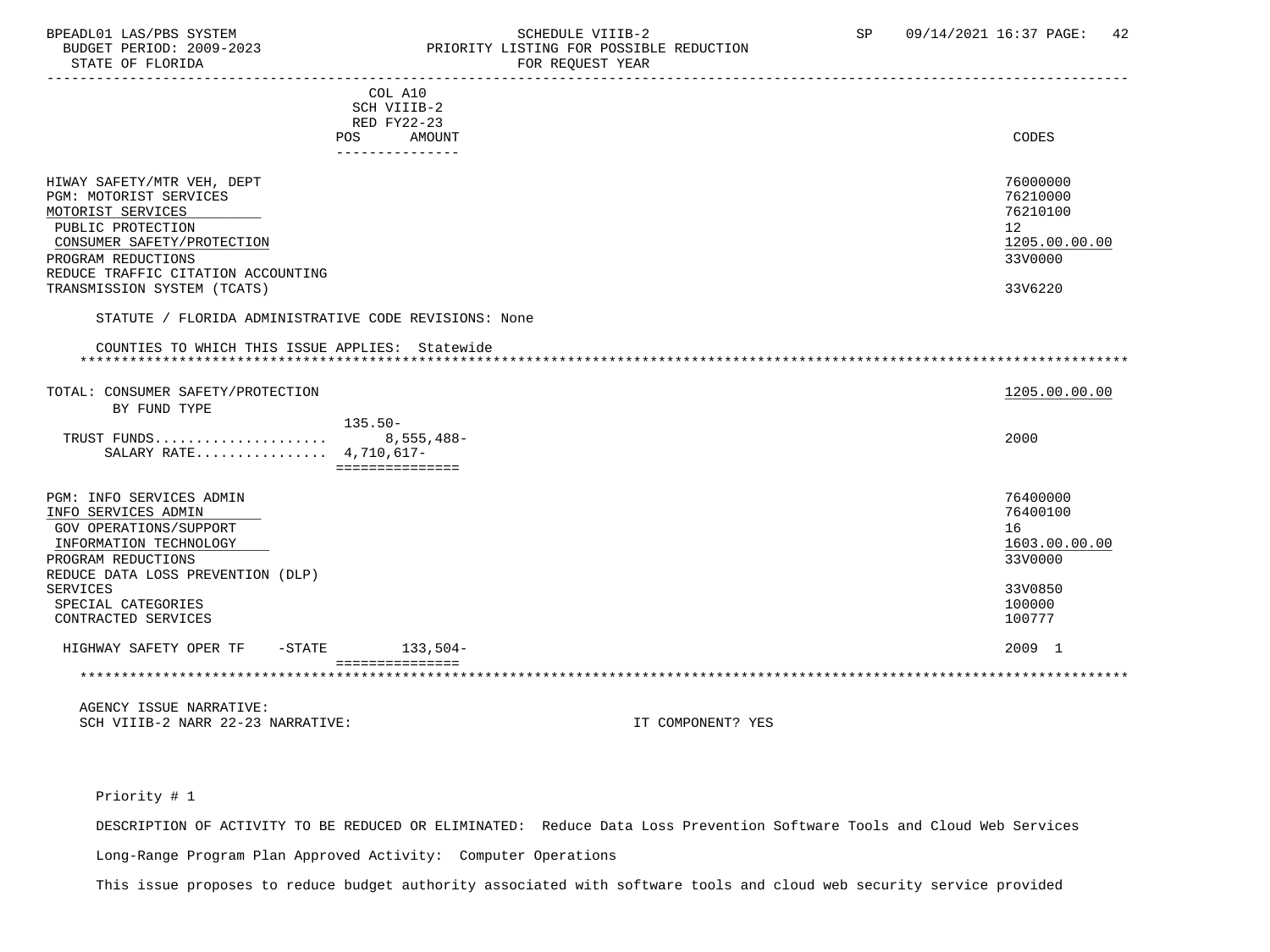STATE OF FLORIDA FOR REQUEST YEAR

# BPEADL01 LAS/PBS SYSTEM SCHEDULE VIIIB-2 SCHEDULE VIIIB-2 SP 09/14/2021 16:37 PAGE: 43 PRIORITY LISTING FOR POSSIBLE REDUCTION<br>FOR PEOLIFST VEAP

| DIAIE OF FEORIDA                                                                                                                                                                                         | TON NEQUEST TEAM                                        |                                                                               |
|----------------------------------------------------------------------------------------------------------------------------------------------------------------------------------------------------------|---------------------------------------------------------|-------------------------------------------------------------------------------|
|                                                                                                                                                                                                          | COL A10<br>SCH VIIIB-2<br>RED FY22-23<br>AMOUNT<br>POS. | CODES                                                                         |
| HIWAY SAFETY/MTR VEH, DEPT<br>PGM: INFO SERVICES ADMIN<br>INFO SERVICES ADMIN<br>GOV OPERATIONS/SUPPORT<br>INFORMATION TECHNOLOGY<br>PROGRAM REDUCTIONS<br>REDUCE DATA LOSS PREVENTION (DLP)<br>SERVICES |                                                         | 76000000<br>76400000<br>76400100<br>16<br>1603.00.00.00<br>33V0000<br>33V0850 |

 through the Data Loss Prevention (DLP) solution of \$133,504 from the Highway Safety Operating Trust Fund (HSOTF), Information Services Administration (ISA) budget entity, Contracted Services category.

 The reduction of \$58,264 will eliminate the Veritas Data Insight (VTAS) tool, which the Department has been unable to utilize in the Department of State Technology (DST) due to the shared storage system used by the DST and the tool's ability to discover other customer's data domains. The reduction also includes an instance of Broadcom's Information Centric Encryption which is end-of-life, and two Oracle licenses that are not needed due to internal efficiencies with Oracle licensing.

 The reduction of \$75,240 will eliminate the Cloud Web Security Service that protects endpoints both on-network and off-network. The Broadcom Cloud Web Security Service integrates with the core DLP monitor solution and provides the same level of protection off-network as on-network. If this reduction is taken, the Department will be required to continue using the existing Palo Alto web proxy and security services for endpoint protection. The Palo Alto web proxy provides protection while on-network only, so the Department will have more security risks to mitigate.

REDUCTION SUMMARY:

| Categor                |        |            | Budget<br>Entity | Fund      |     |
|------------------------|--------|------------|------------------|-----------|-----|
|                        |        |            | -------------    | _____     |     |
| Contracted<br>Services | 100777 | <b>TSA</b> | 76400100         | 2009<br>. | 504 |

 IMPACT TO THE PUBLIC: As this service provides monitoring capabilities that reduce the risk of data exposure, this would increase the risk for confidential data to be exposed.

COUNTIES TO WHICH THIS ISSUE APPLIES: Statewide

LRPP and/or STRATEGIC PLAN MEASURES REQUIRING REVISION: None

 STATUTORY AND OTHER LEGAL CITES REQUIRING REVISION: None \*\*\*\*\*\*\*\*\*\*\*\*\*\*\*\*\*\*\*\*\*\*\*\*\*\*\*\*\*\*\*\*\*\*\*\*\*\*\*\*\*\*\*\*\*\*\*\*\*\*\*\*\*\*\*\*\*\*\*\*\*\*\*\*\*\*\*\*\*\*\*\*\*\*\*\*\*\*\*\*\*\*\*\*\*\*\*\*\*\*\*\*\*\*\*\*\*\*\*\*\*\*\*\*\*\*\*\*\*\*\*\*\*\*\*\*\*\*\*\*\*\*\*\*\*\*\*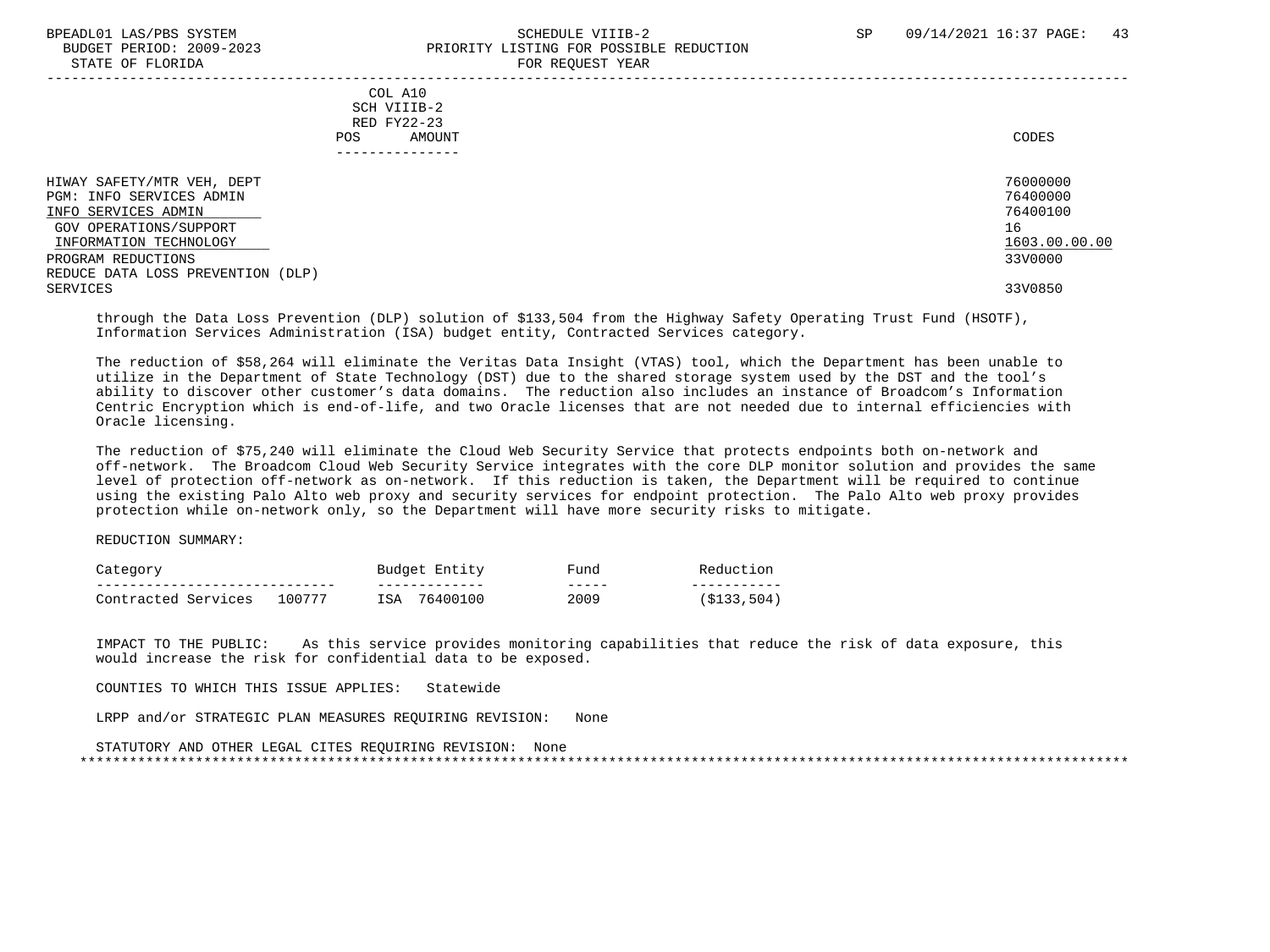#### BPEADL01 LAS/PBS SYSTEM STREAD STREADLOINE SCHEDULE VIIIB-2 SP 09/14/2021 16:37 PAGE: 44 BUDGET PERIOD: 2009-2023<br>
STATE OF FLORIDA<br>
FOR REOUEST YEAR FOR REQUEST YEAR

|                                |            | COL A10       |               |
|--------------------------------|------------|---------------|---------------|
|                                |            | SCH VIIIB-2   |               |
|                                |            | RED FY22-23   |               |
|                                | <b>POS</b> | AMOUNT        | CODES         |
|                                |            | ------------- |               |
|                                |            |               |               |
| HIWAY SAFETY/MTR VEH, DEPT     |            |               | 76000000      |
| PGM: INFO SERVICES ADMIN       |            |               | 76400000      |
| INFO SERVICES ADMIN            |            |               | 76400100      |
| GOV OPERATIONS/SUPPORT         |            |               | 16            |
| INFORMATION TECHNOLOGY         |            |               | 1603.00.00.00 |
| PROGRAM REDUCTIONS             |            |               | 33V0000       |
| REDUCE STATE DATA CENTER COSTS |            |               | 33V1850       |
| DATA PROCESSING SERVICES       |            |               | 210000        |
| DP ASSESSMENT (DMS)            |            |               | 210004        |
| HIGHWAY SAFETY OPER TF         | $-$ STATE  | $3,527,100-$  | 2009 1        |
|                                |            |               |               |
|                                |            |               |               |

 AGENCY ISSUE NARRATIVE: SCH VIIIB-2 NARR 22-23 NARRATIVE: IT COMPONENT? YES

Priority # 8

DESCRIPTION OF ACTIVITY TO BE REDUCED OR ELIMINATED: Reduce Florida Digital Service (FDS) Data Processing Assessment

Long-Range Program Plan Approved Activity: Computer Operations

 This issue proposes to reduce budget authority from the department's Data Processing Assessment (DMS) by \$3,527,100 from the Information Services Administration (ISA) budget entity, Highway Safety Operating Trust Fund (HSOTF), Data Processing Assessment (DMS) category.

 In fiscal years 2020-21 and 2021-22, the legislature appropriated funding to the Department of Highway Safety and Motor Vehicles (department) for the purpose of migrating its application environment from the State Data Center into a private cloud environment solution under the Application Cloud Environment (ACE) initiative. As of June 2021, the department has contracted with a vendor to implement a private cloud solution and a disaster recovery environment. Migration and implementation are scheduled to be complete by May 2022. As a result, the department has the opportunity to reduce the funds, based on the current appropriation, that are no longer required in the Data Processing Assessment (DMS) category.

REDUCTION SUMMARY:

| Jategory                              |        | Budget<br>. Entity | Fund  | Reduction    |  |
|---------------------------------------|--------|--------------------|-------|--------------|--|
| ------------------------------------- |        | _____________      | _____ | ------------ |  |
| Data Processing Assessment            | 210004 | . 76400100<br>ISA  | 2009  | (\$3,527,100 |  |

IMPACT TO THE PUBLIC: None

COUNTIES TO WHICH THIS ISSUE APPLIES: Statewide

LRPP and/or STRATEGIC PLAN MEASURES REQUIRING REVISION: None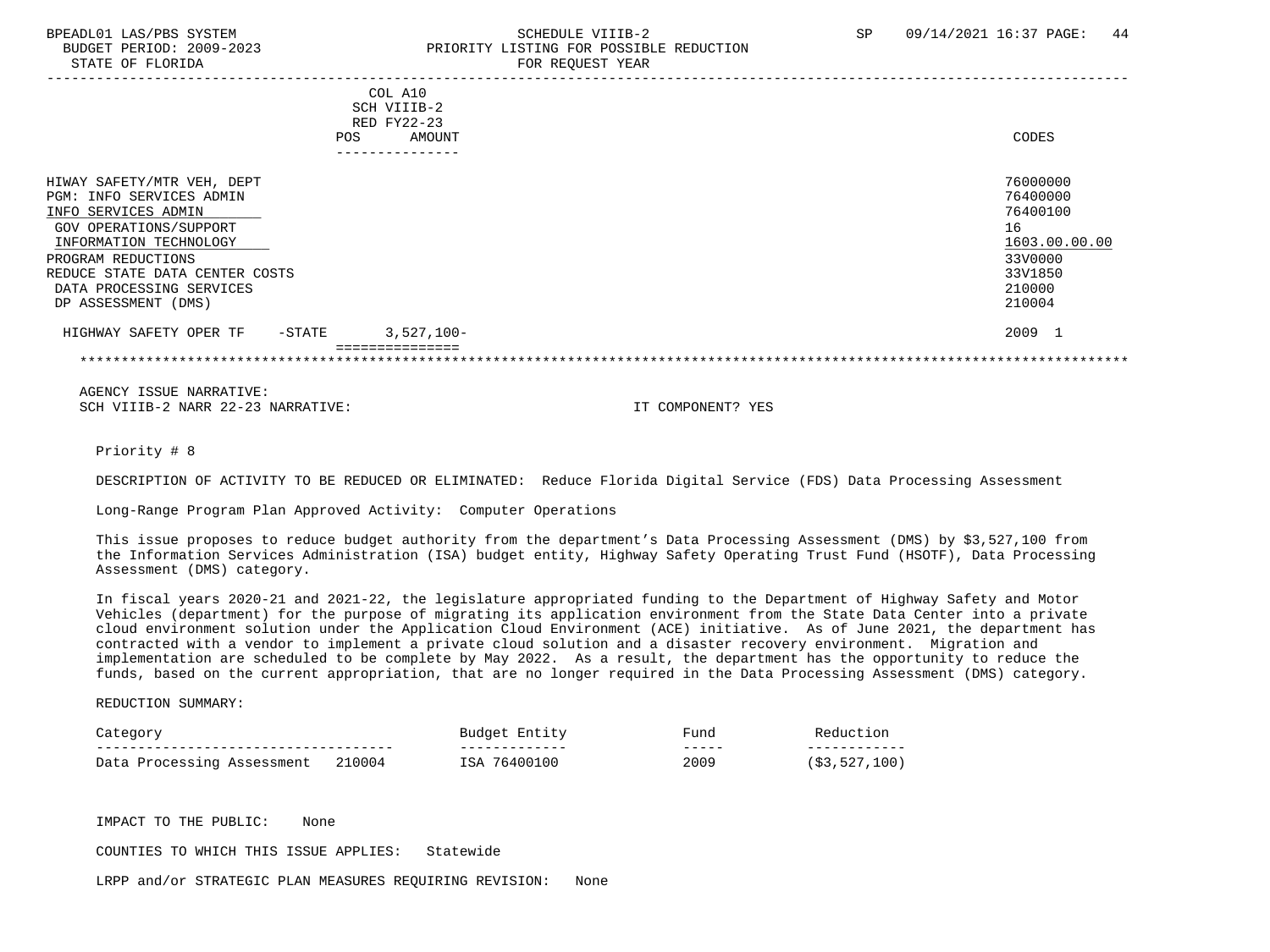#### BPEADL01 LAS/PBS SYSTEM STRING THE SCHEDULE VIIIB-2 SP 09/14/2021 16:37 PAGE: 45<br>BUDGET PERIOD: 2009-2023 PRIORITY LISTING FOR POSSIBLE REDUCTION BUDGET PERIOD: 2009-2023 PRIORITY LISTING FOR POSSIBLE REDUCTION<br>FOR REQUEST YEAR FOR REQUEST YEAR

| COL A10                                                  |               |
|----------------------------------------------------------|---------------|
| SCH VIIIB-2                                              |               |
| RED FY22-23                                              |               |
| <b>POS</b><br>AMOUNT                                     | CODES         |
| ---------------                                          |               |
|                                                          |               |
| HIWAY SAFETY/MTR VEH, DEPT                               | 76000000      |
| PGM: INFO SERVICES ADMIN                                 | 76400000      |
| INFO SERVICES ADMIN                                      | 76400100      |
| GOV OPERATIONS/SUPPORT                                   | 16            |
| INFORMATION TECHNOLOGY                                   | 1603.00.00.00 |
| PROGRAM REDUCTIONS                                       | 33V0000       |
| REDUCE STATE DATA CENTER COSTS                           | 33V1850       |
|                                                          |               |
|                                                          |               |
| STATUTORY AND OTHER LEGAL CITES REOUIRING REVISION: None |               |
|                                                          |               |

| INFORMATION TECHNOLOGY<br>TOTAL:  |              | 1603.00.00.00 |
|-----------------------------------|--------------|---------------|
| BY FUND TYPE                      |              |               |
| TRUST FUNDS                       | $3,660,604-$ | 2000          |
|                                   |              |               |
| TOTAL: HIWAY SAFETY/MTR VEH, DEPT |              | 76000000      |
| BY FUND TYPE                      |              |               |
|                                   | $461.50 -$   |               |
| TRUST FUNDS                       | 45,645,186-  | 2000          |
| SALARY RATE 18,860,749-           |              |               |
|                                   |              |               |
| TOTAL: REPORT                     |              |               |
| BY FUND                           |              |               |
|                                   | $461.50 -$   |               |
| HIGHWAY SAFETY OPER TF<br>-STATE  | 45,645,186-  | 2009 1        |
| SALARY RATE 18,860,749-           |              |               |
|                                   | ============ |               |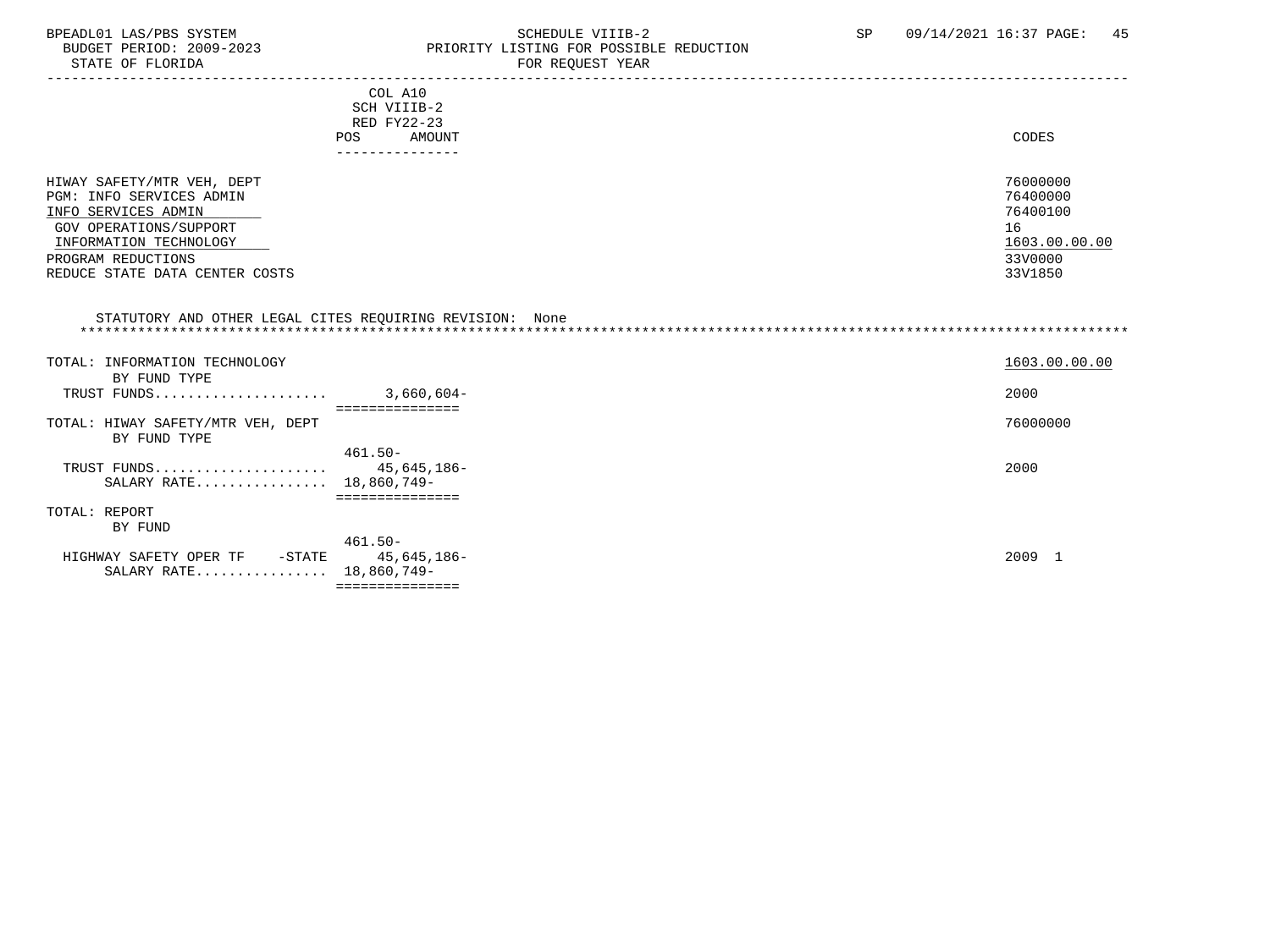\*\*\*\*\*\*\*\*\*\*\*\*\*\*\*\*\*\*\*\*\*\*\*\*\*\*\*\*\*\*\*\*\*\*\*\*\*\*\*\*\*\*\*\*\*\*\*\*\*\*\*\*\*\*\*\*\*\*\*\*\*\*\*\*\*\*\*\*\*\*\*\*\*\*\*\*\*\*\*\*\*\*\*\*\*\*\*\*\*\*\*\*\*\*\*\*\*\*\*\*\*\*\*\*\*\*\*\*\*\*\*\*\*\*\*\*\*\*\*\*\*\*\*\*\*\*\*\*\*\*\* \* BPEADL01 STATISTICAL INFORMATION 09/14/2021 16:37:39 \* \* BUDGET PERIOD: 2009-2023 EXHIBIT A, D AND D-3A LIST REQUEST AWH 76 SP \* \* COMPILE DATE: 09/16/2015 COMPILE TIME: 09:40:41 PAGE: 1 \* \*\*\*\*\*\*\*\*\*\*\*\*\*\*\*\*\*\*\*\*\*\*\*\*\*\*\*\*\*\*\*\*\*\*\*\*\*\*\*\*\*\*\*\*\*\*\*\*\*\*\*\*\*\*\*\*\*\*\*\*\*\*\*\*\*\*\*\*\*\*\*\*\*\*\*\*\*\*\*\*\*\*\*\*\*\*\*\*\*\*\*\*\*\*\*\*\*\*\*\*\*\*\*\*\*\*\*\*\*\*\*\*\*\*\*\*\*\*\*\*\*\*\*\*\*\*\*\*\*\*\* SAVE INITIALS: SAVE DEPARTMENT: 07 SAVE ID: S8B2 \* ------------------------------------------------------------------------------------------------------------------------------- \* SELECT CODES AND ACCUMULATION LEVELS WHERE ALLOWED. WHEN NO CODE IS SELECTED, ALL CODES WILL BE REPORTED. ITEMIZATION OF EXPENDITURE:  $\overline{10E}$  accumulation level: 0 (1=OPER/FCO, 2=IOE, 0=MERGED)  $MERGE$  GROUPS  $(Y/N): Y$ BUDGET ENTITY OR GROUP/ACCUMULATION LEVEL (DEP, DIV, BUR, SUB, LBE, MRG):  $*$  1-7: LBE  $*$  $*$  8-14:  $*$  $*$  15-21:  $*$  $*$  22-27: \* \* EXCLUDE: \*  $\star$   $\star$  \* PROGRAM COMPONENT/ACCUMULATION LEVEL (1, 2, 3, 4 OR 5 FOR 2, 4, 6, 8 OR 10 DIGITS, 6=MERGE POLICY, 0=MERGED): \*  $\star$  5  $\star$  $\star$   $\star$ APPROPRIATION CATEGORY OR GROUP/ACCUMULATION LEVEL (1=MAJOR, 2=MINOR, 0=MERGED):  $\star$  2  $\star$  $\star$   $\star$ FUND GROUPS SET: OR FUND: THE SOURCE IDENTIFIER: MERGE FSI (Y/N): N  $FCO (Y/N): Y$  FTE  $(Y/N): Y$  SALARY RATE  $(Y/N): Y$  \* ------------------------------------------------------------------------------------------------------------------------------- \* ISSUE CODE OR GROUP/ACCUMULATION LEVEL (1, 2 OR 3 FOR 1, 3 OR 7 CHARACTERS, 0=MERGED):  $\star$  3  $\star$  $\star$   $\star$  \* REPORT OPTION: 1 COLUMN SELECTION: A10 CODES \* \* 1=EAD REPORT \* 2=SCHEDULE IV/IT ISSUES REPORT COLUMNS WITH CALCULATION DIFFERENCE ONLY (Y/N): N THAT EXCEED: 3=STATEWIDE ISSUES 4=SCHEDULE VIIIA ISSUES SCHEDULE VIIIA ISSUES SPREADSHEET (Y/N): N \* \* \* LEVELS OF TOTALS: (N=NO TOTAL, L=LINE TOTAL, T=BY FUND TYPE, D=BY DETAIL FUND, B=BY DETAIL FUND AND FUND TYPE, \* G=FUND GROUP LINE TOTALS, E=BY DETAIL FUND AND FUND GROUP) \* RUN: D ITEM OF EXP: N GROUP: N DEPARTMENT: T DIVISION: N BUREAU: N \* \* SUB-BUREAU: N LBE: T POLICY AREA: N PROG COMP: T D3A SUM ISSUE: N D3A DETAIL ISSUE: L \* MAJOR APP CAT: N MINOR APP CAT: D \* \* APPROPRIATION CATEGORY TITLES: S (S=SHORT, L=LONG) REPORT SEQUENCE: DEPT/BUDGET ENTITY: N A=ALPHABETICAL PROGRAM COMPONENT: N N=NUMERICAL \* ------------------------------------------------------------------------------------------------------------------------------- \* DEPARTMENT NARRATIVE SET:<br>BUDGET ENTITY NARRATIVE SET: PROGRAM COMPONENT NARRATIVE (Y/N): N \* \* \* ISSUE/ACTIVITY NARRATIVE SET: A5 PRIORITY ISSUE NARRATIVE SET (1-9): \*  $\star$   $\star$  \* INCLUDE POSITION DATA (Y/N): Y \* \* \* INCLUDE COLUMN CODES  $(Y/N): Y$  \* \* \* OUTPUT FORMAT: L PAGE BREAKS: L=LANDSCAPE (IOE, GRP, DEP, DIV, REPORT HEADING: SCHEDULE VIIIB-2  ${\tt P=PORTRAIT} \hspace{1.5cm} {\tt BUR, SUB, LBE, PRC,} \hspace{1.5cm} {\tt PRC} {\tt PRLORITY LISTING FOR POSSIBLE REDUCTION}$  $\text{SIS. ISC}$  isc) \* ------------------------------------------------------------------------------------------------------------------------------- \*